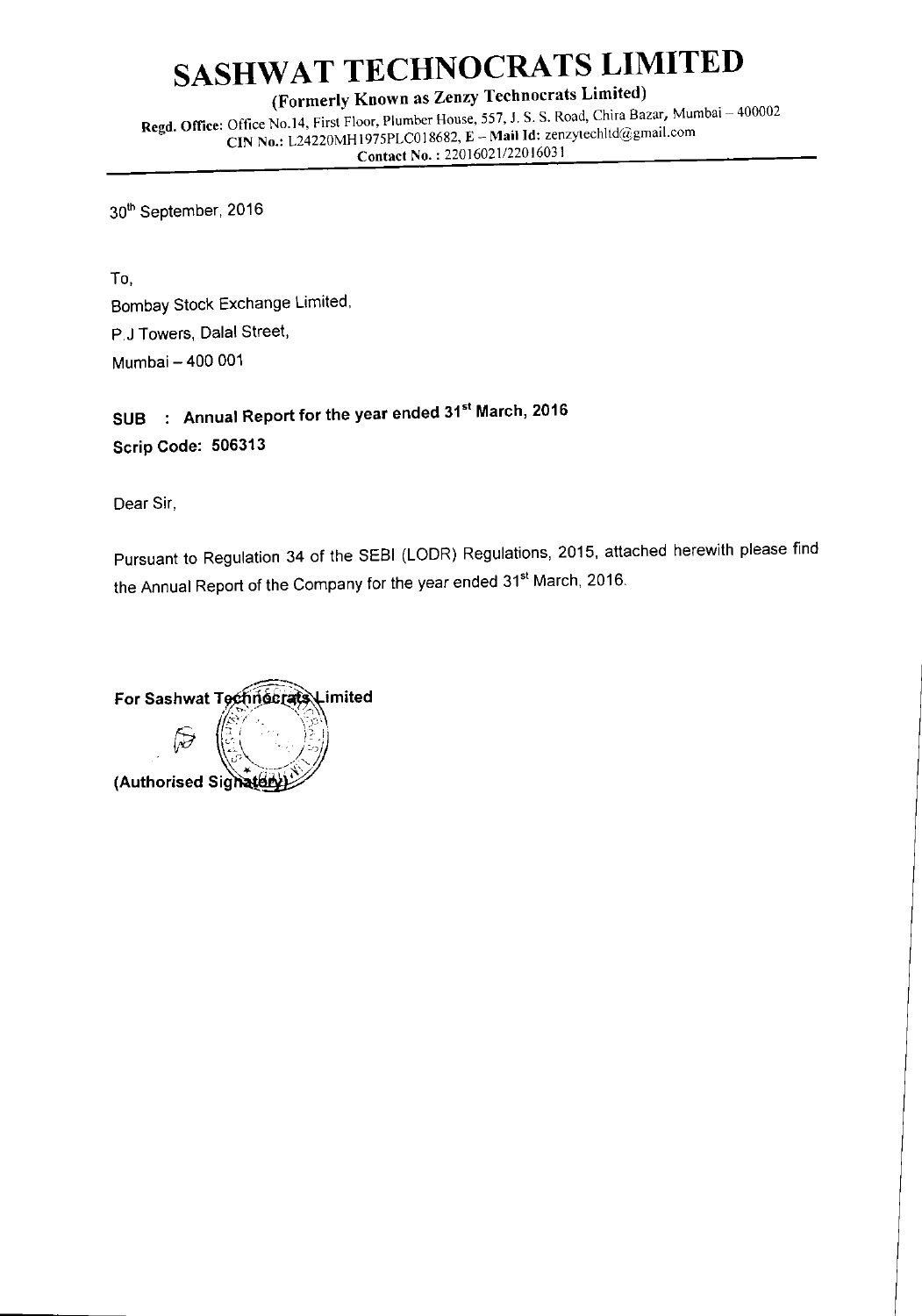Annual Report 2015 - 2016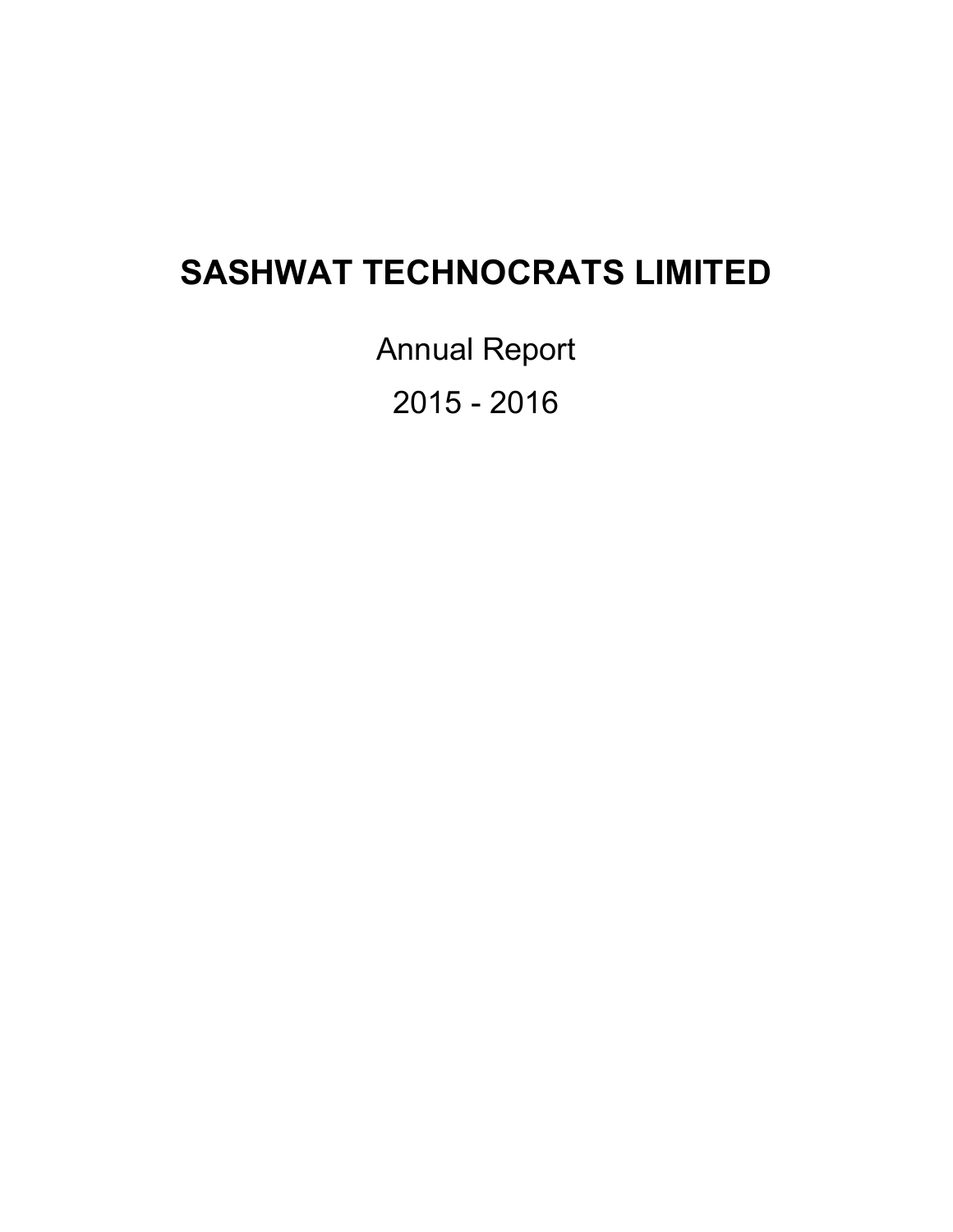| Sr. No. | <b>Particulars</b>                                                          | Page No. |
|---------|-----------------------------------------------------------------------------|----------|
|         | <b>Notice</b>                                                               |          |
| 2       | Director's Report                                                           | 8        |
| 3       | Independent Auditor's Report on Standalone Financial<br><b>Statements</b>   | 25       |
| 4       | <b>Standalone Financial Statements</b>                                      | 32       |
| 5       | Independent Auditor's Report on Consolidated Financial<br><b>Statements</b> | 41       |
| 6       | <b>Consolidated Financial Statements</b>                                    | 47       |
| 7       | Letter to Shareholders seeking details for updation of records              | 58       |
| 8       | <b>Attendance Slip</b>                                                      | 59       |
| 9       | Proxy Form                                                                  | 60       |
| 10      | <b>Ballot Form</b>                                                          | 62       |
| 11      | Route Map to the AGM Venue                                                  | 64       |

# **Directors**

Mr. Rohit Doshi

Mr. Manish Jakhalia

Mr. Rajkumar Khatod (w.e.f. 12.02.2016)

Mr. Isaac Soundrapandian Nadar (upto 12.02.2016)

**Registered Office -** Office No. 14, First Floor, Plumber House, 557, J.S.S. Road, Chira Bazar,

Mumbai- 400002

Email- zenzytechltd@gmail.com

Contact- 022-22016021/ 22016031

# **Statutory Auditors**

S A R A & Associates, Chartered Accountants

202, 2<sup>nd</sup> Floor, May Building,

297/299/301, Princess Street,

Near Marine Lines Flyover,

Mumbai- 400002

# **Registrar and Share Transfer Agents**

Purva Sharegistry (India) Private Limited 9, Shiv Shakti Industrial Estate, J.R. Boricha Marg, Opp. Kasturba Hospital, Lower Parel (East), Mumbai- 400011 Tel No. 23018261/ 23016761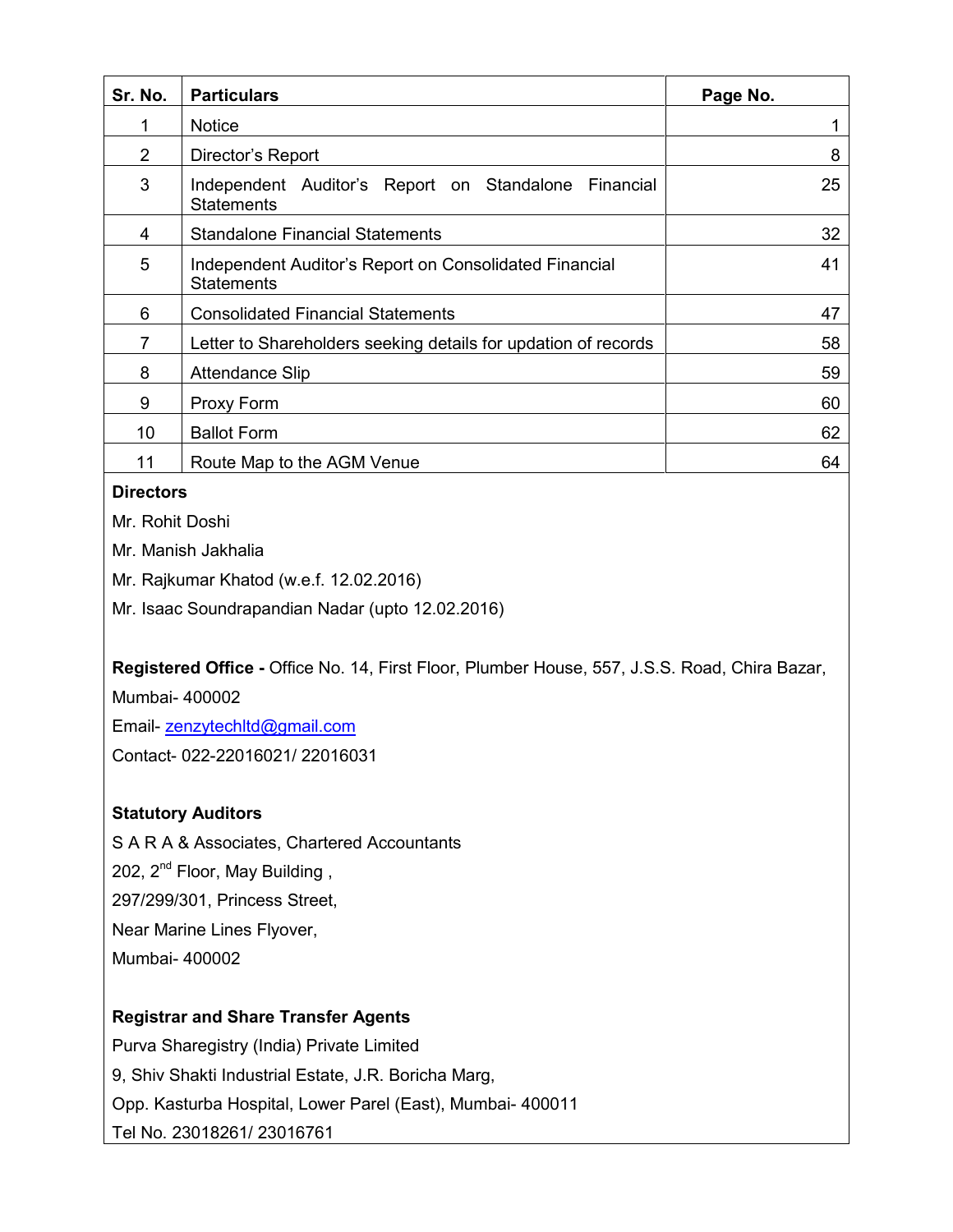#### **NOTICE**

NOTICE is hereby given that the  $40<sup>th</sup>$  Annual General Meeting of M/s Sashwat Technocrats Limited will be held on Friday,  $30<sup>th</sup>$  September, 2016 at 11.00 A.M. at the registered office of the Company at Office No. 14, First Floor, Plumber House, 557, J.S.S. Road, Chira Bazar, Mumbai - 400002 to transact the following business

#### **Ordinary Business:**

1. To receive, consider, approve and adopt the Audited Financial Statements of the Company (Standalone and Consolidated) for the year ended  $31<sup>st</sup>$  March, 2016 and the reports of the Directors and Auditors thereon.

2. To ratify the appointment of M/s. S A R A & Associates, Chartered Accountants, Mumbai as Auditors of the Company for the period commencing from the conclusion of this Annual General Meeting till the conclusion of the fourth Annual General Meeting to be held in the year 2019, subject to ratification of their appointment by Members at every Annual General Meeting and fixation of their remuneration by the Board of Directors.

3. To appoint a Director in place of Mr. Manish Jakhalia (DIN No[.01847156\)](http://www.mca.gov.in/mcafoportal/companyLLPMasterData.do), who retires by rotation and being eligible offers himself for re-appointment as Director.

#### **Special Business:**

4. To consider and if thought fit, to pass, with or without modification(s), the following Resolution as an Ordinary Resolution:

**"RESOLVED THAT** pursuant to the provisions of Sections 149, 150, 152 and any other applicable provisions of the Companies Act, 2013 and the Rules made thereunder (including any statutory modification(s) or re-enactment thereof) read with Schedule IV to the Companies Act, 2013, Mr. Rajkumar Khatod (DIN No.06409600) who was appointed as Additional Director of the Company be and is hereby appointed as an Independent Director of the Company for a term of five years commencing from the date of his appointment viz 12.02.2016 to 11<sup>th</sup> February, 2021 not liable to retire by rotation as per the provisions of Section 152(6) of the Companies Act, 2013.

> **By order of the Board of Directors Sashwat Technocrats Limited**

**Sd/-**  $S$ d/- **(DIN No.: 03065137)** 

**Place: Mumbai Rohit Doshi Albert Albert Albert Albert Albert Albert Albert Albert Albert Albert Albert Albert Date: 31.08.2016 (Chairman)**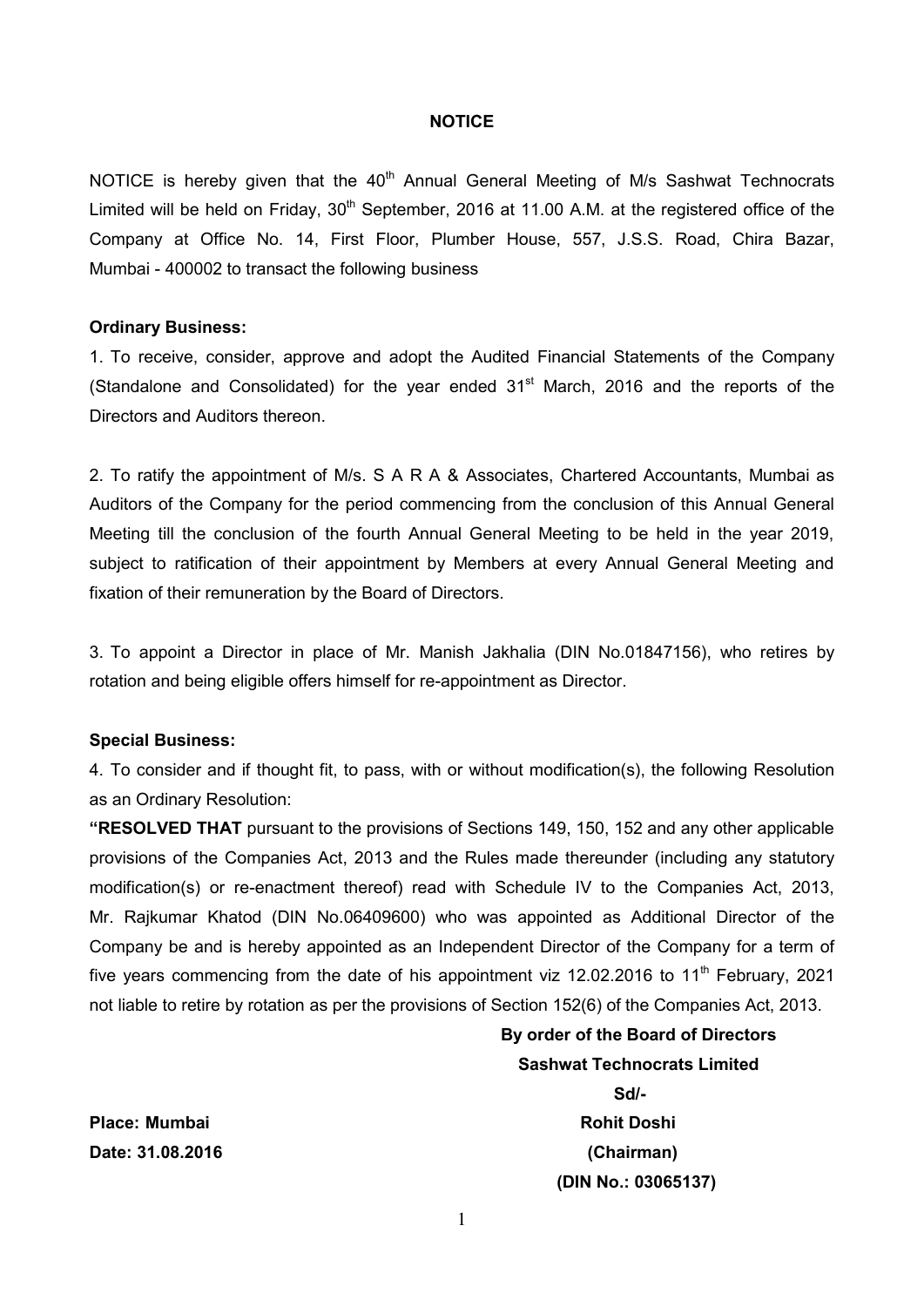# **NOTES:**

**1. (a) A MEMBER ENTITLED TO ATTEND AND VOTE AT THIS MEETING MAY APPOINT A PROXY TO ATTEND AND VOTE ON HIS BEHALF. A PROXY NEED NOT BE A MEMBER OF THE COMPANY. PROXIES IN ORDER TO BE EFFECTIVE, MUST BE RECEIVED AT THE REGISTERED OFFICE OF THE COMPANY NOT LESS THAN FORTY EIGHT HOURS BEFORE THE MEETING.** 

**(b)A person appointed as proxy shall act as a proxy on behalf of such Member or number of Members not exceeding fifty (50) and holding in the aggregate not more than ten percent of the total Share capital of the Company carrying voting rights. A Member holding more than ten percent of the total Share capital of the Company carrying voting rights may appoint a single person as proxy and such person shall not act as a proxy for any other person or Shareholder.** 

- 2. Members are requested to notify any correction /change in their name /address including Pin Code number immediately to the Company's Registrar, M/s Purva Sharegistry (India) Private Limited. In the event of non – availability of Members latest address either in the Company's records or in Depository Participant's records, Members are likely to miss notice and other valuable correspondence sent by the Company.
- 3. Members are requested to kindly mention their Folio Number/ Client ID Number (in case of demat Shares) in all their correspondence with the Company's Registrar to enable prompt reply to their queries.
- 4. Members are requested to bring the Notice of the meeting along with the Attendance slip with them duly filled in and hand over the same at the entrance of the meeting hall.
- 5. The Register of Members and Share Transfer Books of the Company will remain closed from Monday, 26<sup>th</sup> September, 2016 to Thursday, 29<sup>th</sup> September, 2016 (both days inclusive).
- 6. Members are requested to dematerialize their Shareholding to eliminate all the risks associated with the physical Shares and for ease in portfolio management.
- 7. In case of joint holders attending the Meeting, only such joint holder who is higher in the order of names will be entitled to vote.
- 8. Members holding shares in same/identical name(s) are requested to apply for consolidation of such folio & relevant Share certificates.
- 9. The Equity Shares of the Company are listed on the BSE and the Company has paid requisite Annual Listing Fees for the year 2016 – 2017 to the Exchanges.
- 10. Additional information, pursuant to Regulation 36 of the SEBI (Listing Obligations and Disclosure Requirements) Regulations, 2015, in respect of the Directors seeking reappointment at the AGM, is furnished as annexure to the Notice. The Directors have furnished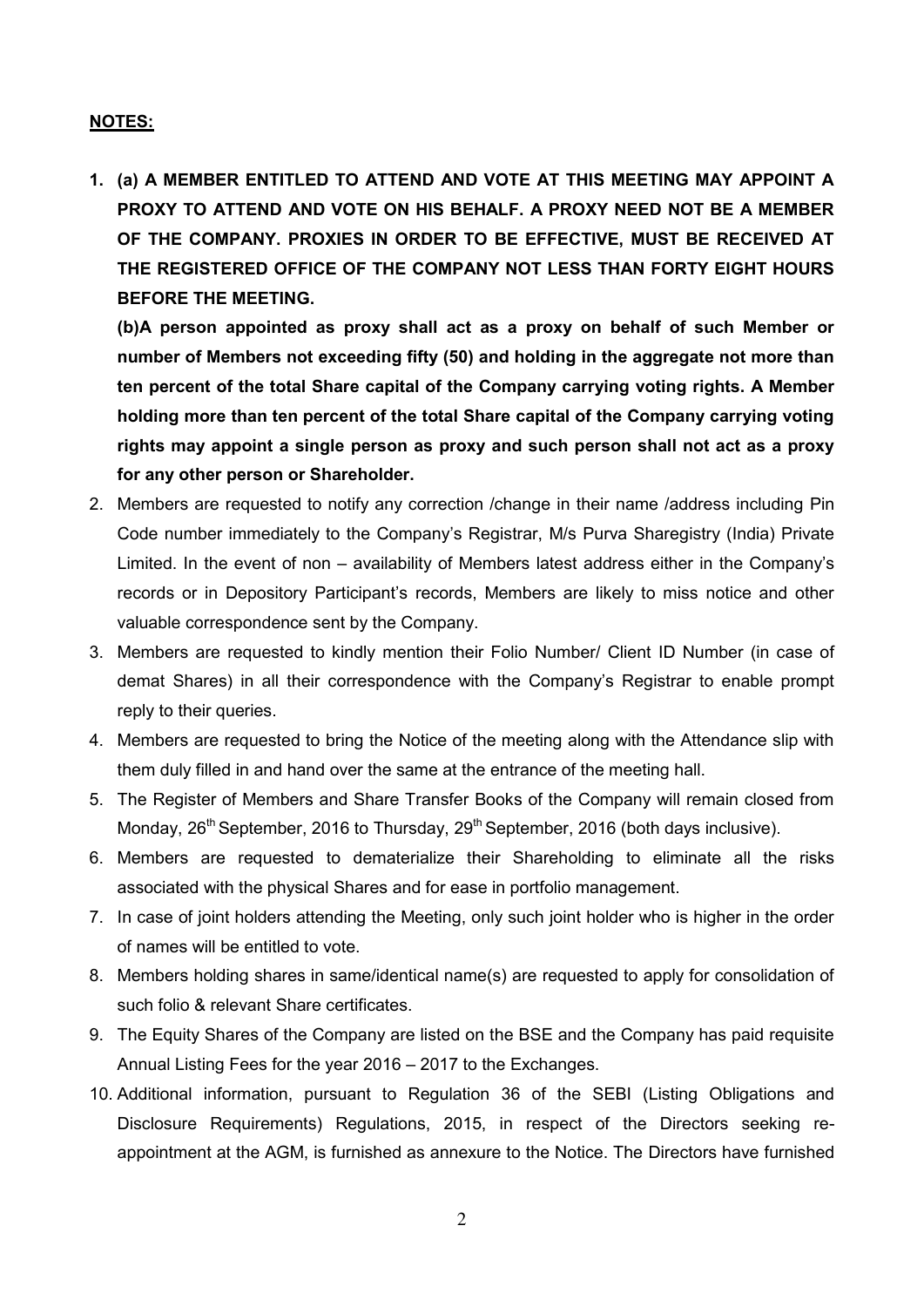consent / declaration for their re-appointment as required under the Companies Act, 2013 and the Rules thereunder.

- 11. In terms of Section 72 of the Companies Act, 2013 facility for making the Nominations is available for Shareholders in respect of Physical Shares held by them. Nomination forms can be obtained from the Company's Registered Office.
- 12. In compliance with the provisions of Section 108 of the Companies Act, 2013 read with the relevant rules in respect thereto and Regulation 44 of the SEBI (Listing Obligations and Disclosure Requirements) Regulations, 2015, the Members are provided with the facility to cast their vote electronically through the e-voting services provided by NSDL on all Resolutions set forth in this Notice.
- 13. All documents referred to in the accompanying notice are open for inspection at the registered office of the Company on all working days, except Saturdays and Sunday during business hours.
- 14. In accordance with Regulation 36 of the SEBI (LODR) Regulations, 2016 soft copies of full annual report shall be sent to all those Shareholders who have registered their email address for the purpose. Physical copy of the notice shall be sent to only those Members who have not so registered their email address. Other Members who want hard copy of the Annual Report, may make a request to the Company in writing for the same.

**Members desiring to vote electronically may refer to the detailed procedure on e-voting given hereinafter:-** 

# **A. In case a Member receives an email from NSDL [for members whose email IDs are registered with the Company/Depository Participants(s)] :**

- (i) Open email and open attached PDF file viz; "Sashwat Technocrats Limited e-voting.pdf" with your Client ID or Folio No. as password. The said PDF file contains your user ID and password/PIN for remote e-voting. Please note that the password is an initial password.
- (ii) Log on to the e-voting website https://www.evoting.nsdl.com
- (iii) Click on "Shareholders Login" tab.
- (iv) Now put user ID and password as initial password/PIN noted in step (i) above. Click Login.
- (v) Password change menu appears. Change the password/PIN with new password of your choice with minimum 8 digits/characters or combination thereof. Note new password. It is strongly recommended not to share your password with any other person and take utmost care to keep your password confidential.
- (vi) If you are already registered with NSDL for e-voting, you can use your existing user ID and password for casting your vote.
- (vii) Home page of remote e-voting opens. Click on e-voting: Active Voting Cycles.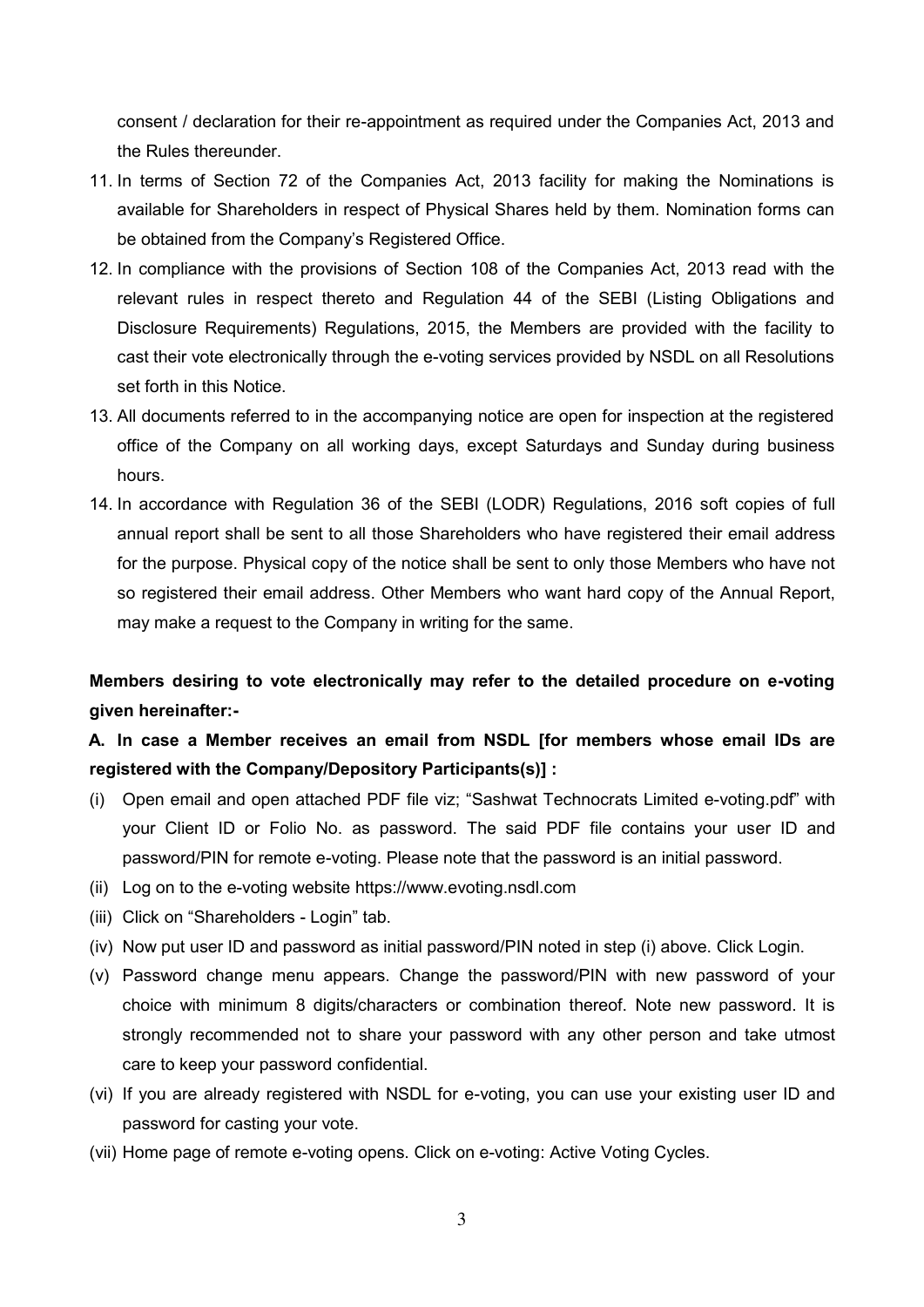- (viii) Select "E Voting Event Number" (EVEN) of "Sashwat Technocrats Limited" for casting your vote being 105494.
- (ix) Now you are ready to cast your vote.
- (x) On the voting page, you will see "Resolution Description" and against the same "YES/NO" option for voting.
- (xi) Click on "Resolution File Link" if you wish to view the entire Resolution details.
- (xii) After selecting the Resolution you have decided to vote on, cast your vote by selecting appropriate option and click "Submit" and also "Confirm" when prompted.
- (xiii) Upon confirmation, the message "Vote cast successfully" will be displayed.
- (xiv) Once you have "Confirmed" your vote on the Resolution, you will not be allowed to modify your vote.
- (xv) You can also take print of the voting done by you by clicking on "Click here to Print" option on the voting page.
- (xvi) Institutional Shareholders (i.e. other than individuals, HUF, NRI etc.) are required to send scanned copy (PDF/JPG Format) of the relevant Board Resolution/ Authority letter etc. together with attested specimen signature of the duly authorized signatory(ies) who are authorized to vote, to the Scrutinizer through e-mail to avani@sara-india.com with a copy marked to evoting@nsdl.co.in

#### **B. In case a Member receives physical copy of the Notice of AGM**

- (i) Initial password is provided as below/at the bottom of the Attendance Slip for the AGM
- (ii) Please follow all steps from Sr. No. (ii) to Sr. No. (xv) mentioned in point (A) above, to cast vote.
- 15. **Voting at AGM:** The Members who have not cast their vote by E-Voting can exercise their voting rights at the AGM. The Company will make arrangements of Ballot Papers in this regards at the AGM Venue.
- 16. The Members who have cast their vote by E-Voting prior to the AGM may also attend the AGM but shall not be entitled to cast their vote again.

#### **General Instruction**

1. The voting period begins on  $26<sup>th</sup>$  September, 2016 at 09.00 A.M. and ends on 29<sup>th</sup> September, 2016 at 05.00 P.M. During this period, Shareholders' of the Company, holding shares either in physical form or in dematerialized form, as on the cut-off date of 23<sup>rd</sup> September, 2016 may cast their vote electronically. The e-voting module shall be disabled by NSDL for voting thereafter.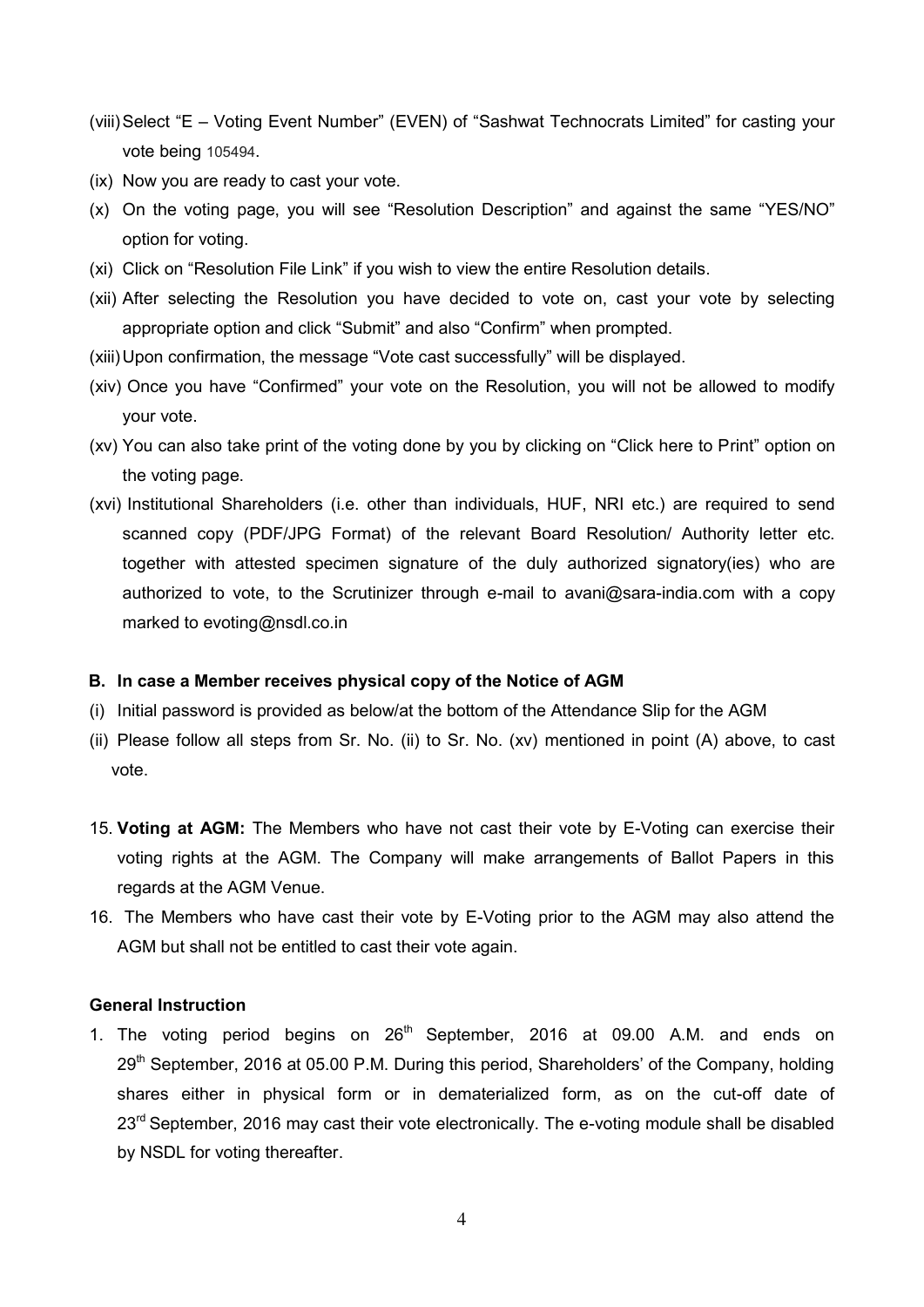- 2. In case of any queries, you may refer the Frequently Asked Questions (FAQs) for Members and e-voting user manual for Members available under the "Downloads" section of [www.evoting.nsdl.com](http://www.evoting.nsdl.com/) or call on toll free no.: 1800-222-990.
- 3. You can also update your Mobile No. and E-mail ID in the user profile details of the folio which may be used for sending future communication(s).
- 4. The voting rights of Members shall be in proportion to their Share in the paid up Equity Share Capital of the Company as on the cut-off date of 23<sup>rd</sup> September, 2016.
- 5. Any person, who acquires Shares of the Company and becomes a Member of the Company after dispatch of the notice and holding Shares as of the cut-off date of  $23<sup>rd</sup>$  September, 2016 may contact to the Company's Registrar, M/s Purva Sharegistry (India) Private Limited.
- 6. Ms. Avani Suresh Popat, Practicing Company Secretary has been appointed as the Scrutinizer to scrutinize the e-voting process (including the Ballot Form received from the Members who do not have access to the e-voting process) in a fair and transparent manner.
- 7. Members who do not have access to e-voting facility may send duly completed Ballot Form (enclosed with the Annual Report) so as to reach the Scrutinizer appointed by the Board of Directors of the Company, Ms. Avani S. Popat, Practicing Company Secretary, (Membership No. ACS 27774) at 202, 2<sup>nd</sup> Floor, May Building, 297/299/301, Princess Street, Near Marine Lines Flyover, Mumbai – 400 002 of the Company not later than  $29<sup>th</sup>$  September, 2016 by 5.00 p.m. IST. Ballot Form received thereafter will be treated as invalid. A Member can opt for only one mode of voting i.e. either through e-voting or by Ballot. If a Member casts votes by both modes, then voting done through e-voting shall prevail and Ballot shall be treated as invalid.
- 8. The Scrutinizer shall, immediately after the conclusion of voting at the General Meeting, first count the votes at the meeting, thereafter unblock the votes in the presence of at least two witnesses not in the employment of the Company and make a Consolidated Scrutinizer's Report of the total votes cast in favour or against, if any, to the Chairman of the Company not later than 3 days of conclusion of the Meeting.
- 9. The results declared along with the Scrutinizer's Report shall be placed on the website of NSDL and communicated to the BSE Limited, where the Shares of the Company are listed and shall also be placed on the Website of the Company.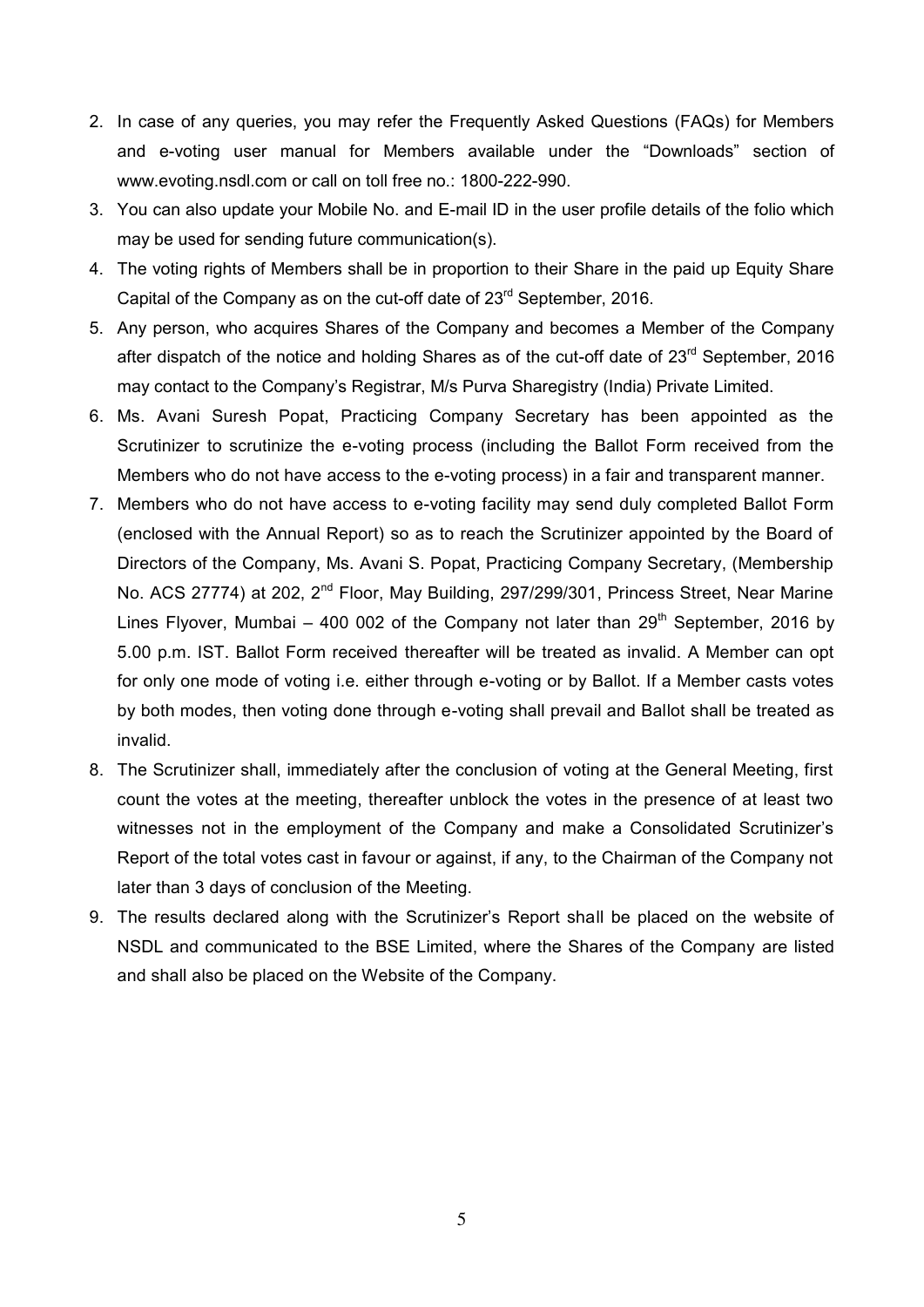# **EXPLANATORY STATEMENT PURSUANT TO SECTION 102 (1) OF THE COMPANIES ACT, 2013:**

# **Item No. 4:**

Mr. Rajkumar Khatod (DIN No.06409600) was appointed as an Additional Director of the Company w.e.f. 12.02.2016. Pursuant to Section 161 of the Companies Act, 2013 the above Director holds office up to the date of the ensuing Annual General Meeting.

The Board proposes to regularize his appointment at the forthcoming Annual General Meeting for a term of five years commencing from the date of his appointment viz 12.02.2016 to 11<sup>th</sup> February, 2021 by passing of Resolution at item No. 4 as an Ordinary Resolution.

None of the Directors, except Mr. Rajkumar Khatod (DIN No.06409600) himself is in any way concerned or interested, financially or otherwise, in the said Resolution. The Resolution does not relate to or affect any other Company.

> **By order of the Board of Directors Sashwat Technocrats Limited**

**Place: Mumbai Rohit Doshi Date: 31.08.2016 (Chairman)** 

 **Sd/- (DIN No. 03065137)**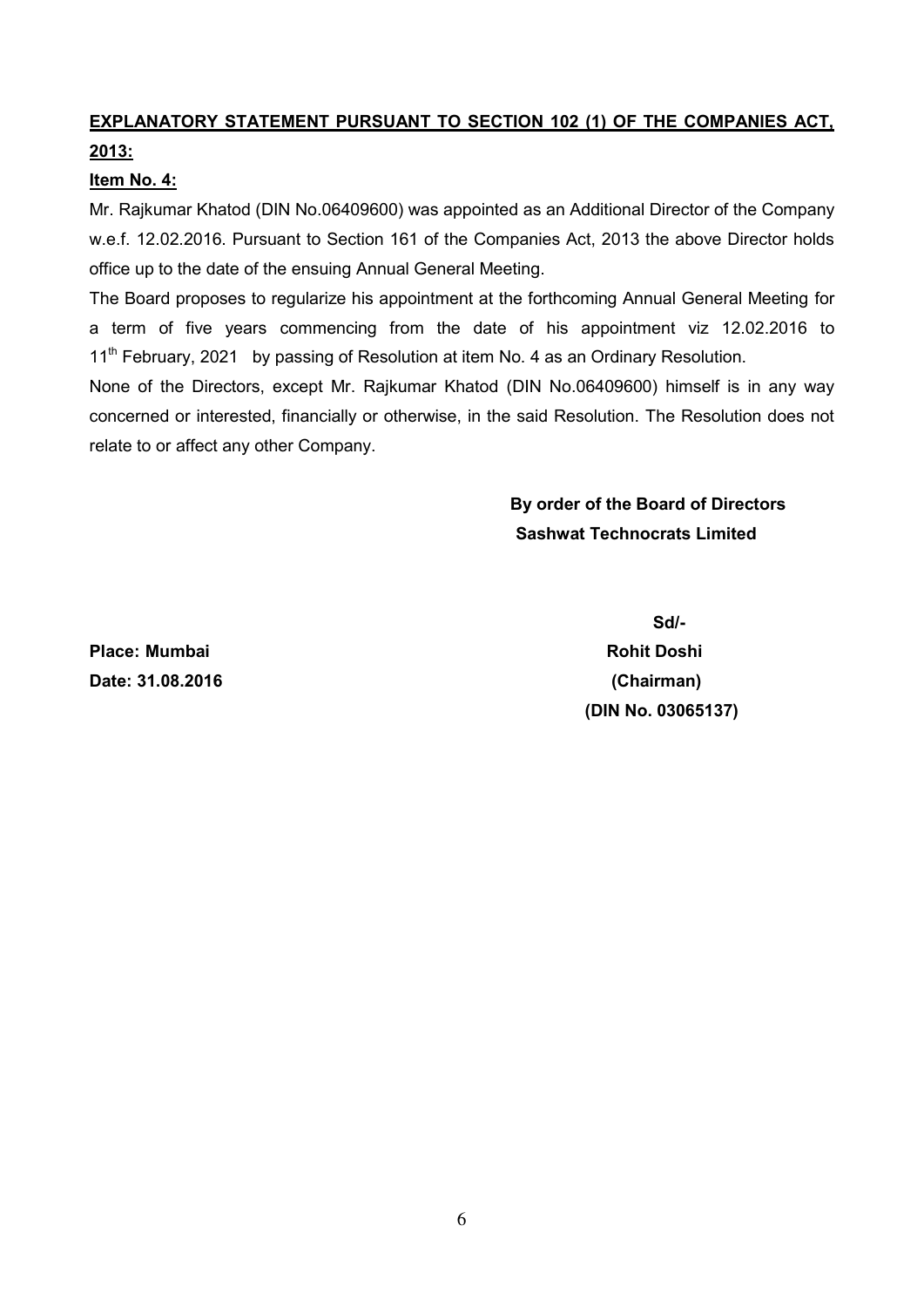Additional Information required to be furnished under provisions of the Companies Act, 2013 and under Regulation 36(3) of SEBI (Listing Obligations and Disclosure requirements) Regulations, 2015 in respect of Directors sought to be re-appointed:

| DIN No.                     | 01847156                 | 06409600                                           |
|-----------------------------|--------------------------|----------------------------------------------------|
| Name of Director            | Manish Jakhalia          | Rajkumar Khatod                                    |
| Age                         | 33 years                 | 34 years                                           |
| Date of Appointment         | 12.11.2011               | 12.02.2016                                         |
| Qualification               | <b>B.Com</b>             | <b>Chartered Accountant</b>                        |
| Expertise in Specific       | <b>Financial market</b>  | Practicing Chartered Accountant with more          |
| <b>Functional Area</b>      |                          | than 6 years of experience. He has expertise in    |
|                             |                          | providing Internal Audit and Risk Management       |
|                             |                          | Solutions. His sectoral expertise includes retail, |
|                             |                          | manufacturing, steel and hospitality. He is an     |
|                             |                          | expert in Policy reviews, process improvement      |
|                             |                          | studies, Cost reduction and compliance across      |
|                             |                          | commercial, operational and financial areas        |
| Executive<br>&<br>Non-      | Non-executive Director   | Non-executive Director                             |
| <b>Executive Director</b>   |                          |                                                    |
| <b>Promoter Group</b>       | <b>No</b>                | <b>No</b>                                          |
| <b>Independent Director</b> | Yes                      | Yes                                                |
| <b>Other Directorships</b>  | Mercantile<br>1. Sahas   | Samvrudhi Multitrade Private Limited<br>a.         |
|                             | <b>Private Limited</b>   | b. Nandini Mercantile Private Limited              |
|                             | 2. Anjali<br>Commodities | Sapna Mercantile Private Limited<br>C.             |
|                             | <b>Private Limited</b>   | Samvrudhi Tradesol Private Limited<br>d.           |
|                             | 3. Moneymint Securities  | e. Samvrudhi Properties Private Limited            |
|                             | <b>Private Limited</b>   | Sunidhi Enterprises Private Limited<br>f.          |
|                             |                          | Progressive Multitrade Private Limited<br>g.       |
|                             |                          | Vruddhi Enterprises Private Limited<br>h.          |
| Chairman/Member of          | <b>NA</b>                | <b>NA</b>                                          |
| Committees of<br>the        |                          |                                                    |
| Boards of which he is       |                          |                                                    |
| a Director                  |                          |                                                    |
| Shareholding<br>in the      | <b>NIL</b>               | <b>NIL</b>                                         |
| Company                     |                          |                                                    |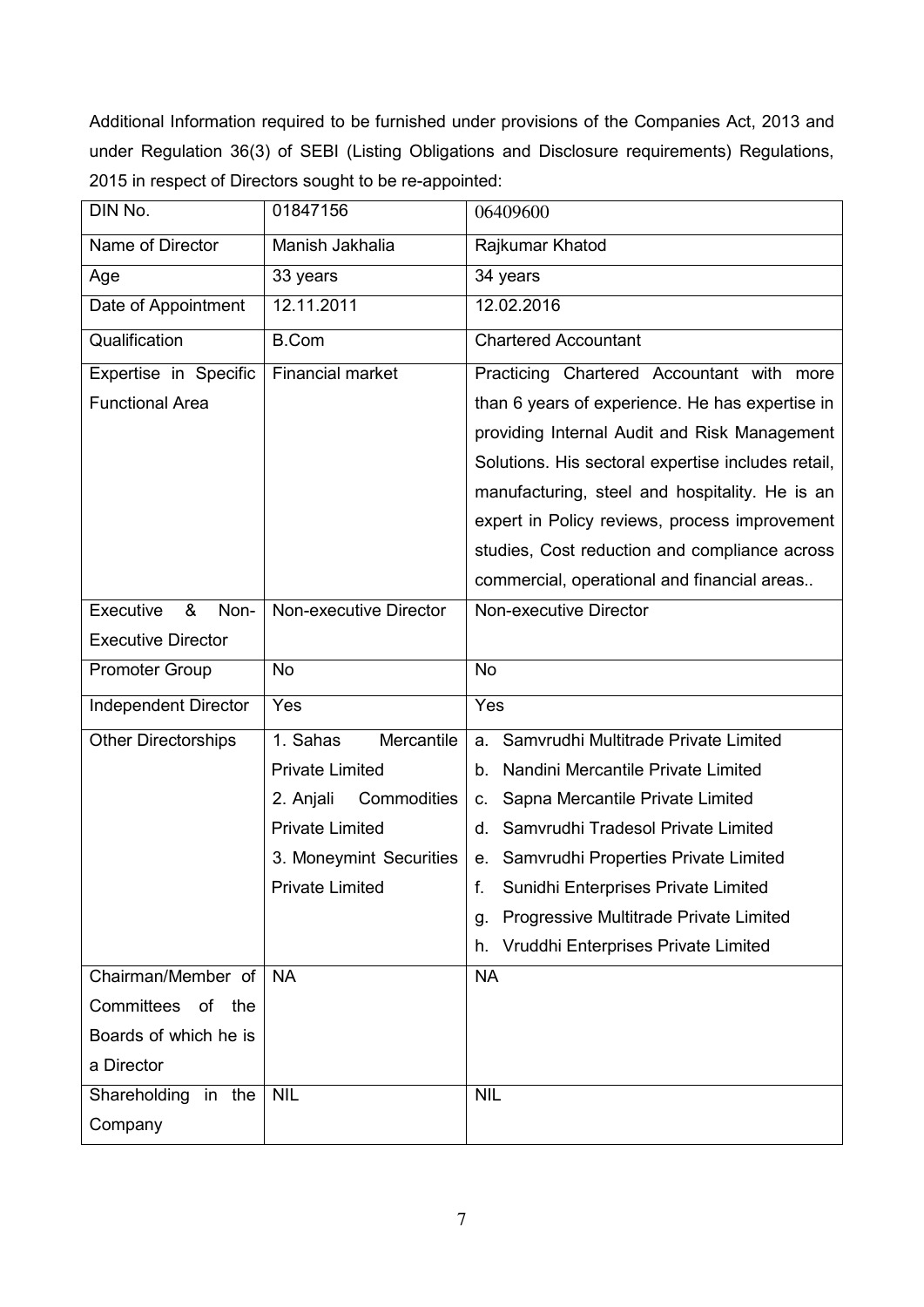# **DIRECTOR'S REPORT**

Dear Members,

Your Directors are pleased to present Annual Report and the Company's Audited Financial Statements for the financial year ended March 31, 2016.

# **1. FINANCIAL RESULTS: (Rs. in Lakhs)**

| <b>Particulars</b>       | 2015-16 | 2014-2015 |
|--------------------------|---------|-----------|
| Sales & other Income     | 6.30    | 0.05      |
| Expenditure              | 4.60    | 3.95      |
| Profit/(Loss) before tax | 1.69    | (3.90)    |
| Tax                      | (0.37)  | 0         |
| Profit/(Loss) after tax  | 1.32    | (3.90)    |

# **2. OPERATIONS:**

The total income for the year under review was Rs.6,29,956/- as compared to Rs. 4,956/- in the previous year. The Company has made a profit of Rs.1,32,462/- as compared to loss of Rs. 3,89,711/- in the previous year.

# **3. DIVIDEND:**

Your Directors have not recommended any dividend for the financial year 2015-16.

# **4. DEPOSITS:**

Details relating to Deposits:

- a. Accepted during the year: NIL
- b. Remained unpaid or unclaimed as at the end of the year NIL
- c. Default in repayment of deposits or payment of interest thereon during the year Not Applicable
- d. Deposits not in compliance with the provisions of the Companies Act, 2013 NIL

# **5. DIRECTORS:**

Mr. Manish Jakhalia (DIN No. 01847156) retires by rotation at the forthcoming Annual General Meeting and has offered himself for re – appointment.

Mr. Isaac Nadar (DIN No. 01593469) has resigned from the Directorship of the Company with effect from 12.02.2016 and Mr. Rajkumar Khatod (DIN No. 06409600) has been appointed as an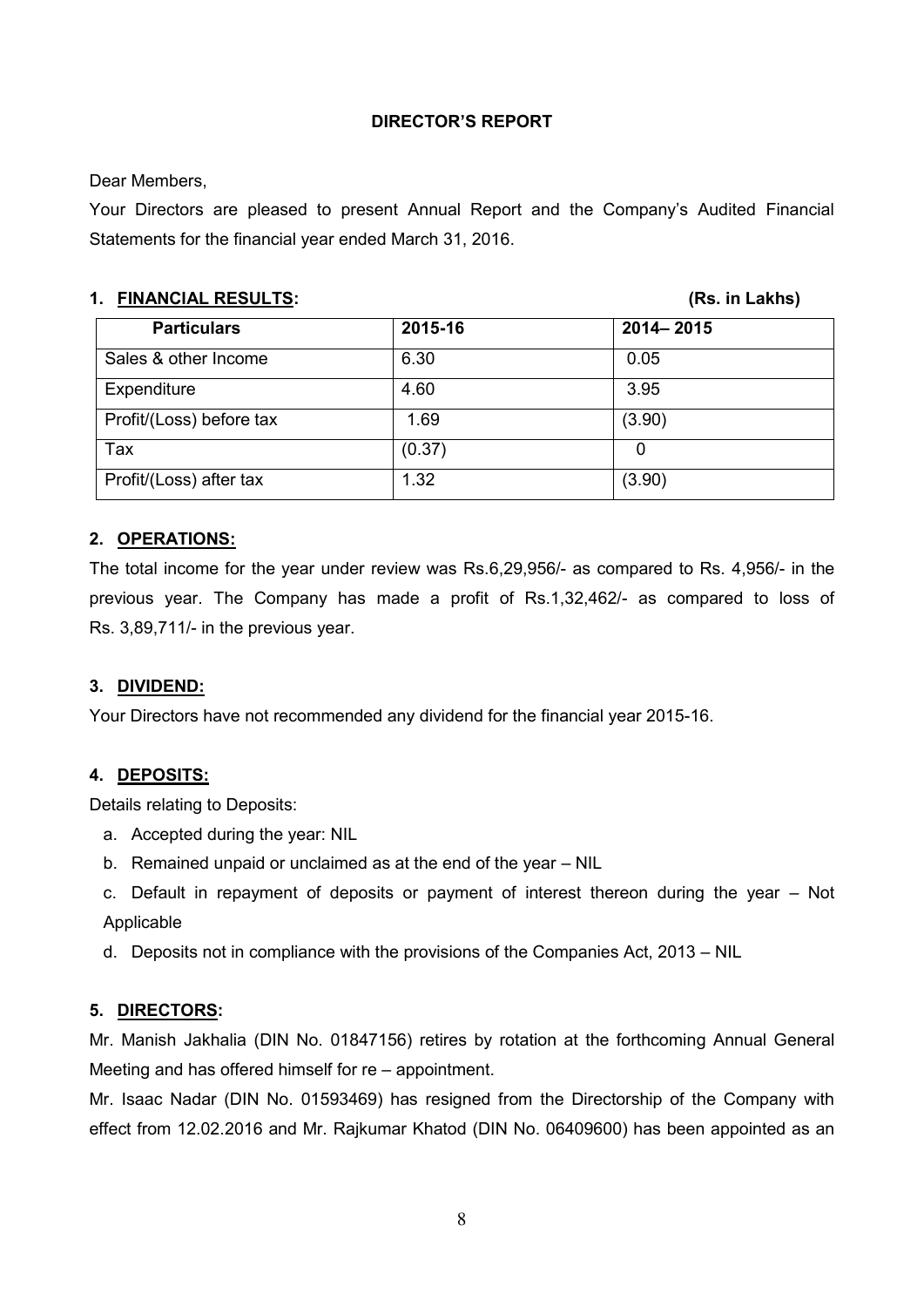Independent Director of the Company with effect from that date. Board seeks to regularize his appointment at the forthcoming Annual General Meeting.

# **COMPOSITION OF THE BOARD:**

The present composition of the Board of the Company is as follows:

| Sr.            | <b>Name of Director</b>              | <b>Designation</b>               | Category                    |
|----------------|--------------------------------------|----------------------------------|-----------------------------|
| No.            |                                      |                                  |                             |
| $\mathbf 1$    | Mr. Rohit Doshi                      | Chairman/<br>Non-executive       | Promoter                    |
|                |                                      | <b>Director</b>                  |                             |
| $\overline{2}$ | Mr. Manish Jakhalia                  | Non-executive Director           | <b>Independent Director</b> |
| 3              | Khatod<br>Mr.<br>Rajkumar<br>(w.e.f. | Non-executive<br><b>Director</b> | <b>Independent Director</b> |
|                | 12.02.2016)                          | (Additional Director)            |                             |
| $\overline{4}$ | Mr. Isaac Nadar (upto 12.02.2016)    | Non-executive Director           | Non Promoter                |

# **MEETINGS OF THE BOARD:**

Five Meetings of the Board were held during the financial year. The Board Meeting dates and details of Directors attendance thereat are as given below:

| Sr. No.        | Date of Board Meeting | Total No. of Directors as on   No. of Directors present |                |
|----------------|-----------------------|---------------------------------------------------------|----------------|
|                |                       | the date of the Board Meeting                           | at the Meeting |
|                | 30.05.2015            | 3                                                       | ⌒              |
| 2              | 14.08.2015            | 3                                                       | 2              |
| $\mathbf{3}$   | 28.08.2015            | 3                                                       |                |
| $\overline{4}$ | 09.11.2015            | 3                                                       | 2              |
| 5              | 12.02.2016            | 3                                                       | 2              |

Separate meeting of the Independent Directors of the Company was held on 31.03.2016 which was attended to by both the Independent Directors of the Company.

# **DECLARATION BY INDEPENDENT DIRECTORS:**

The Company has received necessary declaration from its Independent Director under Section 149 (7) of the Companies Act, 2013 that they meet the criteria of independence laid down in Section 149 (6) of the Companies Act, 2013.

# **COMMITTEES OF THE BOARD:**

Board has constituted the following three Committees:

- 1. Audit Committee
- 2. Nomination & Remuneration Committee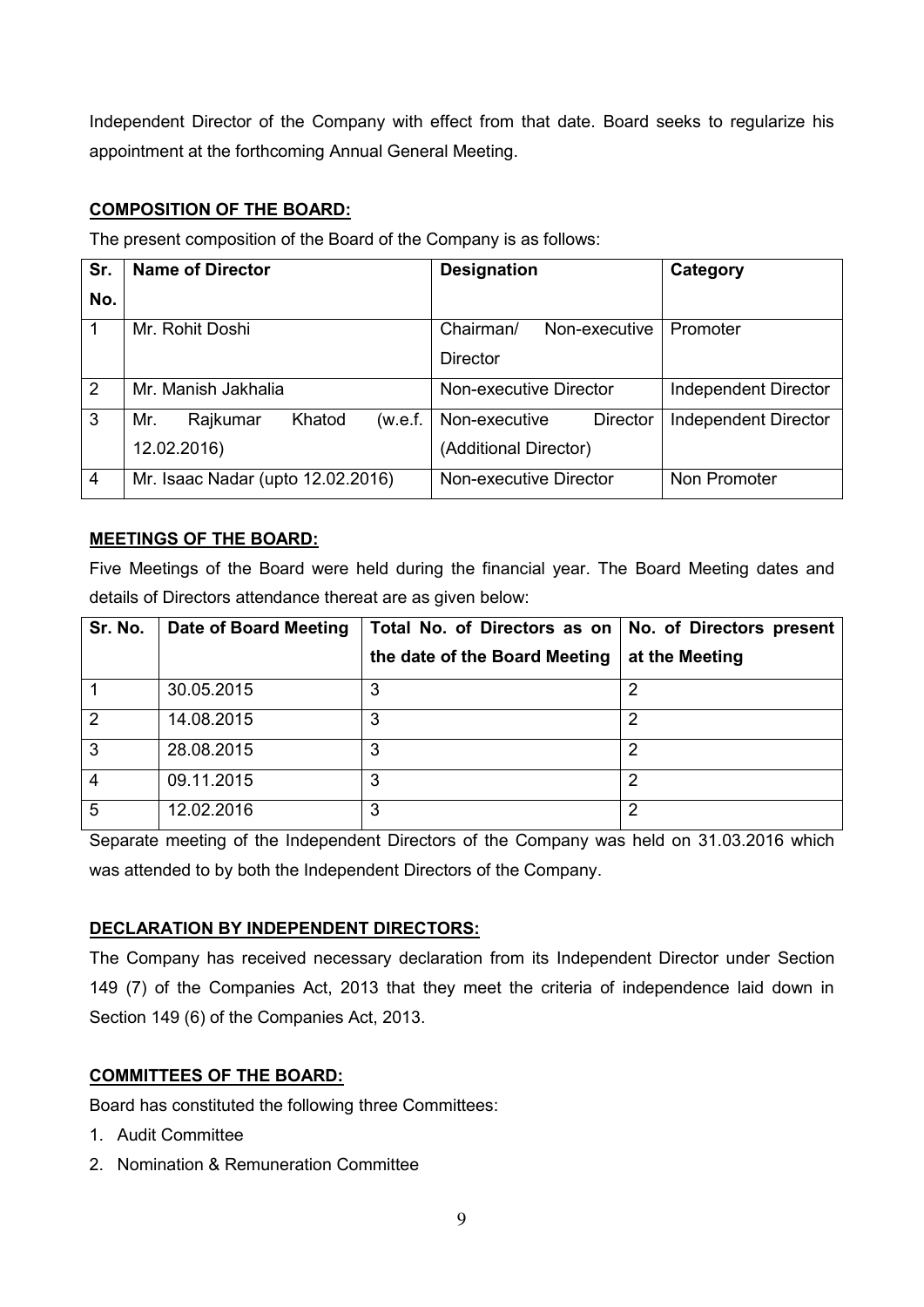# 3. Stakeholders Relationship Committee

# **1) Audit Committee:**

Audit Committee has been constituted to evaluate and oversee financial reporting processes, review the financial statements, quarterly, half yearly/annual financial results, adequacy of internal control systems, discussions with the Auditors on any significant findings, etc.

# **Composition of the Audit Committee:**

| <b>Name of Member</b>                               | <b>Designation</b> | <b>Executive, Non - Executive /</b><br>Independent |
|-----------------------------------------------------|--------------------|----------------------------------------------------|
| Mr. Manish Jakhalia                                 | Chairman           | Independent Director                               |
| Mr. Rohit Doshi                                     | Member             | Non-executive Director                             |
| Mr.<br>Rajkumar<br>Khatod<br>(w.e.f.<br>12.02.2016) | Member             | <b>Independent Director</b>                        |
| Mr. Isaac Nadar (upto 12.02.2016)                   | Member             | Non-executive Director                             |

# **Meetings of the Audit Committee**

Four Meetings of the Audit Committee were held during the financial year. The Audit Committee Meeting dates and details of Members attendance thereat are as given below:

| Sr.            | <b>Date of Audit Committee</b> | Total No. of Members as on the   No. of Members present |                |
|----------------|--------------------------------|---------------------------------------------------------|----------------|
| No.            | <b>Meeting</b>                 | date of the Audit Committee                             | at the Meeting |
|                |                                | <b>Meeting</b>                                          |                |
|                | 30.05.2015                     | 3                                                       | 2              |
| 2              | 14.08.2015                     | 3                                                       | 2              |
| 3              | 09.11.2015                     | 3                                                       | 2              |
| $\overline{4}$ | 12.02.2016                     | 3                                                       | 2              |

# **2) Nomination & Remuneration Committee:**

The Nomination and Remuneration Committee has been constituted to review and to recommend the remuneration payable to the Executive Directors and Senior Management of the Company.

| <b>Name of Member</b>                               | <b>Designation</b> | Executive, Non - Executive / |
|-----------------------------------------------------|--------------------|------------------------------|
|                                                     |                    | Independent                  |
| Mr. Manish Jakhalia                                 | Chairman           | <b>Independent Director</b>  |
| Mr. Rohit Doshi                                     | Member             | Non-executive Director       |
| Mr.<br>Khatod<br>Rajkumar<br>(w.e.f.<br>12.02.2016) | Member             | <b>Independent Director</b>  |
| Mr. Isaac Nadar (upto 12.02.2016)                   | Member             | Non-executive Director       |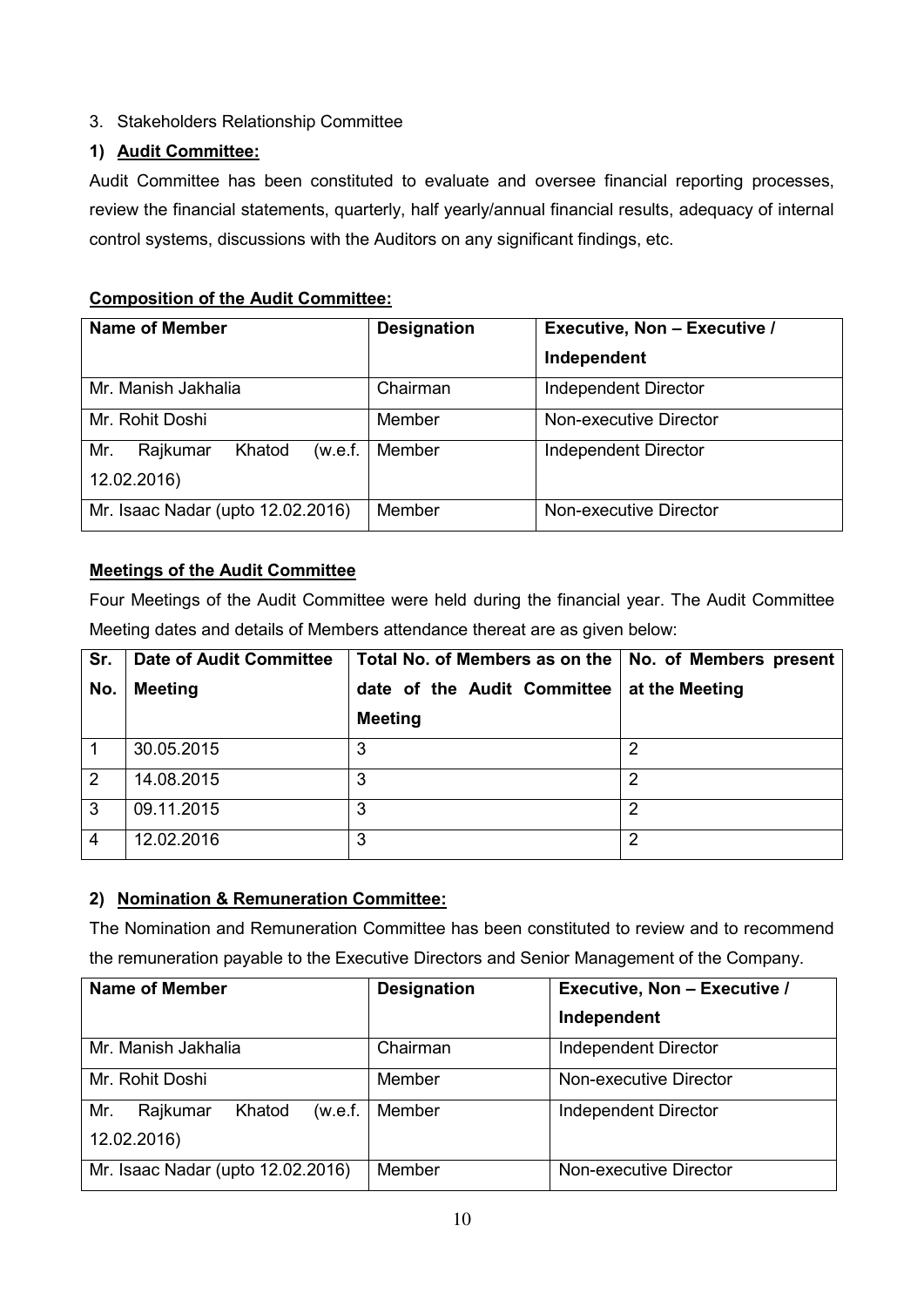The Remuneration Policy of the Company envisages as follows:

- 1. Remuneration to Directors, Key Managerial Personnel and senior management involves a balance between fixed and incentive pay reflecting short and long-term performance objectives appropriate to the working of the Company and its goals.
- 2. Formulation of the criteria for determining qualifications, positive attributes and independence of a Director and recommend to the Board a policy, relating to the remuneration of the Directors, key managerial personnel and other employees;
- 3. Formulation of criteria for evaluation of Independent Directors and the Board;
- 4. Devising a policy on Board diversity;
- 5. Identifying persons who are qualified to become Directors and who may be appointed in senior management in accordance with the criteria laid down, and recommend to the Board their appointment and removal.

The Committee met on 12.02.2016 and approved recommending the Board about appointment of Mr. Rajkumar Khatod (DIN No. 06409600) as an Independent Director of the Company.

| Sr. | Date of Nomination and   | Total No. of Members as on the   No. of Members present |   |
|-----|--------------------------|---------------------------------------------------------|---|
| No. | Remuneration             | date of the Nomination and $\vert$ at the Meeting       |   |
|     | <b>Committee Meeting</b> | <b>Committee</b><br>Remuneration                        |   |
|     |                          | <b>Meeting</b>                                          |   |
|     | 12.02.2016               | 3                                                       | ◠ |

# **3) Stakeholders Relationship Committee:**

The Stakeholders Relationship Committee has been constituted specifically to look into the redressal of the grievances of the security holders of the Company.

# **Constitution and terms of reference of the Committee:**

| <b>Name of Member</b>                               | <b>Designation</b> | Executive,<br><b>Executive</b><br>Non $-$<br>Independent |  |
|-----------------------------------------------------|--------------------|----------------------------------------------------------|--|
| Mr. Manish Jakhalia                                 | Chairman           | <b>Independent Director</b>                              |  |
| Mr. Rohit Doshi                                     | Member             | Non-executive Director                                   |  |
| Mr.<br>Khatod<br>(w.e.f.<br>Rajkumar<br>12.02.2016) | Member             | <b>Independent Director</b>                              |  |
| Mr. Isaac Nadar (upto 12.02.2016)                   | Member             | Non-executive Director                                   |  |

# **Meetings of the Stakeholders Relationship Committee**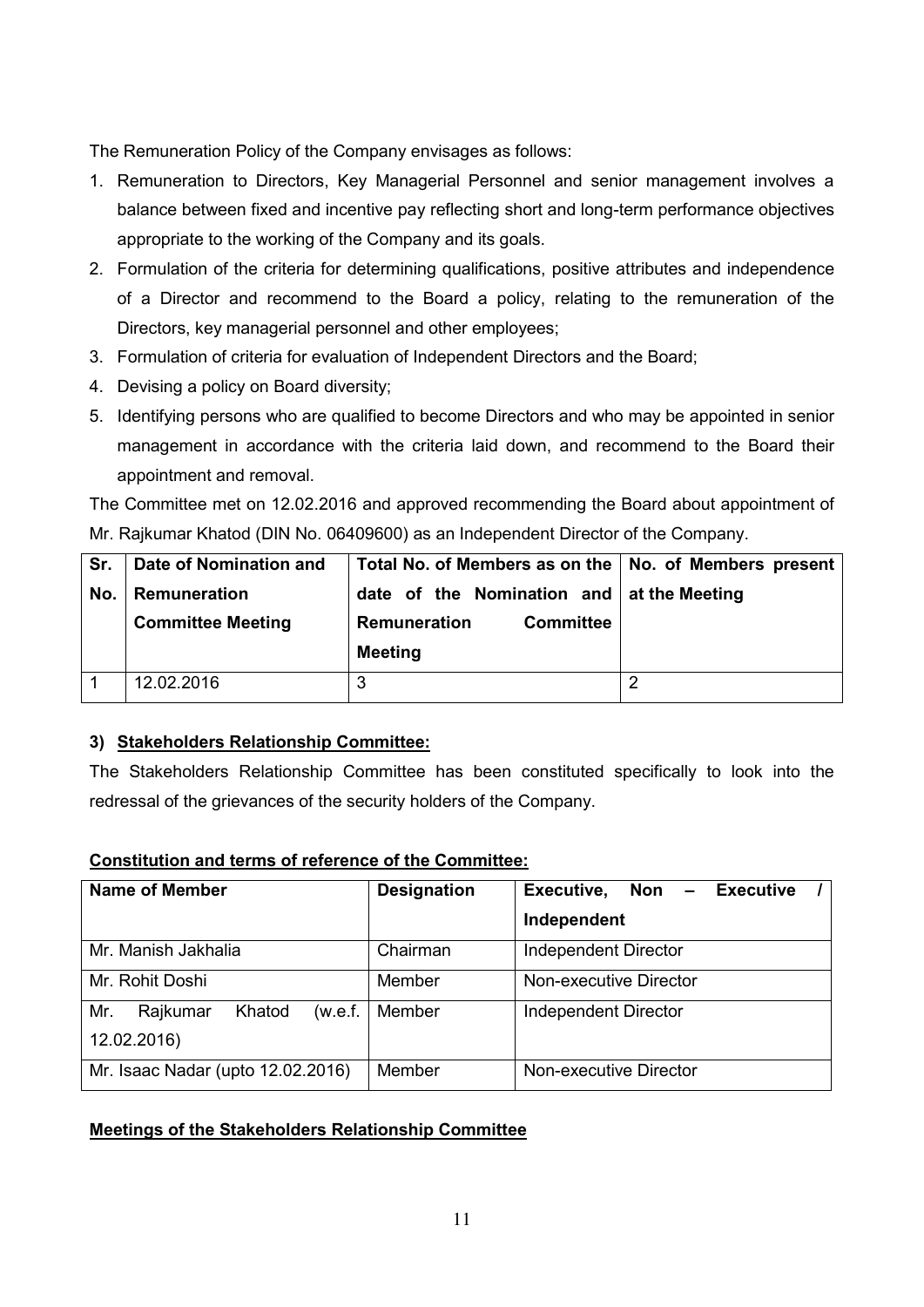Four Meetings of the Stakeholders Relationship Committee were held during the financial year. The Stakeholders Relationship Meeting dates and details of Members attendance thereat are as given below:

| Sr.            | <b>Date of Stakeholders</b>   | Total No. of Members as on the                     | <b>Members</b><br>No.<br>оf |
|----------------|-------------------------------|----------------------------------------------------|-----------------------------|
| No.            | <b>Relationship Committee</b> | date of the Stakeholders<br>present at the Meeting |                             |
|                | <b>Meeting</b>                | <b>Relationship Committee</b>                      |                             |
|                |                               | <b>Meeting</b>                                     |                             |
| -1             | 30.05.2015                    | 3                                                  | 2                           |
| $\overline{2}$ | 14.08.2015                    | 3                                                  | 2                           |
| 3              | 09.11.2015                    | 3                                                  | $\overline{2}$              |
| $\overline{4}$ | 12.02.2016                    | 3                                                  | 2                           |

# **VIGIL MECHANISM:**

Company has established a Vigil Mechanism for enabling the Directors and Employees to report genuine concerns. The Vigil Mechanism provides for (a) adequate safeguards against victimization of persons who use the Vigil Mechanism; and (b) direct access to the Chairperson of the Audit Committee of the Board of Directors of the Company in appropriate or exceptional cases. The Audit Committee of the Board has been entrusted with the responsibility of overseeing the Vigil Mechanism.

# **BOARD EVALUATION:**

The Company has devised a Policy for performance evaluation of Independent Directors, Board, Committees and other individual Directors. The Nomination and Remuneration Committee of the Board is entrusted with the responsibility in respect of the same. The Committee studies the practices prevalent in the industry and advises the Board with respect to evaluation of Board members. On the basis of the recommendations of the Committee, the Board carries an evaluation of its own performance and that of its Committees and individual Directors.

# **DETAILS OF REMUNERATION TO DIRECTORS:**

No remuneration has been paid to any Directors during the year under review and there are no permanent employees in the Company. As such Company is not required to provide the disclosure under provisions of Section 197 and the relevant rules thereto.

# **6. STATUTORY AUDITOR'S :**

Board proposes ratification of appointment of the Statutory Auditors of the Company, M/s. S A R A & Associates, Chartered Accountants to hold office till the conclusion of the Fourth Annual General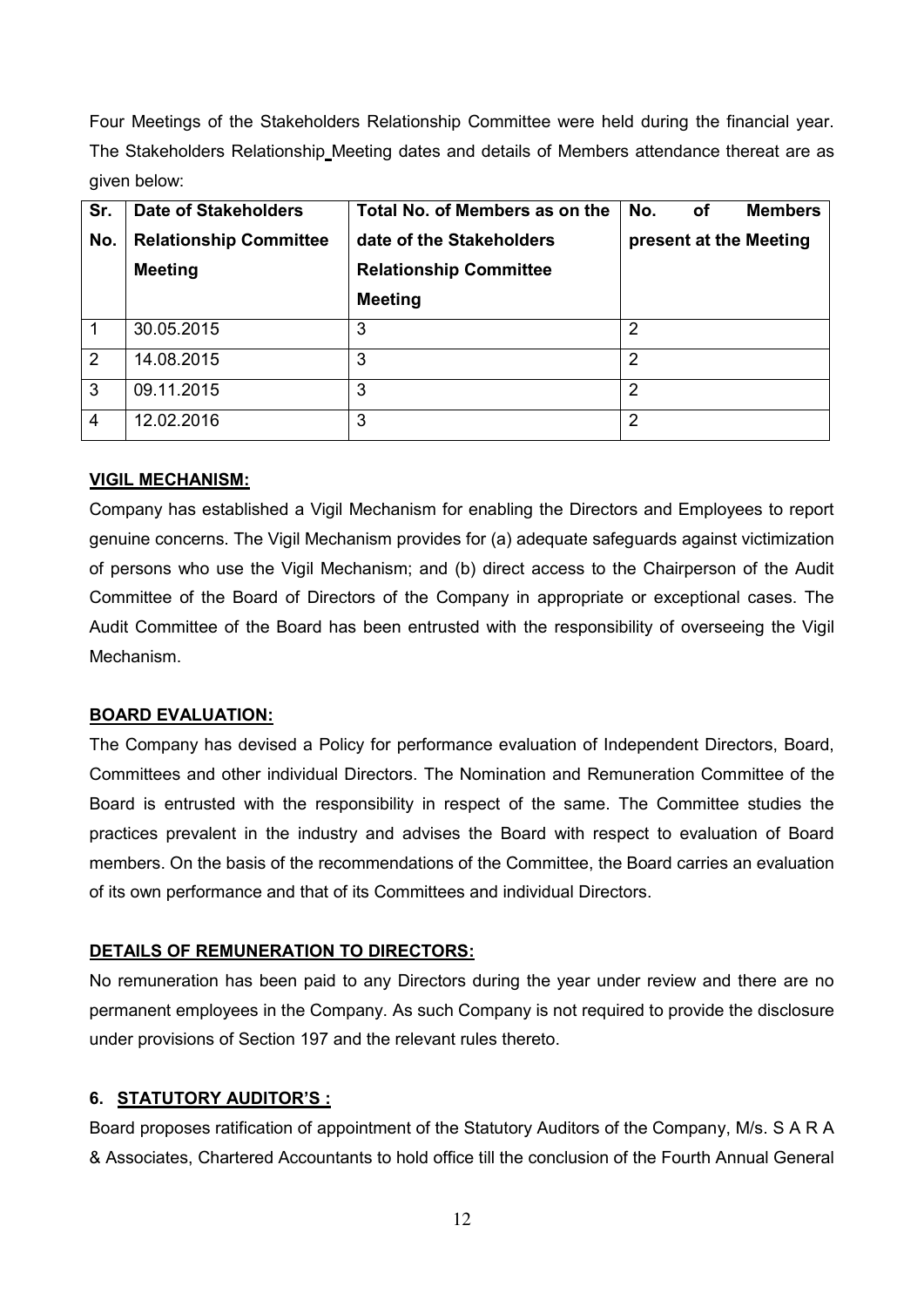Meeting to be held in the year 2019, subject to ratification of their appointment by Members at every Annual General Meeting. The Notes on financial statement referred to in the Auditors' Report are self- explanatory and do not call for any further comments. The Auditors' Report does not contain any qualification, reservation or adverse remark.

# **7. SECRETARIAL AUDITOR:**

In terms of Section 204 of the Companies Act, 2013 and the Rules made there under, Ms. Avani S. Popat, Practicing Company Secretary has been appointed as Secretarial Auditor of the Company for Financial Year 2015-16. The Secretarial Audit Report issued by her has been attached herewith as Annexure A.

| Sr.            | <b>Auditors Remark</b>                         | Managements reply/ clarification            |
|----------------|------------------------------------------------|---------------------------------------------|
| No.            |                                                |                                             |
| $\mathbf{1}$   | The Company has not appointed any Key          | The Company is in process of appointment of |
|                | Managerial Personnel in the Company and        | Key Managerial Personnel in the Company     |
|                | is in non compliance with the provisions in    |                                             |
|                | respect thereto                                |                                             |
| 2              | The composition of the Board and<br>its        | As replied in point 1 above                 |
|                | Committees is not as required under the        |                                             |
|                | provisions of the Companies Act, 2013 as       |                                             |
|                | also the Listing Agreement and/or the SEBI     |                                             |
|                | (LODR) Regulations, 2015                       |                                             |
| 3              | Internal<br>appointed<br>Company<br>has<br>not | The Company is in process of appointment of |
|                | <b>Auditors</b>                                | Internal Auditors                           |
| $\overline{4}$ | The Company does not have an operational       | The Website is under development            |
|                | Website                                        |                                             |

# **8. EXTRACT OF ANNUAL RETURN:**

The Extract of Annual Return in Form MGT - 9 in accordance with the provisions of Section 134 (3) (a) of the Companies Act, 2013 is attached herewith as Annexure B.

# **9. PARTICULARS OF LOANS, GUARANTEES OR INVESTMENTS:**

Particulars of loans, guarantees given and investments made during the year are provided in the financial statements forming part of this Annual Report.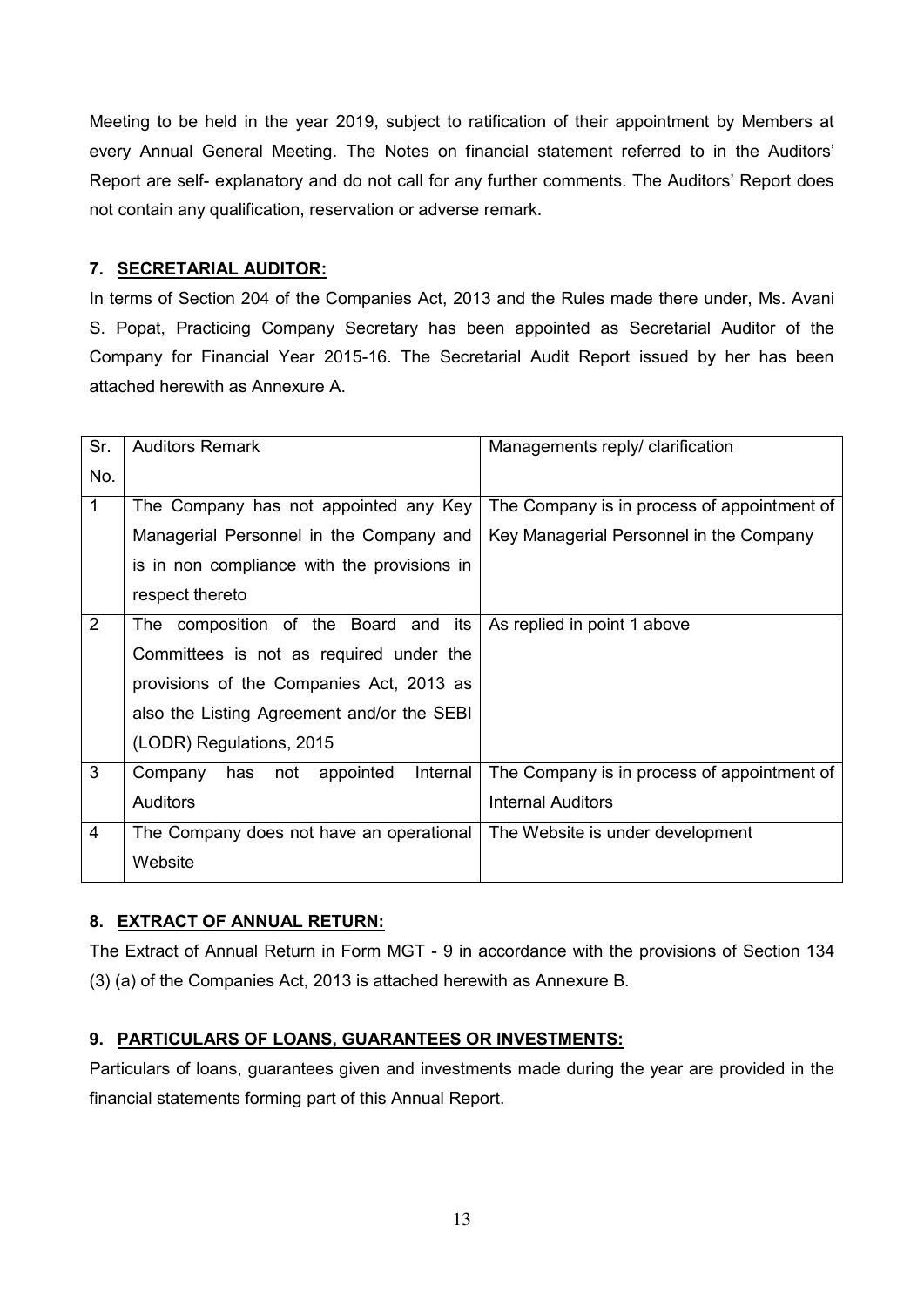# **10. RELATED PARTY TRANSACTION:**

Company has not entered into any related party transactions covered under sub – section (1) of Section 188 during the year. Hence, disclosure in respect of the same is not required.

#### **11. INTERNAL FINANCIAL CONTROL:**

The Board has adopted the policies and procedures for ensuring the orderly and efficient conduct of its business, including adherence to the Company's policies, the safeguarding of its assets, the prevention and detection of frauds and errors, the accuracy and completeness of the accounting records and the timely preparation of reliable financial disclosures.

# **12. ENERGY CONSERVATION, TECHNOLOGY ABSORPTION, FOREIGN EXCHANGE EARNINGS AND OUTGO:**

The information required under section 134 (3) (m) of the Companies Act, 2013, read with Rule 8 Companies (Accounts) Rules, 2014 is not applicable in case of the Company. There are no foreign exchange earnings and outgoes in the Company.

# **13. RISK MANAGEMENT POLICY:**

Your Company recognizes that risk is an integral part of business and is committed to managing the risks in a proactive and efficient manner. Your Company periodically assesses risks in the internal and external environment and takes all measures necessary to effectively deal with incidences of risk.

# **14. DIRECTOR'S RESPONSIBILITY STATEMENT:**

In compliance to the requirements of Section 134 (3) (c) of the Companies Act, 2013, your Directors confirm that:

a. The Company has followed the applicable accounting standards in the preparation of the Annual Accounts and there has been no material departure.

b. That the Directors had selected such accounting policies and applied them consistently and made judgments and estimates that are reasonable and prudent so as to give a true and fair view of the state of affairs of the Company at the end of the financial year and of the profit or loss of the Company for that period.

c. That the Directors had taken proper and sufficient care for the maintenance of adequate accounting records in accordance with the provisions of this act for safeguarding the assets of the Company and for preventing and detecting fraud and other irregularities.

d. That the Directors had prepared the annual accounts on a going concern basis.

e. That the Directors had laid down internal financial control which are adequate and were operating effectively;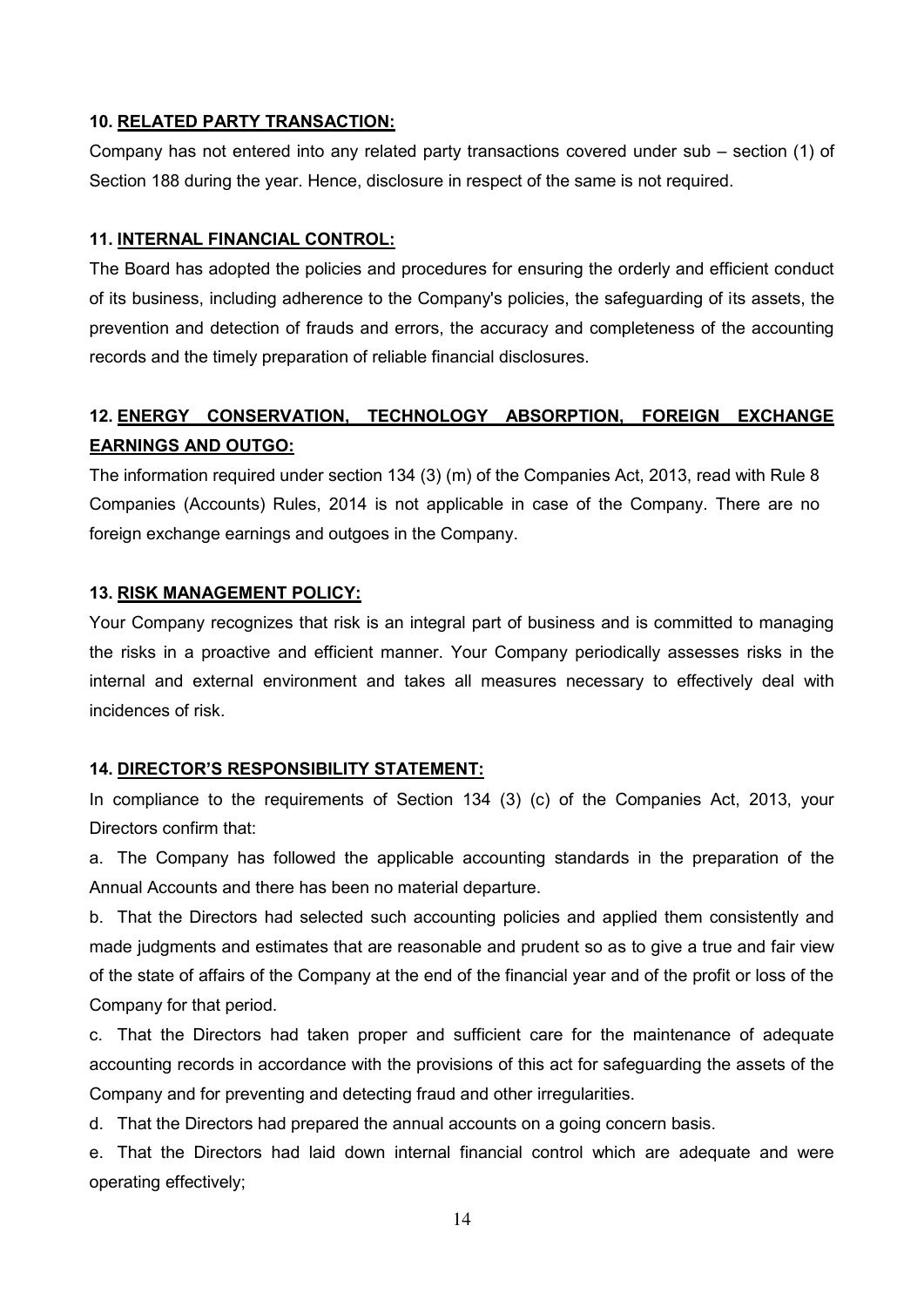f. That the Directors had devised proper systems to ensure compliance with provisions of all applicable laws and that such systems were adequate and operating effectively.

# **15. DETAILS OF SUBSIDIARY, JOINT VENTURE AND ASSOCIATE COMPANY:**

During the year under review, Company has acquired 100% stake of the following two Companies, which are now its Wholly Owned Subsidiaries:

1. Anjali Commodities Private Limited

2. Sahas Mercantile Private Limited

Statement containing salient features of the financial statement of Subsidiary Companies in Form AOC – 1 forms part of the financial statements attached to this report.

# **16. ACKNOWLEDGEMENTS:**

The Board of Directors expresses their deep gratitude for the co – operation and support extended to your Company by all associated.

# **By order of the Board of Directors Sashwat Technocrats Limited**

**Place: Mumbai Rohit Doshi Date: 31.08.2016 (Director)** 

 **Sd/- (DIN No. 03065137)** 

# **Annexure - A**

# **Form No. MR-3 SECRETARIAL AUDIT REPORT**

# FOR THE FINANCIAL YEAR ENDED 2015-16

[Pursuant to Section 204(1) of the Companies Act, 2013 and rule No.9 of the Companies (Appointment and Remuneration of Managerial Personnel) Rules, 2014]

To,

The Members,

Sashwat Technocrats Limited

I have conducted the Secretarial Audit of the compliance of applicable statutory provisions and the adherence to good corporate practices by M/s Sashwat Technocrats Limited (hereinafter called the Company). Secretarial audit was conducted in a manner that provided me a reasonable basis for evaluating the corporate conducts/statutory compliances and expressing my opinion thereon.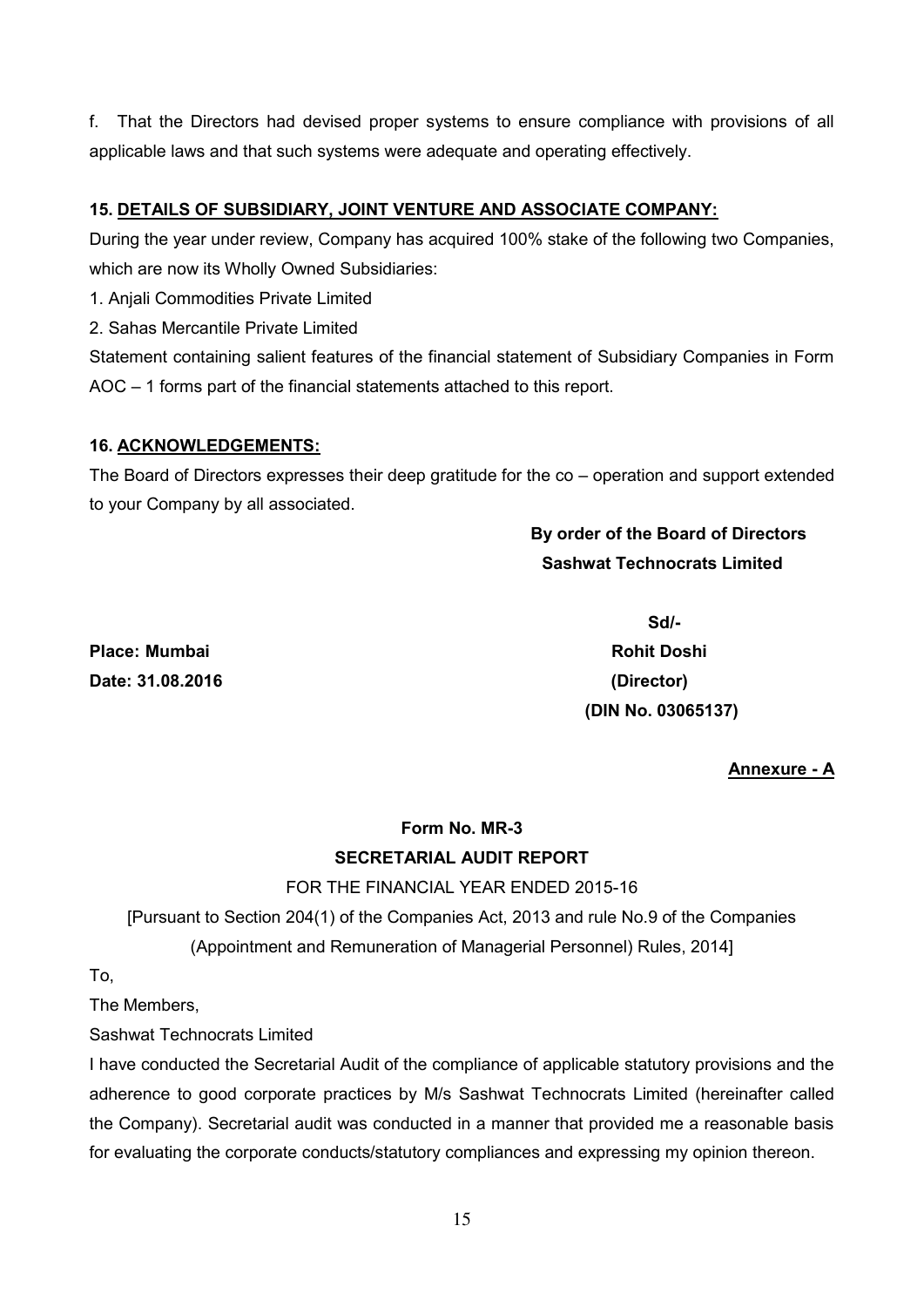Based on my verification of the books, papers, minute books, forms and returns filed and other records maintained by the Company and also the information provided by the Company, its officers, agents and authorized representatives during the conduct of secretarial audit, I hereby report that in my opinion, the Company has, during the audit period covering the financial year ended on 31<sup>st</sup> March, 2016 complied with the statutory provisions listed hereunder and also that the Company has proper Board-processes and compliance-mechanism in place to the extent, in the manner and subject to the reporting made hereinafter:

I have examined the books, papers, minute books, forms and returns filed and other records maintained by the Company for the financial year ended on  $31<sup>st</sup>$  March, 2016 according to the provisions of the following acts, laws, rules, regulations to the extent applicable to the Company:

1. The Companies Act, 2013 (the Act) and the rules made thereunder;

2. The Securities Contracts (Regulation) Act, 1956 ('SCRA') and the rules made thereunder;

3. The Depositories Act, 1996 and the Regulations and Bye-laws framed thereunder;

4. Foreign Exchange Management Act, 1999 and the Rules and Regulations made thereunder to the extent of Foreign Direct Investment, Overseas Direct Investment and External Commercial Borrowings;

5. The following Regulations and Guidelines prescribed under the Securities and Exchange Board of India Act, 1992 ('SEBI Act')

a. The Securities and Exchange Board of India (Substantial Acquisition of Shares and Takeovers) Regulations, 2011;

b. The Securities and Exchange Board of India (Prohibition of Insider Trading) Regulations, 2015;

c. The Securities and Exchange Board of India (Issue of Capital and Disclosure Requirements) Regulations, 2009;

d. The Securities and Exchange Board of India (Share Based Employee Benefits) Regulations, 2014;

e. The Securities and Exchange Board of India (Issue and Listing of Debt Securities) Regulations, 2008;

f. The Securities and Exchange Board of India (Registrars to an Issue and Share Transfer Agents) Regulations, 1993 regarding the Companies Act and dealing with client;

- g. The Securities and Exchange Board of India (Delisting of Equity Shares) Regulations, 2009;
- h. The Securities and Exchange Board of India (Buyback of Securities) Regulations, 1998; and

i. The Securities and Exchange Board of India (Listing Obligations And Disclosure Requirements) Regulations, 2015

As per the representation made by the Management no other sector specific laws are presently applicable to the Company

I have also examined compliance with the applicable clauses of the following: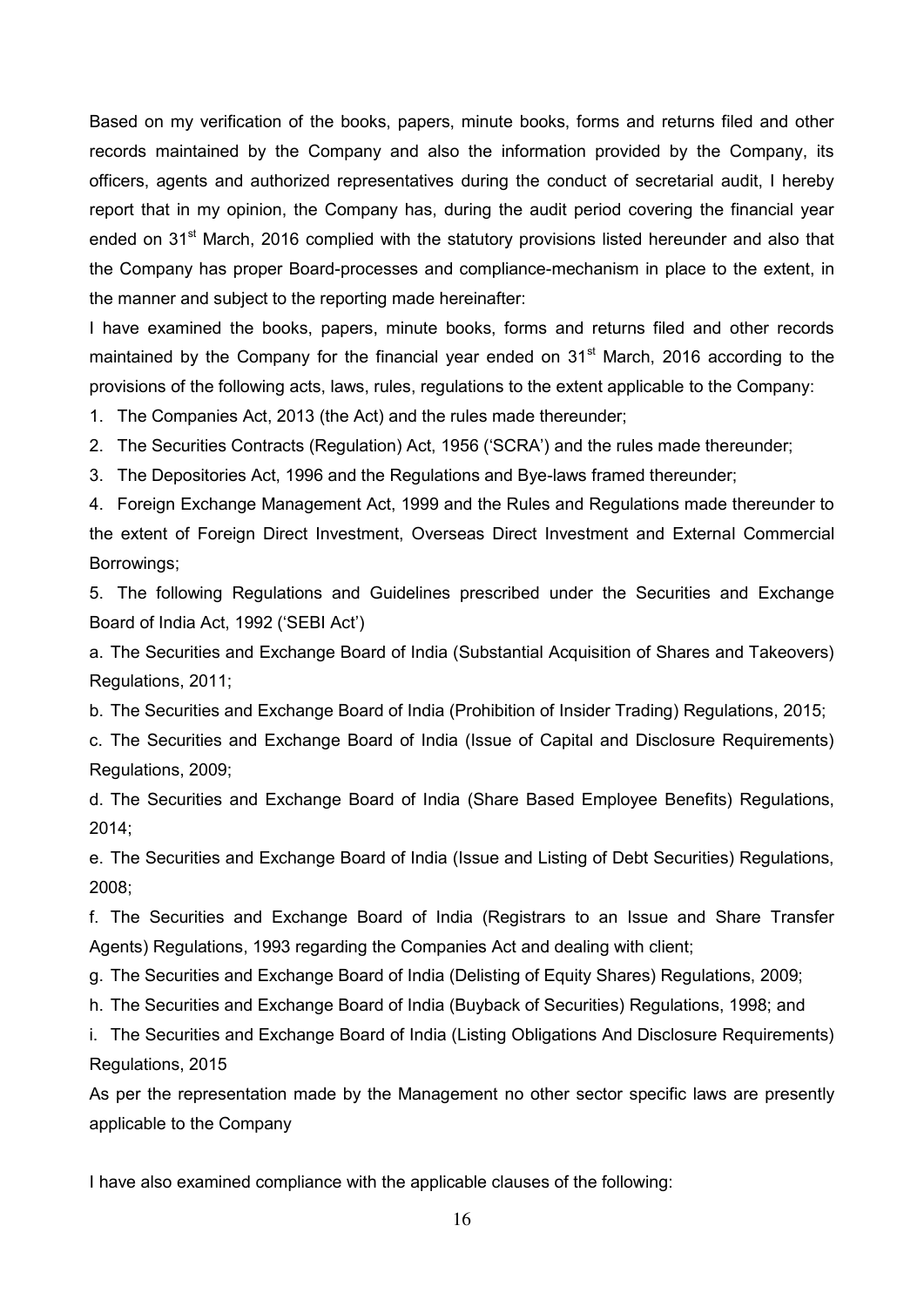- i. Secretarial Standards issued by The Institute of Company Secretaries of India;
- ii. The Listing Agreement entered into by the Company with the BSE Limited (BSE)

During the period under review the Company has complied with the provisions of the Act, Rules, Regulations, Guidelines, Standards, etc. mentioned above, subject to the following:

- a) The Company has not appointed any Key Managerial Personnel in the Company and is in non compliance with the provisions in respect thereto;
- b) The composition of the Board and its Committees is not as required under the provisions of the Companies Act, 2013 as also the Listing Agreement and/or the SEBI (LODR) Regulations, 2015
- c) Company has not appointed Internal Auditors; and
- d) The Company does not have an operational Website.

#### **I further report that:**

The composition of the Board and its Committees is not as required under the provisions of the Companies Act, 2013 as also the Listing Agreement entered into with Stock Exchanges. Mr. Isaac Nadar (DIN No. 01593469) has resigned from the Directorship of the Company with effect from 12.02.2016 and Mr. Rajkumar Khatod (DIN No. 06409600) has been appointed as an Independent Director of the Company with effect from that date.

Adequate notice is given to all Directors to schedule the Board Meetings, agenda and detailed notes on agenda were sent 0at least seven days in advance, and a system exists for seeking and obtaining further information and clarifications on the agenda items before the meeting and for meaningful participation at the meeting.

All decisions at Board Meetings and Committee Meetings are carried out unanimously as recorded in the Minutes of the Meetings of the Board of Directors or Committee of the Board, as the case may be.

#### **I further report that:**

There are adequate systems and processes in the Company commensurate with the size and operations of the Company to monitor and ensure compliance with applicable laws, rules, regulations and guidelines.

#### **I further report that:**

The compliance by the Company of applicable financial laws, like Direct and Indirect tax laws, has not been reviewed in this Audit since the same have been subject to review by statutory financial audit and other designated professionals.

**I further report that** during the audit period:

17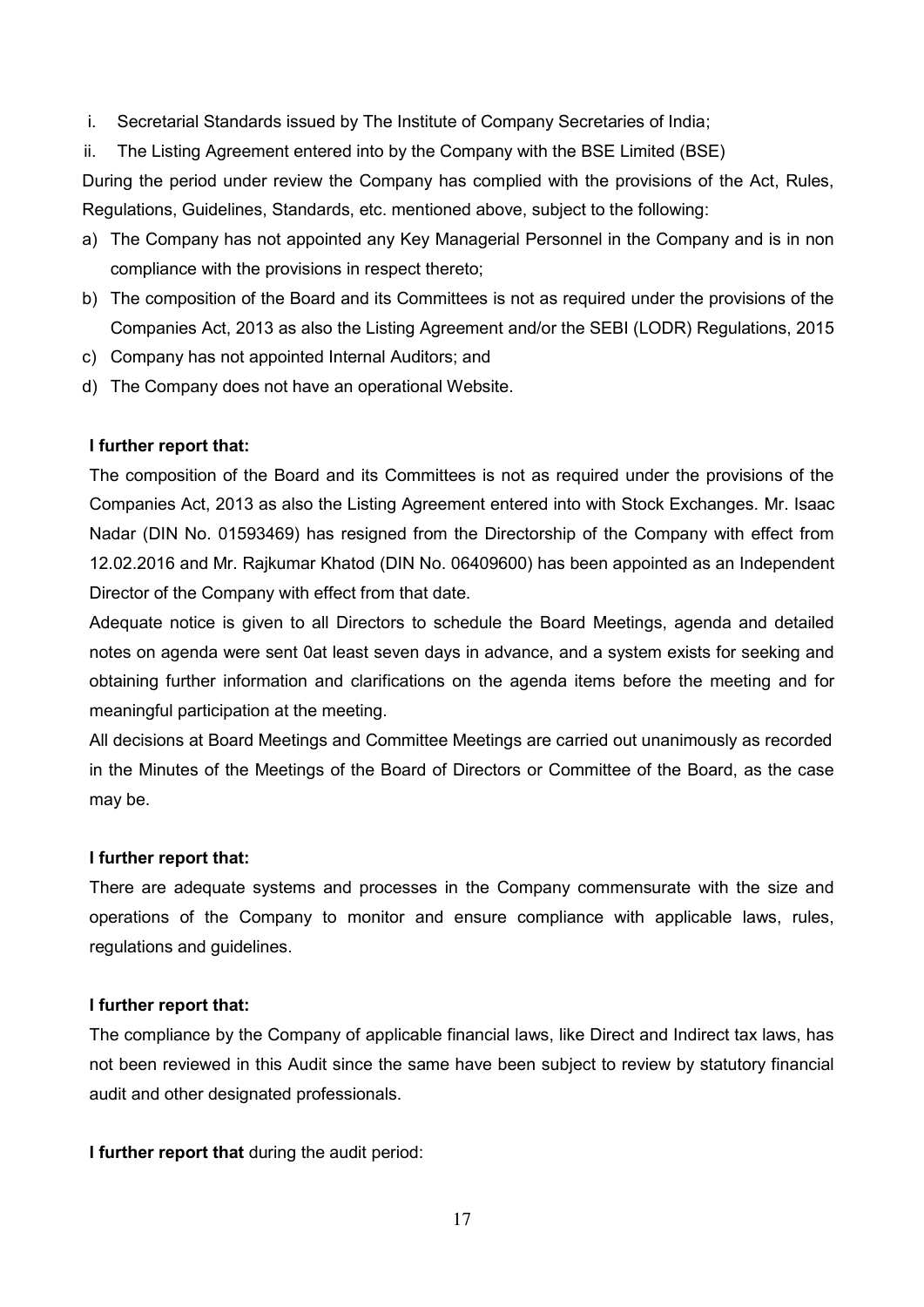There were no specific events/ actions in pursuance of the above referred laws, rules, regulations, guidelines, standards etc., having a major bearing on the Company's affairs.

|                      | $Sd$ -                |
|----------------------|-----------------------|
| <b>Place: Mumbai</b> | Avani S. Popat        |
| Date: 31.08.2016     | <b>ACS No.: 27774</b> |
|                      | C P No.: 10923        |
|                      |                       |

This report is to be read with our letter of even date which is annexed as Annexure A and forms an integral part of this report.

**'Annexure A'**

To,

The Members, Sashwat Technocrats Limited

Our report of even date is to be read along with this letter:

- 1. Maintenance of Secretarial record is the responsibility of the management of the Company. Our responsibility is to express an opinion on these secretarial records based on our audit.
- 2. We have followed the audit practices and process as were appropriate to obtain reasonable assurance about the correctness of the contents of the Secretarial records. The verification was done on test basis to ensure that correct facts are reflected in Secretarial records. We believe that the process and practices we followed provide a reasonable basis for our opinion.
- 3. We have not verified the correctness and appropriateness of financial records and books of accounts of the Company.
- 4. Whereever required, we have obtained the Management representation about the compliance of laws, rules and regulations and happening of events, etc.
- 5. The compliance of the provisions of corporate and other applicable laws, rules, regulations, standards is the responsibility of management. Our examination was limited to the verification of procedure on test basis.
- 6. The Secretarial Audit report is neither an assurance as to the future viability of the Company nor of the efficacy or effectiveness with which the management has conducted the affairs of the Company.

**Place: Mumbai Avani S. Popat**  Place: Mumbai Avani S. Popat **Date: 31.08.2016 ACS No.: 27774 ACS No.: 27774** 

**Sd/-**  $S$ d/- **C P No.:10923**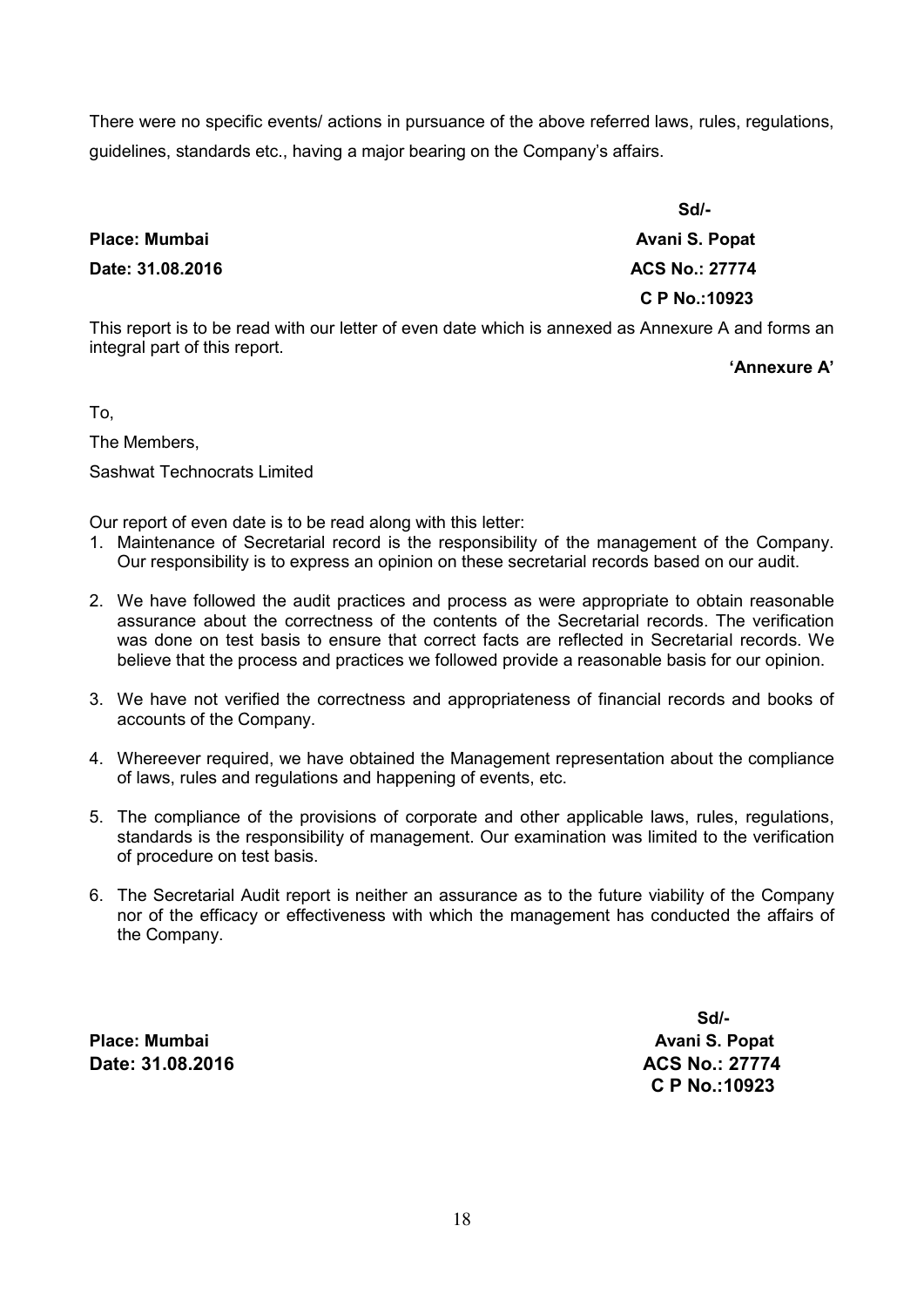# **FORM NO. MGT 9**

# **EXTRACT OF ANNUAL RETURN**

# **as on financial year ended on 31.03.2016**

# **Pursuant to Section 92 (3) of the Companies Act, 2013 and rule 12(1) of the Company (Management & Administration ) Rules, 2014**

# **I REGISTRATION & OTHER DETAILS**

|     | <b>CIN</b>                                                            | L24220MH1975PLC018682                                                                                                                                                       |
|-----|-----------------------------------------------------------------------|-----------------------------------------------------------------------------------------------------------------------------------------------------------------------------|
| ii. | <b>Registration Date</b>                                              | 018682                                                                                                                                                                      |
| iii | Name of the Company                                                   | <b>Sashwat Technocrats Limited</b>                                                                                                                                          |
| iv  | Category/Sub-category<br>of<br>the<br>Company                         | Indian Non Government Company Limited by<br><b>Shares</b>                                                                                                                   |
| v   | Address of the Registered office<br>& contact details                 | Office No. 14, 1 <sup>st</sup> Floor, Plumber House, 557,<br>J.S.S. Road, Chira Bazar, Mumbai - 400002<br>Telephone No. 022 2201 6021                                       |
| vi  | Whether listed company                                                | Yes                                                                                                                                                                         |
|     | Name, Address & contact details<br>of the Registrar & Transfer Agent, | Purva Sharegistry (India) Private Limited<br>9, Shiv Shakti Industrial Estate, J. R. Boricha<br>Opp. Kasturba<br>Hospital,<br>Marg,<br>Lower Parel (East), Mumbai - 400 011 |
| VÌÌ | if any.                                                               | Tel No. 23018261/23016761                                                                                                                                                   |

| $\mathbf{I}$ | PRINCIPAL BUSINESS ACTIVITIES OF THE COMPANY                                              |                                            |                                       |  |  |  |  |  |
|--------------|-------------------------------------------------------------------------------------------|--------------------------------------------|---------------------------------------|--|--|--|--|--|
|              | All the business activities contributing 10% or more of the total turnover of the Company |                                            |                                       |  |  |  |  |  |
| Sr.<br>No.   | Name & Description of main<br>products/services                                           | NIC Code of the<br><b>Product /service</b> | % to total turnover<br>of the company |  |  |  |  |  |
|              | Real Estate (Commission Income)                                                           | 68200                                      | 100                                   |  |  |  |  |  |

# **III PARTICULARS OF HOLDING , SUBSIDIARY & ASSOCIATE COMPANIES**

| Sr.<br>No. | Name & Address of the<br>Company       | <b>CIN/GLN</b>        | Holding/<br>Subsidiary/<br><b>Associate</b> | ₩<br><b>of</b><br><b>Shares</b><br><b>Held</b> | Applicable<br><b>Section</b> |
|------------|----------------------------------------|-----------------------|---------------------------------------------|------------------------------------------------|------------------------------|
|            | Singhal Merchandise (India)<br>Pvt Ltd | U51900MH1998PTC115192 | Holding<br>Company                          | 60.23                                          | 2(46)                        |
| 2          | Anjali Commodities Private<br>Limited  | U51900MH2008PTC186255 | Subsidiary<br>Company                       | 100                                            | 2(87)                        |
| 3          | Sahas Mercantile Private<br>Limited    | U51900MH2008PTC185914 | Subsidiary<br>Company                       | 100                                            | 2(87)                        |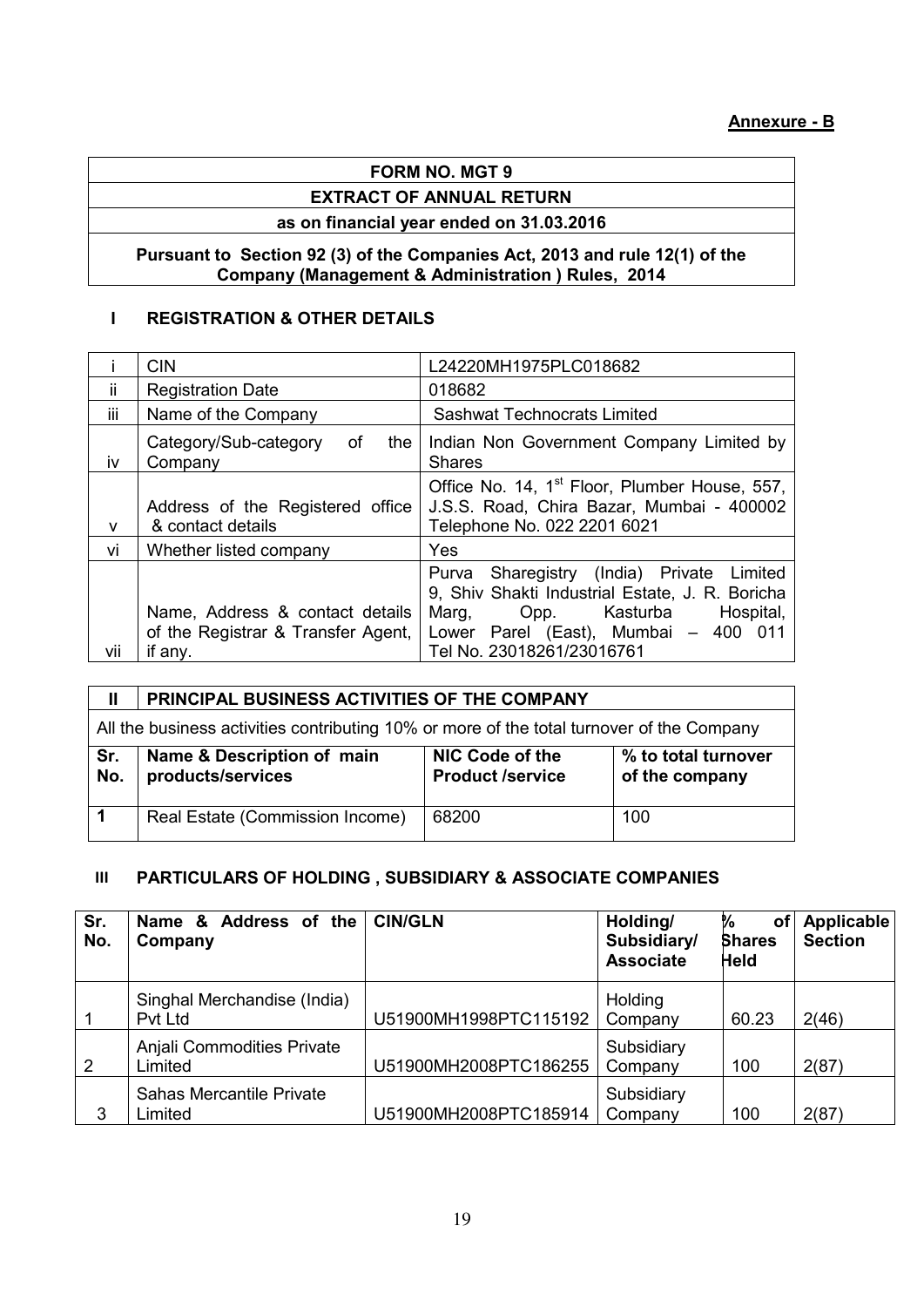| A. Category-wise Shareholding             |                  |                  |                  |                                       |                                              |                  |              |                                       |                                 |  |
|-------------------------------------------|------------------|------------------|------------------|---------------------------------------|----------------------------------------------|------------------|--------------|---------------------------------------|---------------------------------|--|
| <b>Category of</b><br><b>Shareholders</b> |                  | of the year      |                  | No. of Shares held at the beginning   | No. of Shares held at the end of the<br>year |                  |              |                                       | % of<br>Change<br>during<br>the |  |
|                                           |                  |                  | 3/31/2015        |                                       |                                              | 3/31/2016        |              |                                       |                                 |  |
|                                           | <b>Demat</b>     | Physical         | <b>Total</b>     | % of<br><b>Total</b><br><b>TOTSHR</b> |                                              | Demat Physical   | <b>Total</b> | % of<br><b>Total</b><br><b>TOTSHR</b> | year                            |  |
| A. Promoters                              |                  |                  |                  |                                       |                                              |                  |              |                                       |                                 |  |
| $(1)$ Indian                              |                  |                  |                  |                                       |                                              |                  |              |                                       |                                 |  |
| (g) Individuals/HUF                       | $\mathbf 0$      | $\mathbf 0$      | $\mathbf 0$      | $\mathbf 0$                           | $\mathbf 0$                                  | $\mathbf 0$      | $\mathbf 0$  | 0                                     | $\mathbf 0$                     |  |
| (h) Central Govt                          | $\mathbf 0$      | $\mathbf 0$      | 0                | 0                                     | 0                                            | 0                | 0            | 0                                     | 0                               |  |
| (i) State Govt(s)                         | $\overline{0}$   | $\mathbf{0}$     | $\overline{0}$   | $\mathbf 0$                           | $\mathbf 0$                                  | $\mathbf 0$      | 0            | $\overline{0}$                        | $\mathbf 0$                     |  |
| (j) Bodies Corp.                          | 184450           |                  | 0 184450         | 60.23                                 | 184450                                       | $\mathbf 0$      | 184450       | 60.23                                 | $\pmb{0}$                       |  |
| (k) Banks / FI                            | $\mathbf 0$      | $\mathbf 0$      | 0                | 0                                     | 0                                            | $\mathbf 0$      | 0            | 0                                     | $\pmb{0}$                       |  |
| (I) Any Other                             |                  |                  |                  |                                       |                                              |                  |              |                                       |                                 |  |
| * DIRECTORS                               | $\mathbf 0$      | $\mathbf 0$      | $\mathbf 0$      | $\mathbf 0$                           | $\mathbf 0$                                  | $\mathbf 0$      | 0            | $\mathbf 0$                           | 0                               |  |
| * DIRECTORS RELATIVES                     | $\mathbf 0$      | $\mathbf 0$      | 0                | $\mathbf 0$                           | 0                                            | $\mathbf 0$      | 0            | 0                                     | $\mathbf 0$                     |  |
| * PERSON ACTING IN                        |                  |                  |                  |                                       |                                              |                  |              |                                       |                                 |  |
| <b>CONCERN</b>                            | $\mathbf 0$      | $\mathbf 0$      | 0                | 0                                     | 0                                            | 0                | 0            | 0                                     | 0                               |  |
| Sub Total $(A)(1)$ :-                     | 184450           |                  | 0 184450         | 60.23                                 | 184450                                       | $\mathbf 0$      | 184450       | 60.23                                 | $\mathbf 0$                     |  |
| (2) Foreign                               |                  |                  |                  |                                       |                                              |                  |              |                                       |                                 |  |
| (a) NRI Individuals                       | $\mathbf 0$      | $\mathbf 0$      | $\mathbf 0$      | $\mathbf 0$                           | $\mathbf 0$                                  | $\mathbf 0$      | 0            | $\mathbf 0$                           | $\pmb{0}$                       |  |
| (b) Other Individuals                     |                  |                  |                  |                                       |                                              |                  |              |                                       |                                 |  |
| (c) Bodies Corp.                          | $\boldsymbol{0}$ | 0                | 0                | 0                                     | 0                                            | 0                | 0            | 0                                     | 0                               |  |
| (d) Banks / FI                            | $\mathbf 0$      | $\mathbf 0$      | $\mathbf 0$      | $\mathbf 0$                           | $\mathbf 0$                                  | $\mathbf 0$      | 0            | $\mathbf 0$                           | $\mathbf 0$                     |  |
| (e) Any Other                             |                  |                  |                  |                                       |                                              |                  |              |                                       |                                 |  |
| Sub Total (A)(2):-                        | $\mathbf 0$      | $\mathbf 0$      | $\mathbf 0$      | $\mathbf 0$                           | $\boldsymbol{0}$                             | $\mathbf 0$      | 0            | 0                                     | $\mathbf 0$                     |  |
| <b>Total shareholding of</b>              |                  |                  |                  |                                       |                                              |                  |              |                                       |                                 |  |
| Promoter (A) =<br>$(A)(1)+(A)(2)$         | 184450           |                  | 0 184450         | 60.23                                 | 184450                                       | $\boldsymbol{0}$ | 184450       | 60.23                                 | $\mathbf 0$                     |  |
| <b>B. Public Shareholding</b>             |                  |                  |                  |                                       |                                              |                  |              |                                       |                                 |  |
| (1) Institutions                          |                  |                  |                  |                                       |                                              |                  |              |                                       |                                 |  |
| (a) Mutual Funds                          | $\pmb{0}$        | $\mathbf 0$      | $\pmb{0}$        | $\pmb{0}$                             | $\pmb{0}$                                    | $\boldsymbol{0}$ | 0            | 0                                     | 0                               |  |
| (b) Banks FI                              | $\mathbf 0$      | $\boldsymbol{0}$ | $\mathbf 0$      | $\mathbf 0$                           | $\boldsymbol{0}$                             | $\mathbf 0$      | 0            | 0                                     | $\pmb{0}$                       |  |
| (c) Central Govt                          | $\mathbf 0$      | $\mathbf 0$      | $\mathbf 0$      | $\pmb{0}$                             | 0                                            | $\mathbf 0$      | 0            | $\mathbf 0$                           | $\mathbf 0$                     |  |
| (d) State Govet(s)                        | $\mathbf 0$      | $\mathbf 0$      | $\boldsymbol{0}$ | $\pmb{0}$                             | 0                                            | $\boldsymbol{0}$ | 0            | 0                                     | $\pmb{0}$                       |  |
| (e) Venture Capital Funds                 | $\mathbf 0$      | $\mathbf 0$      | $\mathbf 0$      | $\mathbf 0$                           | $\pmb{0}$                                    | $\mathbf 0$      | 0            | $\mathbf 0$                           | $\mathbf 0$                     |  |
| (f) Insurance Companies                   | $\mathbf 0$      | $\mathbf 0$      | $\boldsymbol{0}$ | $\pmb{0}$                             | $\pmb{0}$                                    | $\mathbf 0$      | $\pmb{0}$    | 0                                     | $\pmb{0}$                       |  |
| $(g)$ FIIs                                | $\mathbf 0$      | $\pmb{0}$        | $\boldsymbol{0}$ | $\boldsymbol{0}$                      | $\boldsymbol{0}$                             | $\boldsymbol{0}$ | $\pmb{0}$    | $\mathbf 0$                           | $\pmb{0}$                       |  |
| (h) Foreign Venture                       |                  |                  |                  |                                       |                                              |                  |              |                                       |                                 |  |
| <b>Capital Funds</b>                      | $\boldsymbol{0}$ | $\mathbf 0$      | 0                | $\pmb{0}$                             | $\pmb{0}$                                    | $\boldsymbol{0}$ | 0            | 0                                     | $\pmb{0}$                       |  |
| (i) Others (specify)                      |                  |                  |                  |                                       |                                              |                  |              |                                       |                                 |  |
| $*$ U.T.I.                                | $\pmb{0}$        | $\pmb{0}$        | $\pmb{0}$        | $\mathbf 0$                           | $\pmb{0}$                                    | $\mathbf 0$      | 0            | 0                                     | $\mathbf 0$                     |  |
| * FINANCIAL                               | $\pmb{0}$        | $\pmb{0}$        | $\pmb{0}$        | $\pmb{0}$                             | 0                                            | $\pmb{0}$        | 0            | 0                                     | 0                               |  |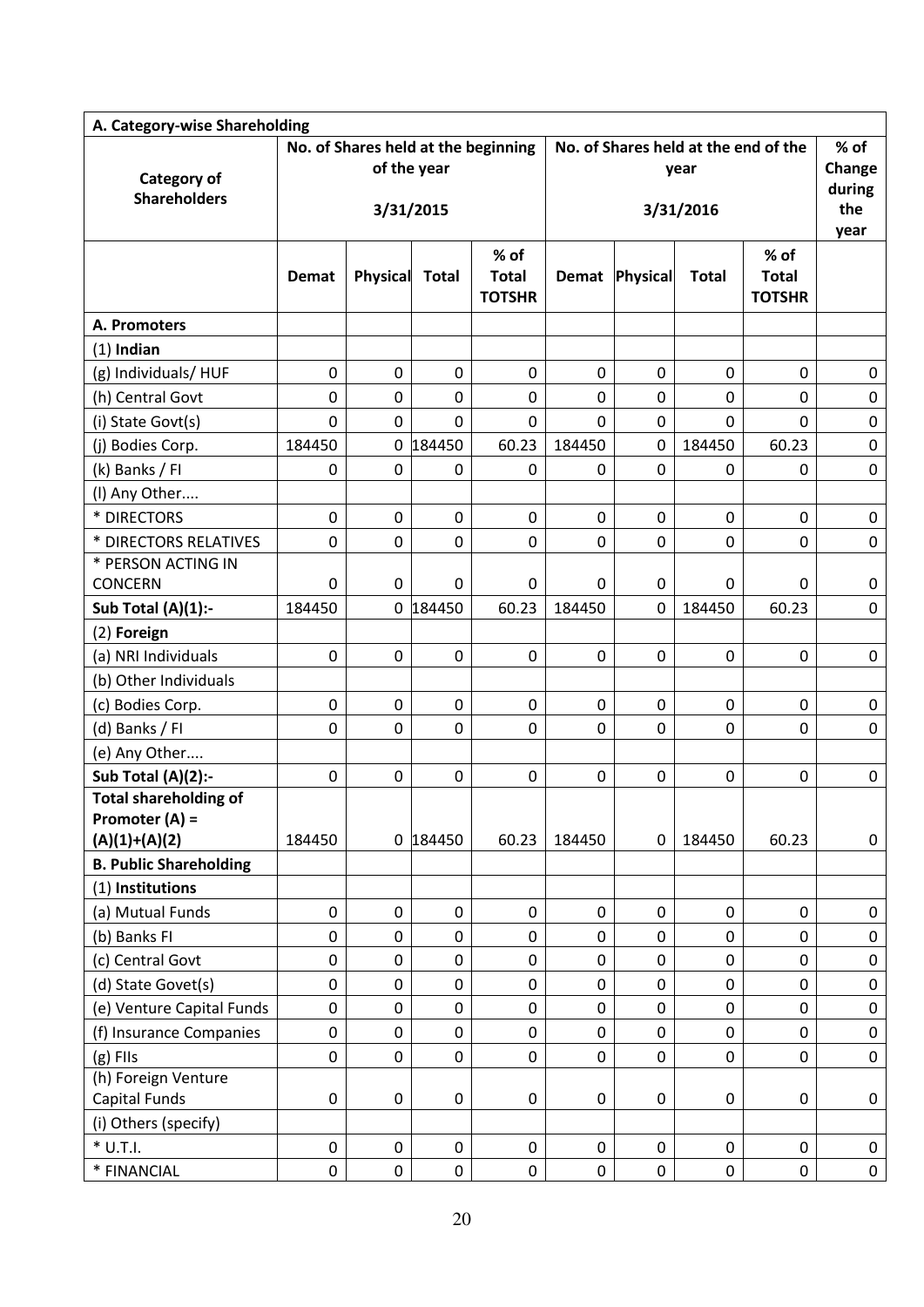| <b>INSTITUTIONS</b>             |                |             |                  |                |             |                |             |              |             |
|---------------------------------|----------------|-------------|------------------|----------------|-------------|----------------|-------------|--------------|-------------|
| $*$ I.D.B.I.                    | 0              | $\mathbf 0$ | $\mathbf 0$      | $\mathbf 0$    | $\mathbf 0$ | 0              | $\mathbf 0$ | $\mathbf 0$  | $\mathbf 0$ |
| * I.C.I.C.I.                    | 0              | $\mathbf 0$ | $\mathbf 0$      | 0              | $\mathbf 0$ | $\overline{0}$ | $\mathbf 0$ | $\mathbf 0$  | $\mathbf 0$ |
| * GOVERMENT                     |                |             |                  |                |             |                |             |              |             |
| <b>COMPANIES</b>                | 0              | 0           | $\boldsymbol{0}$ | 0              | 0           | 0              | $\mathbf 0$ | 0            | $\mathbf 0$ |
| * STATE FINANCIAL               |                |             |                  |                |             |                |             |              |             |
| <b>CORPORATION</b>              | 0              | 0           | $\boldsymbol{0}$ | 0              | 0           | 0              | $\mathbf 0$ | 0            | 0           |
| * QUALIFIED FOREIGN             |                |             |                  |                |             |                |             |              |             |
| <b>INVESTOR</b>                 | 0              | 0           | $\mathbf 0$      | 0              | 0           | 0              | $\mathbf 0$ | $\mathbf 0$  | 0           |
| * ANY OTHER                     | 0              | 0           | $\mathbf 0$      | 0              | 0           | 0              | $\mathbf 0$ | 0            | $\mathbf 0$ |
| * OTC DEALERS (BODIES           |                |             |                  |                |             |                |             |              |             |
| <b>CORPORATE)</b>               | 0              | 0           | $\boldsymbol{0}$ | 0              | 0           | 0              | $\mathbf 0$ | $\pmb{0}$    | $\mathbf 0$ |
| * PRIVATE SECTOR                |                |             |                  |                |             |                |             |              |             |
| <b>BANKS</b>                    | 0              | $\pmb{0}$   | $\boldsymbol{0}$ | $\mathbf 0$    | $\mathbf 0$ | $\mathbf 0$    | $\mathbf 0$ | $\mathbf 0$  | 0           |
| Sub-total $(B)(1)$ :-           | 0              | $\mathbf 0$ | $\mathbf 0$      | $\overline{0}$ | 0           | $\mathbf 0$    | $\mathbf 0$ | $\mathbf{0}$ | $\mathbf 0$ |
| (2) Non-Institutions            |                |             |                  |                |             |                |             |              |             |
| (a) Bodies Corp.                |                |             |                  |                |             |                |             |              |             |
| (i) Indian                      | 2450           | $\mathbf 0$ | 2450             | 0.8            | 1950        | 0              | 1950        | 0.64         | $-0.16$     |
| (ii) Overseas                   | 0              | $\mathbf 0$ | 0                | 0              | 0           | 0              | 0           | $\mathbf{0}$ | 0           |
| (b) Individuals                 |                |             |                  |                |             |                |             |              |             |
| (i) Individual                  |                |             |                  |                |             |                |             |              |             |
| shareholders holding            |                |             |                  |                |             |                |             |              |             |
| nominal share capital           |                |             |                  |                |             |                |             |              |             |
| upto Rs. 1 lakh                 | 36867          | 19800       | 56667            | 18.5           | 37367       | 19800          | 57167       | 18.67        | 0.16        |
| (ii) Individual                 |                |             |                  |                |             |                |             |              |             |
| shareholders holding            |                |             |                  |                |             |                |             |              |             |
| nominal share capital in        |                |             |                  |                |             |                |             |              |             |
| excess of Rs 1 lakh             | $\mathbf 0$    | 37666       | 37666            | 12.3           | $\mathbf 0$ | 37666          | 37666       | 12.3         | $\mathbf 0$ |
| (c) Others (specify)            |                |             |                  |                |             |                |             |              |             |
| * N.R.I. (NON-REPAT)            | 0              | 24000       | 24000            | 7.84           | $\mathbf 0$ | 24000          | 24000       | 7.84         | $\mathbf 0$ |
| * N.R.I. (REPAT)                | 0              | 0           | $\mathbf 0$      | 0              | $\mathbf 0$ | $\mathbf 0$    | $\mathbf 0$ | $\mathbf 0$  | $\pmb{0}$   |
| * FOREIGN CORPORATE             |                |             |                  |                |             |                |             |              |             |
| <b>BODIES</b>                   | 0              | 0           | $\mathbf 0$      | 0              | 0           | 0              | $\mathbf 0$ | $\mathbf 0$  | 0           |
| * TRUST                         | $\overline{0}$ | $\mathbf 0$ | $\mathbf 0$      | $\mathbf 0$    | $\mathbf 0$ | 0              | $\mathbf 0$ | $\mathbf 0$  | $\mathbf 0$ |
| * HINDU UNDIVIDED               |                |             |                  |                |             |                |             |              |             |
| <b>FAMILY</b>                   | 1000           | 0           | 1000             | 0.33           | 1000        | 0              | 1000        | 0.33         | 0           |
| * EMPLOYEE                      | 0              | $\mathbf 0$ | $\Omega$         | $\Omega$       | 0           | 0              | 0           | $\mathbf{0}$ | $\mathbf 0$ |
| * CLEARING MEMBERS              | 0              | $\mathbf 0$ | $\pmb{0}$        | 0              | $\mathbf 0$ | $\mathbf 0$    | $\mathbf 0$ | $\pmb{0}$    | $\mathbf 0$ |
| * DEPOSITORY RECEIPTS           | 0              | $\mathbf 0$ | $\mathbf 0$      | 0              | $\mathbf 0$ | 0              | $\mathbf 0$ | $\mathbf{0}$ | $\mathbf 0$ |
| * OTHER DIRECTORS &             |                |             |                  |                |             |                |             |              |             |
| <b>RELATIVES</b>                | $\mathbf 0$    | $\mathbf 0$ | $\mathbf 0$      | 0              | 0           | 0              | 0           | 0            | 0           |
| Sub-total $(B)(2)$ :-           | 40317          |             | 81466 121783     | 39.77          | 40317       | 81466          | 121783      | 39.77        | $\mathbf 0$ |
| <b>Total Public</b>             |                |             |                  |                |             |                |             |              |             |
| Shareholding $(B)$ =            |                |             |                  |                |             |                |             |              |             |
| $(B)(1)+(B)(2)$                 | 40317          |             | 81466 121783     | 39.77          | 40317       | 81466          | 121783      | 39.77        | 0           |
| C. TOTSHR held by               |                |             |                  |                |             |                |             |              |             |
| <b>Custodian for GDRs &amp;</b> |                |             |                  |                |             |                |             |              |             |
| <b>ADRs</b>                     | 0              | 0           | 0                | 0              | 0           | $\mathbf 0$    | $\mathbf 0$ | $\mathbf 0$  | $\mathbf 0$ |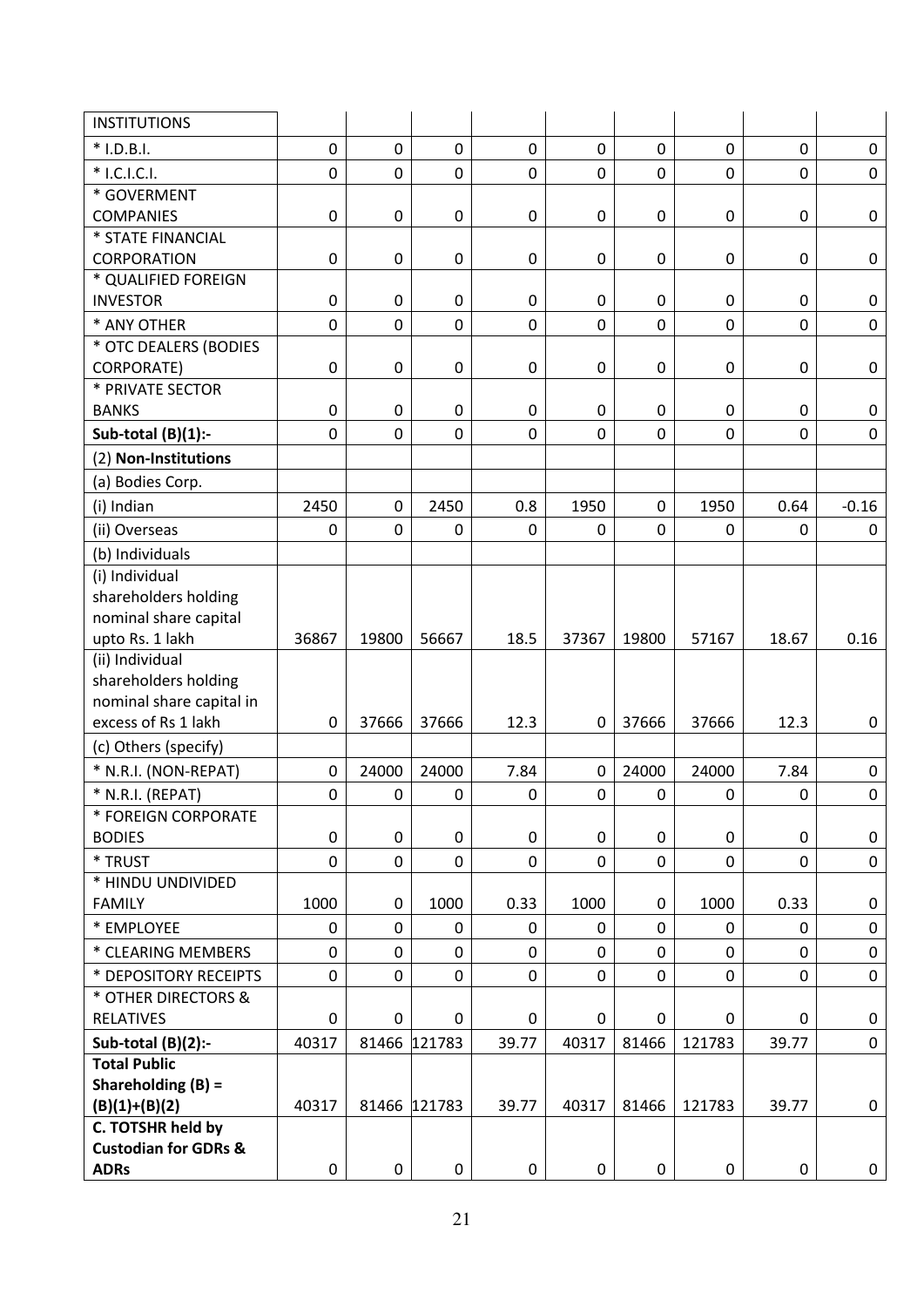|                                     |                                                  | 224767 |               | 81466 306233                                       |           |                                | 100                           | 224767                                            |  | 81466                          | 306233    |   | 100                           | 0                     |
|-------------------------------------|--------------------------------------------------|--------|---------------|----------------------------------------------------|-----------|--------------------------------|-------------------------------|---------------------------------------------------|--|--------------------------------|-----------|---|-------------------------------|-----------------------|
|                                     | GrandTotal( $A + B + C$ )                        |        |               |                                                    |           |                                |                               |                                                   |  |                                |           |   |                               |                       |
| Other                               |                                                  |        | $\mathbf 0$   | 0                                                  | 0         |                                | $\mathbf 0$                   | 0                                                 |  | $\mathbf 0$                    |           | 0 | $\mathbf 0$                   | $\mathbf 0$           |
| <b>B. Shareholding of Promoters</b> |                                                  |        |               |                                                    |           |                                |                               |                                                   |  |                                |           |   |                               |                       |
|                                     |                                                  |        |               | Shareholding at the beginning of the               |           |                                |                               |                                                   |  | Shareholding at the end of the |           |   |                               |                       |
| SI No.                              | Shareholder's<br>Name                            |        |               |                                                    | year      |                                |                               |                                                   |  |                                | year      |   |                               |                       |
|                                     |                                                  |        |               |                                                    | 3/31/2015 |                                |                               |                                                   |  |                                | 3/31/2016 |   |                               |                       |
|                                     |                                                  |        |               | % of Total                                         |           |                                | % of Shares                   |                                                   |  | % of                           |           |   | % of Shares                   | % change              |
|                                     |                                                  |        | No. of        | <b>Shares of</b>                                   |           |                                | Pledged /                     | No. of                                            |  | <b>Total</b>                   |           |   | Pledged /                     | in share              |
|                                     |                                                  |        | <b>Shares</b> | the                                                |           |                                | <b>Encumbered</b><br>to total | <b>Shares</b>                                     |  | <b>Shares</b><br>of the        |           |   | <b>Encumbered</b><br>to total | holding<br>during the |
|                                     |                                                  |        |               | company                                            |           |                                | shares                        |                                                   |  | company                        |           |   | shares                        | year                  |
|                                     | Singhal                                          |        |               |                                                    |           |                                |                               |                                                   |  |                                |           |   |                               |                       |
|                                     | Merchandise (India)                              |        |               |                                                    |           |                                |                               |                                                   |  |                                |           |   |                               |                       |
| $\mathbf{1}$                        | Pvt Ltd                                          |        | 184450        |                                                    | 60.23     |                                | 0                             | 184450                                            |  |                                | 60.23     |   | 0                             | 0.00                  |
|                                     | C. Change in Promoter's Shareholding:            |        |               |                                                    |           |                                |                               |                                                   |  |                                |           |   |                               |                       |
|                                     |                                                  |        |               | Shareholding at the                                |           |                                |                               | <b>Cumulative Shareholding</b>                    |  |                                |           |   |                               |                       |
| SI <sub>No.</sub>                   |                                                  |        |               | beginning of the year                              |           |                                |                               | during the year                                   |  |                                |           |   |                               |                       |
|                                     |                                                  |        |               |                                                    | 3/31/2015 |                                |                               | 3/31/2016                                         |  |                                |           |   |                               |                       |
|                                     |                                                  |        |               |                                                    |           | % of Total                     |                               |                                                   |  | % change                       |           |   |                               |                       |
|                                     |                                                  |        |               | No. of<br><b>Shares of</b><br><b>Shares</b><br>the |           |                                | in share<br>No. of<br>holding |                                                   |  | <b>Type</b>                    |           |   |                               |                       |
|                                     |                                                  |        |               |                                                    |           |                                |                               | <b>Shares</b>                                     |  | during the                     |           |   |                               |                       |
|                                     |                                                  |        |               |                                                    |           | company                        |                               |                                                   |  | year                           |           |   |                               |                       |
|                                     | Singhal Merchandise                              |        |               |                                                    |           |                                |                               |                                                   |  |                                |           |   |                               |                       |
| 1                                   | (India) Pvt Ltd                                  |        |               | 184450<br>60.23                                    |           |                                |                               |                                                   |  |                                |           |   |                               |                       |
|                                     |                                                  |        |               |                                                    |           |                                | 184450<br>60.23               |                                                   |  |                                |           |   |                               |                       |
|                                     | D. Shareholding Pattern of top ten Shareholders: |        |               |                                                    |           |                                |                               |                                                   |  |                                |           |   |                               |                       |
|                                     |                                                  |        |               | Shareholding at the                                |           |                                |                               | <b>Cumulative Shareholding</b><br>during the year |  |                                |           |   |                               |                       |
| SI No.                              |                                                  |        |               | beginning of the year                              | 3/31/2015 |                                |                               | 3/31/2016                                         |  |                                |           |   |                               |                       |
|                                     |                                                  |        |               |                                                    |           |                                |                               |                                                   |  | % change                       |           |   |                               |                       |
|                                     |                                                  |        |               | No. of                                             |           | % of Total<br><b>Shares of</b> |                               | No. of                                            |  | in share                       |           |   |                               |                       |
|                                     |                                                  |        |               | <b>Shares</b>                                      |           | the                            |                               | <b>Shares</b>                                     |  | holding                        |           |   | <b>Type</b>                   |                       |
|                                     |                                                  |        |               |                                                    |           | company                        |                               |                                                   |  | during the                     |           |   |                               |                       |
|                                     |                                                  |        |               |                                                    |           |                                |                               |                                                   |  | year                           |           |   |                               |                       |
|                                     | Shahid Jemaani<br>1                              |        |               | 13333                                              |           | 4.35                           |                               |                                                   |  |                                |           |   |                               |                       |
|                                     | 31/03/2016                                       |        |               |                                                    |           |                                |                               | 13333                                             |  | 4.35                           |           |   |                               |                       |
|                                     | $2^{\circ}$<br>Abbas Bhojani                     |        |               | 13333                                              |           | 4.35                           |                               |                                                   |  |                                |           |   |                               |                       |
|                                     | 31/03/2016<br>$\overline{3}$<br>Sanjay Cardoza   |        |               | 12000                                              |           | 3.92                           |                               | 13333                                             |  | 4.35                           |           |   |                               |                       |
|                                     | 31/03/2016                                       |        |               |                                                    |           |                                |                               | 12000                                             |  | 3.92                           |           |   |                               |                       |
|                                     | Rachel Cardoza<br>4                              |        |               | 12000                                              |           | 3.92                           |                               |                                                   |  |                                |           |   |                               |                       |
|                                     | 31/03/2016                                       |        |               |                                                    |           |                                |                               | 12000                                             |  | 3.92                           |           |   |                               |                       |
|                                     | 5<br><b>Domnic Romell</b>                        |        |               | 11000                                              |           | 3.59                           |                               |                                                   |  |                                |           |   |                               |                       |
|                                     | 31/03/2016                                       |        |               |                                                    |           |                                |                               | 11000                                             |  | 3.59                           |           |   |                               |                       |
|                                     | Marceline Romell<br>6                            |        |               | 8100                                               |           | 2.65                           |                               |                                                   |  |                                |           |   |                               |                       |
|                                     | 31/03/2016                                       |        |               |                                                    |           |                                |                               | 8100                                              |  | 2.65                           |           |   |                               |                       |
|                                     | Jayantilal Harilal                               |        |               |                                                    |           |                                |                               |                                                   |  |                                |           |   |                               |                       |
| $\overline{7}$                      | Shah                                             |        |               | 7500                                               |           | 2.45                           |                               |                                                   |  |                                |           |   |                               |                       |
|                                     |                                                  |        |               |                                                    |           |                                |                               |                                                   |  |                                |           |   |                               |                       |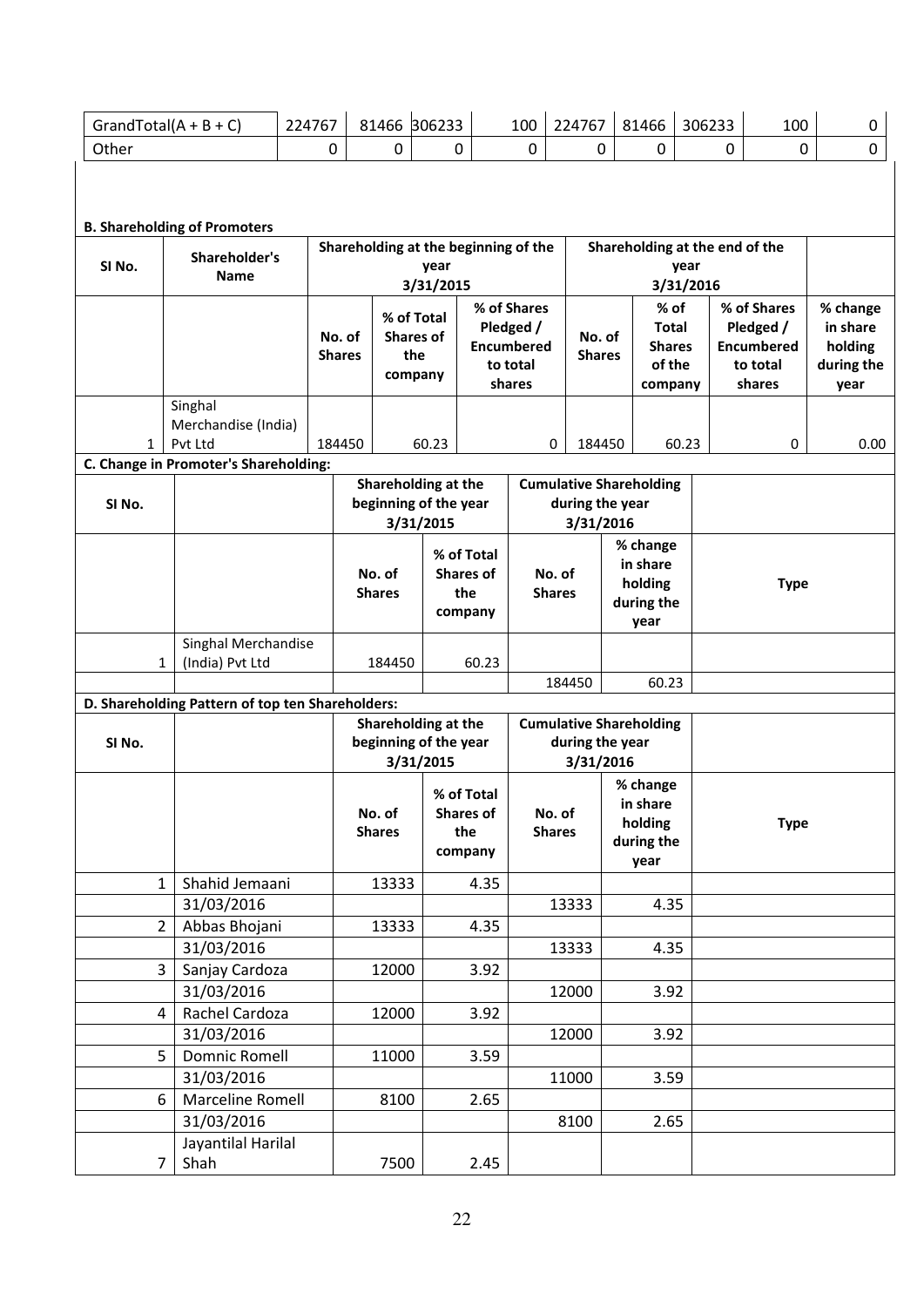|        | 31/03/2016<br>Mukesh Kumar                                 |                       |                  |               | 7500                           | 2.45 |             |
|--------|------------------------------------------------------------|-----------------------|------------------|---------------|--------------------------------|------|-------------|
| 8      | Sukhani                                                    | 4750                  |                  | 1.55          |                                |      |             |
|        | 31/03/2016                                                 |                       |                  |               | 4750                           | 1.55 |             |
| 9      | Vidya Gogia                                                | 4267                  | 1.39             |               |                                |      |             |
|        | 31/03/2016                                                 |                       |                  |               | 4267                           | 1.39 |             |
| 10     | M. Manoj Kumar                                             | 4250                  | 1.39             |               |                                |      |             |
|        | 31/03/2016                                                 |                       |                  |               | 4250                           | 1.39 |             |
|        | E. Shareholding of Directors and Key Managerial Personnel: |                       |                  |               |                                |      |             |
|        |                                                            | Shareholding at the   |                  |               | <b>Cumulative Shareholding</b> |      |             |
| SI No. |                                                            |                       |                  |               |                                |      |             |
|        |                                                            | beginning of the year |                  |               | during the year                |      |             |
|        |                                                            | 3/31/2014             |                  |               | 3/31/2015                      |      |             |
|        |                                                            |                       | % of Total       |               | % change                       |      |             |
|        |                                                            | No. of                | <b>Shares of</b> | No. of        | in share                       |      |             |
|        |                                                            | <b>Shares</b>         | the<br>company   | <b>Shares</b> | holding<br>during the          |      | <b>Type</b> |

**year** 

#### V **INDEBTEDNESS**

N.A.

| Indebtedness of the Company including interest outstanding/accrued but not due for payment |                          |                    |                          |                     |
|--------------------------------------------------------------------------------------------|--------------------------|--------------------|--------------------------|---------------------|
|                                                                                            | <b>Secured</b>           | Unsecured Deposits |                          | <b>Total</b>        |
|                                                                                            | Loans                    | Loans              |                          | <b>Indebtedness</b> |
|                                                                                            | excluding                |                    |                          |                     |
|                                                                                            | deposits                 |                    |                          |                     |
| Indebtedness at the beginning of the financial year                                        |                          |                    |                          |                     |
|                                                                                            |                          |                    |                          |                     |
| i) Principal Amount                                                                        | $\overline{\phantom{0}}$ | 1050000            | $\overline{\phantom{0}}$ | 1050000             |
| ii) Interest due but not paid                                                              |                          |                    |                          |                     |
| iii) Interest accrued but not due                                                          |                          |                    |                          |                     |
|                                                                                            |                          |                    |                          |                     |
| Total (i+ii+iii)                                                                           |                          | 1050000            | $\overline{a}$           | 1050000             |
|                                                                                            |                          |                    |                          |                     |
| Change in Indebtedness during the financial year                                           |                          |                    |                          |                     |
|                                                                                            |                          |                    |                          |                     |
| Additions                                                                                  |                          |                    |                          |                     |
| Reduction                                                                                  |                          |                    |                          |                     |
| <b>Net Change</b>                                                                          |                          |                    |                          |                     |
| Indebtedness at the end of the financial year                                              |                          |                    |                          |                     |
| i) Principal Amount                                                                        | $\overline{\phantom{0}}$ | 1050000            |                          | 1050000             |
|                                                                                            |                          |                    |                          |                     |
| ii) Interest due but not paid                                                              |                          |                    |                          |                     |
| iii) Interest accrued but not due                                                          |                          |                    |                          |                     |
|                                                                                            |                          |                    |                          |                     |
| Total (i+ii+iii)                                                                           |                          | 1050000            | $\overline{\phantom{0}}$ | 1050000             |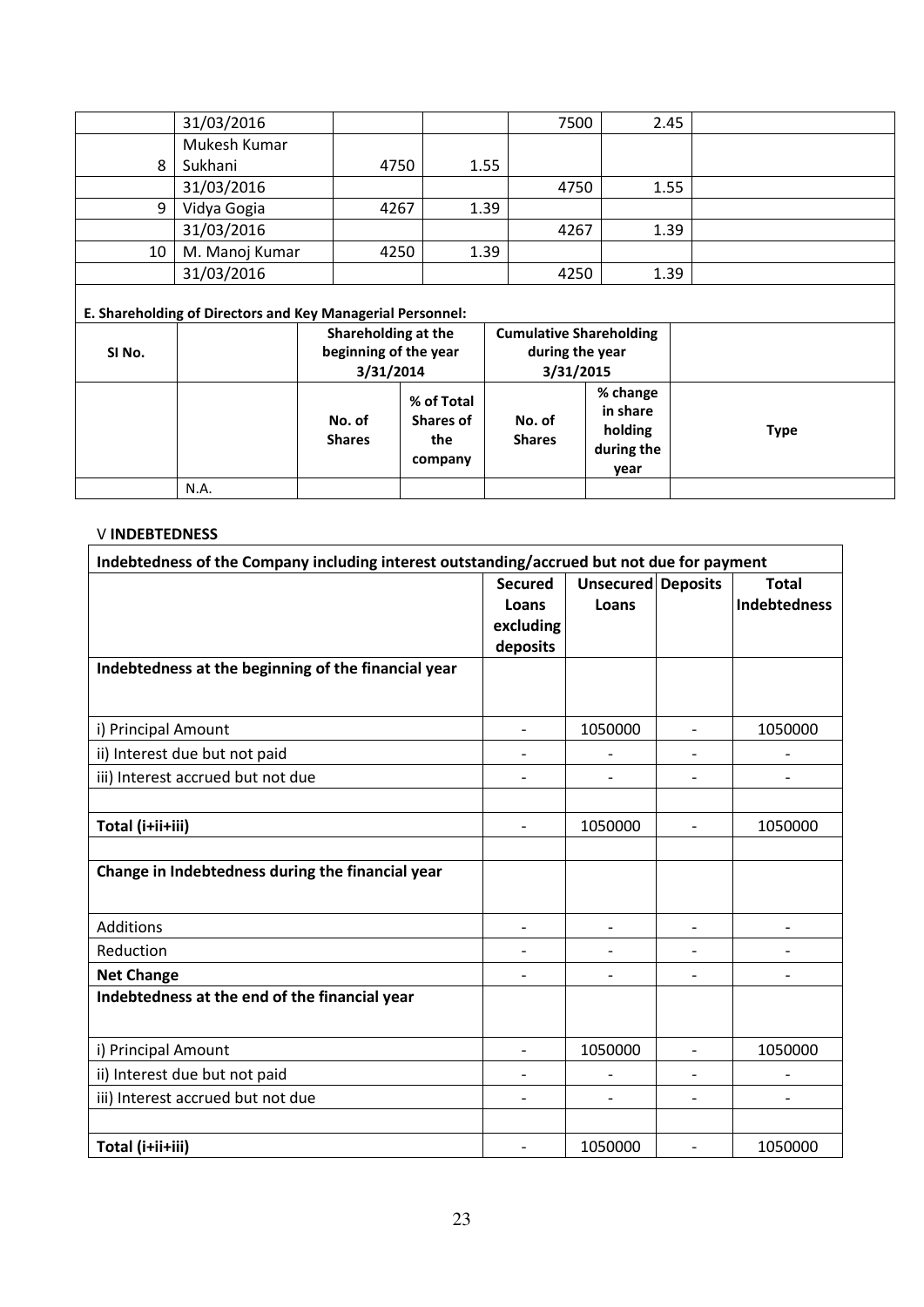# VI **Remuneration of Directors and Key Managerial Personnel**

- A. Remuneration to Managing Director, Whole time director and/or Manager: NIL
- B. Remuneration to other directors: NIL
- C. Remuneration to Key Managerial Personnel other than MD/Manager/WTD: NIL
- VII Penalties/Punishment/Compounding of offences: NIL

Place: Mumbai **Rohit Doshi Rohit Doshi Rohit Doshi Date: 31.08.2016 (Director)** 

 **Sd/- (DIN No. 03065137)**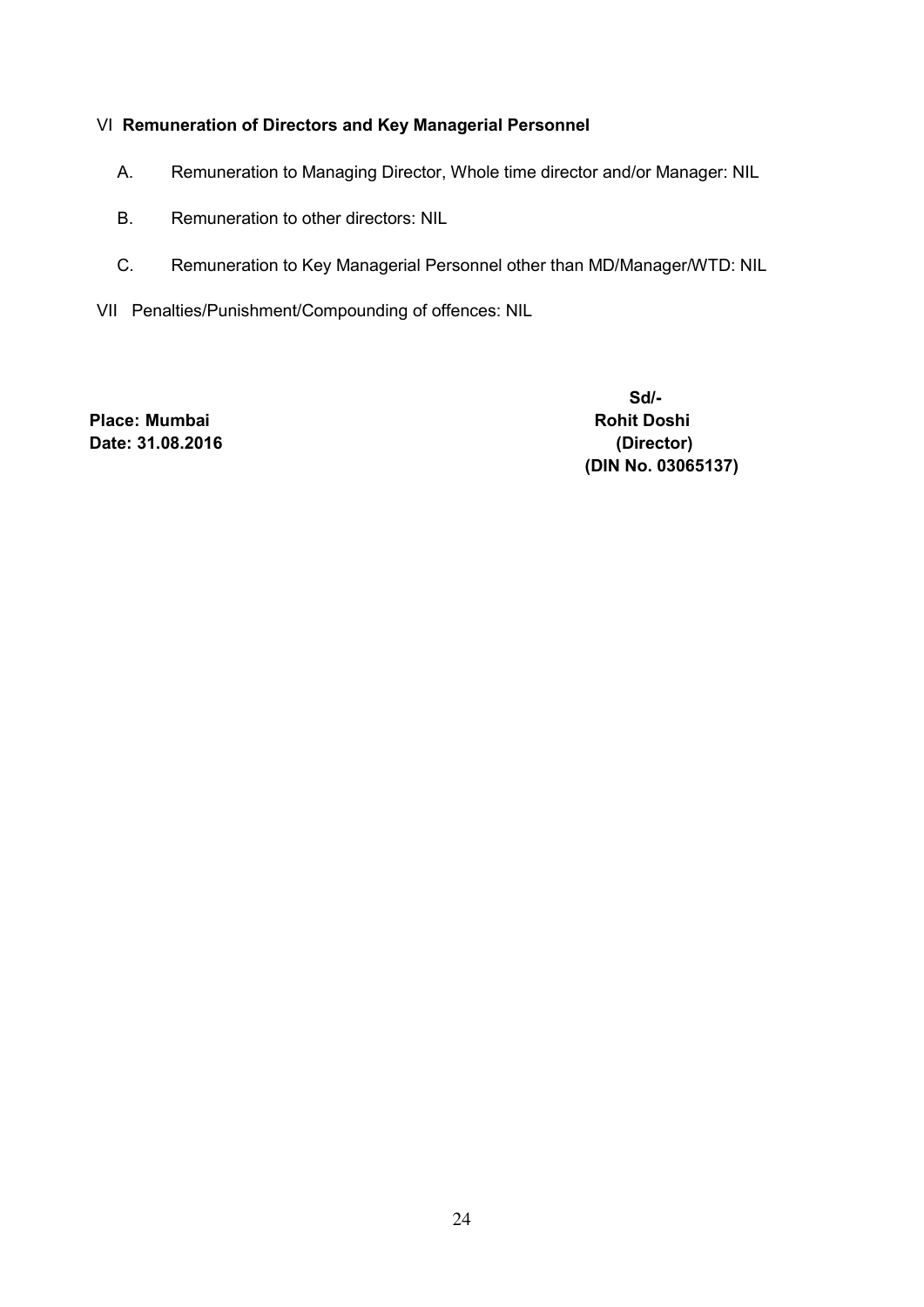#### **INDEPENDENT AUDITOR'S REPORT**

**To The Members, SASHWAT TECHNOCRATS LTD. (Formerly known as Zenzy Technocrats Limited)** 

#### **Report on the Financial Statements**

We have audited the accompanying standalone financial statements of SASHWAT TECHNOCRATS LTD. (Formerly Known as Zenzy Technocrats Limited) ("the Company"), which comprise the Balance Sheet as at March 31, 2016, the Statement of Profit and Loss, Cash Flow Statement for the year then ended and a summary of significant accounting policies and other explanatory information .

#### **Management's Responsibility for the Financial Statements**

The management and Board of Directors of the Company are responsible for the matters stated in Section 134(5) of the Companies Act, 2013 ('the act') with respect to the preparation of these standalone financial statements that give a true and fair view of the financial position, financial performance and cash flows of the Company in accordance with the accounting principles generally accepted in India, including the Accounting Standards specified under Section 133 of the Act, read with rule 7 of Companies (Accounts) Rules, 2014. This responsibility includes maintenance of adequate accounting records in accordance with the provisions of the Act for safeguarding the assets of the Company and for preventing and detecting frauds and other irregularities; selection and application of appropriate accounting policies; making judgments and estimates that are reasonable and prudent; design, implementation and maintenance of adequate internal financial controls, that are operating effectively for ensuring the accuracy and completeness of the accounting records, relevant to the preparation and presentation of the financial statements that give a true and fair view and are free from material misstatement, whether due to fraud or error.

#### **Auditor's Responsibility**

Our responsibility is to express an opinion on these standalone financial statements based on our audit. We have taken into account the provisions of the Act, the accounting and auditing standards and matters which are required to be included in the audit report under the provisions of the Act and the Rules made there under. We conducted our audit in accordance with the Standards on Auditing specified under Section 143(10) of the Act. Those Standards require that we comply with

25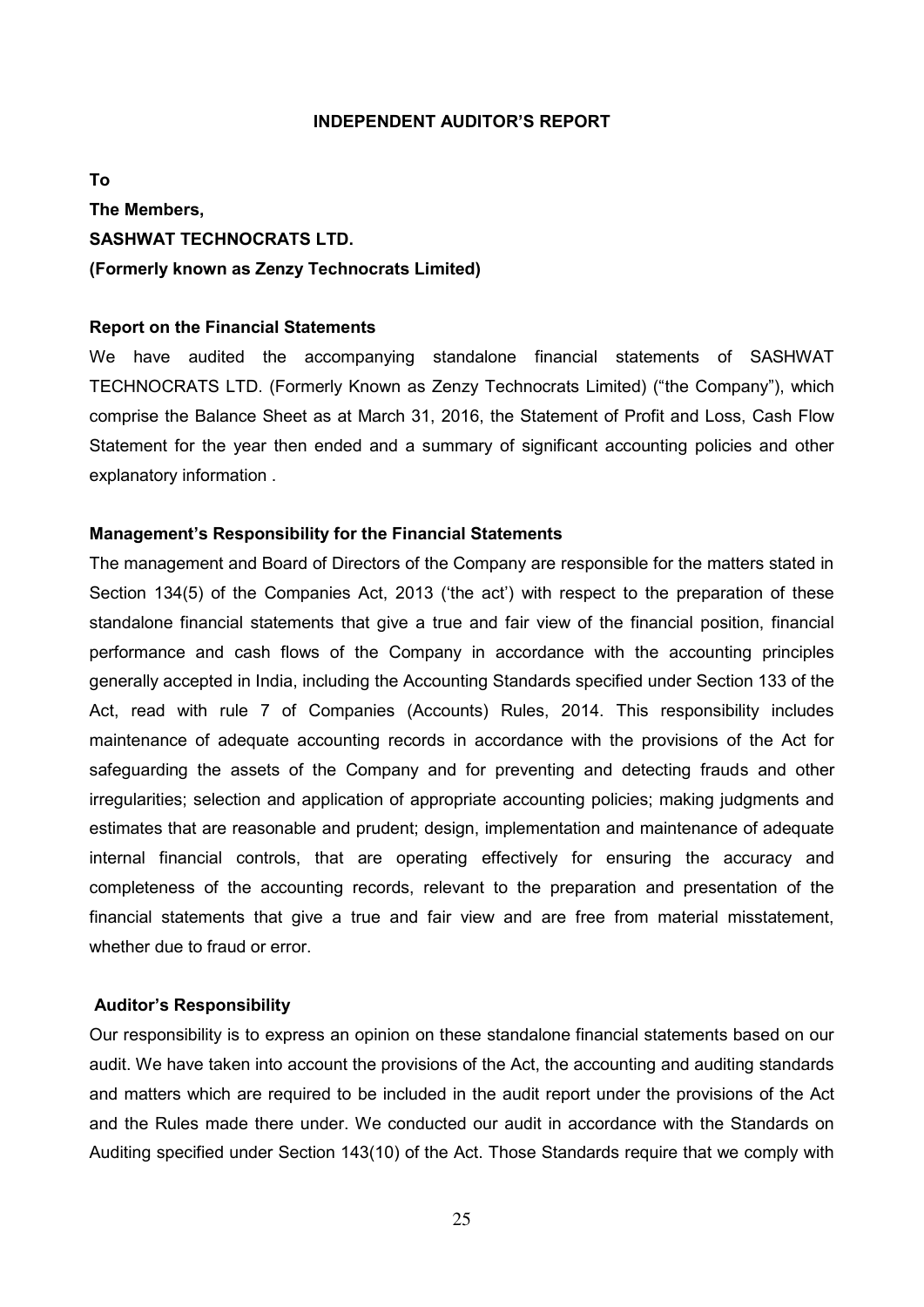ethical requirements and plan and perform the audit to obtain reasonable assurance about whether the financial statements are free from material misstatement

An audit involves performing procedures to obtain audit evidence about the amounts and disclosures in the financial statements. The procedures selected depend on the auditor's judgment, including the assessment of the risks of material misstatement of the financial statements, whether due to fraud or error. In making those risk assessments, the auditor considers internal financial control relevant to the Company's preparation of the financial statements, that give a true and fair view, in order to design audit procedures that are appropriate in the circumstances. An audit also includes evaluating the appropriateness of accounting policies used and the reasonableness of the accounting estimates made by the Company's management and Board of Directors, as well as evaluating the overall presentation of the financial statements.

We believe that the audit evidence we have obtained is sufficient and appropriate to provide a basis for our audit opinion on the standalone financial statements.

#### **Opinion**

- 1. In our opinion and to the best of our information and according to the explanations given to us, the aforesaid standalone financial statements give the information required by the Act in the manner so required and give a true and fair view in conformity with the accounting principles generally accepted in India
	- a. In case of Balance Sheet, of the state of affairs of the Company as at march 31, 2016;
	- b. In case of the Statement of Profit & Loss Account, of the *profit* of Company for the year ended on that date;
	- c. In case of the Cash Flow Statement, of the Cash flow of the Company for the year ended on that date.

#### **Report on Other Legal and Regulatory Requirements**

- 1. As required by the Companies (Auditor's Report) Order, 2016 ("the Order") issued by the Central Government of India in terms of sub-section (11) of section 143 of the Act, we give in the Annexure A, a statement on the matters Specified in paragraphs 3 and 4 of the Order.
- 2. As required by section 143(3) of the Act, we report that:
	- a) we have sought and obtained all the information and explanations which to the best of our knowledge and belief were necessary for the purpose of our audit;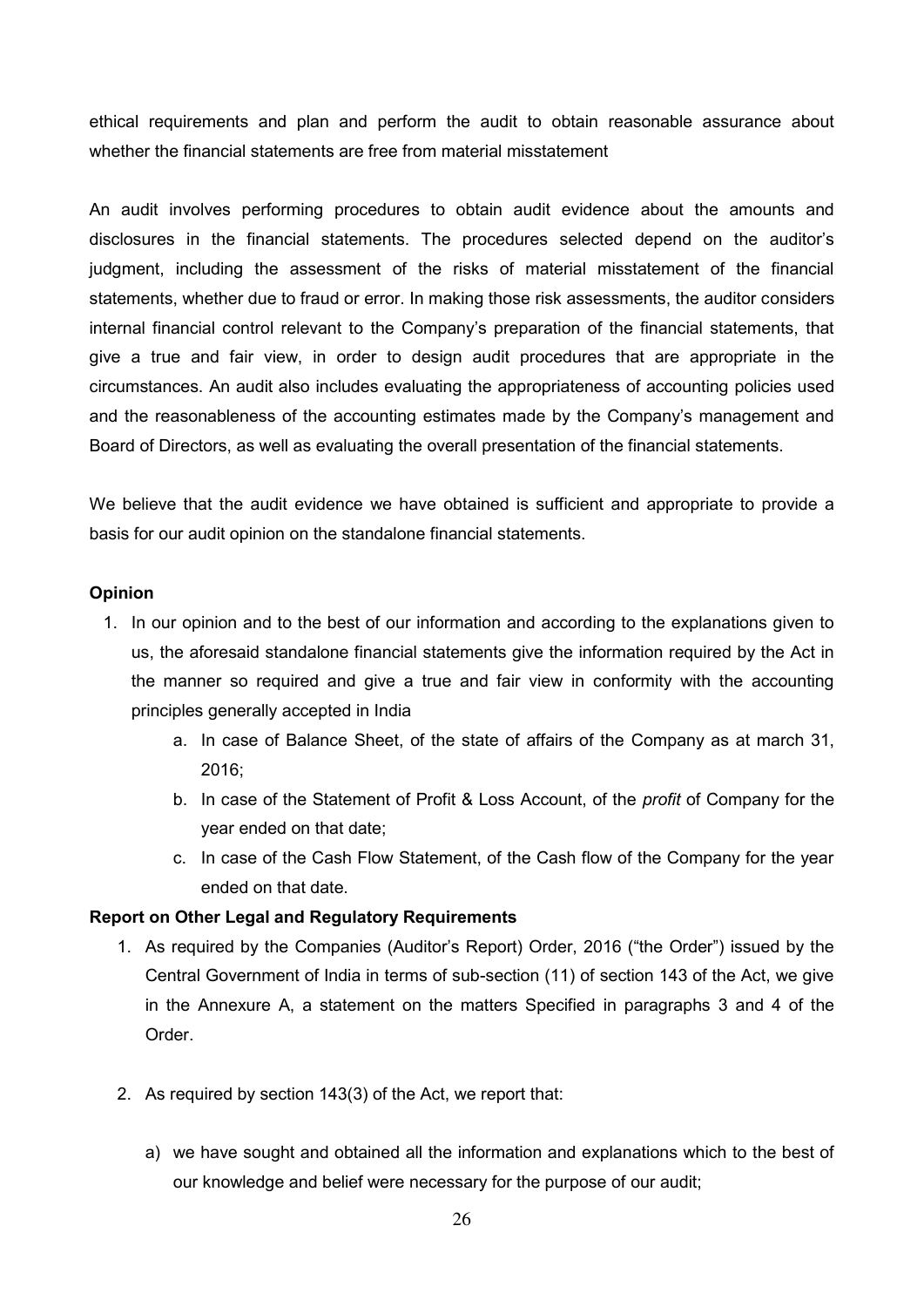- b) in our opinion proper books of account as required by law have been kept by the Company so far as appears from our examination of those books;
- c) the Balance Sheet, Statement of Profit and Loss, and Cash Flow Statement dealt with by this Report are in agreement with the books of account;
- d) in our opinion, the aforesaid standalone financial statements comply with the applicable Accounting Standards specified under Section 133 of the Act, read with Rule 7 of the Companies (Accounts) Rules 2014;
- e) on the basis of written representations received from the directors as on March 31, 2016, and taken on record by the Board of Directors, none of the directors is disqualified as on March 31, 2016, from being appointed as a director in terms of Section 164(2) of the Act;
- f) with respect to the adequacy of the internal financial controls over financial reporting of the Company and the operating effectiveness of such controls, refer to our separate report in "Annexure B"; and
- g) With respect to the other matters to be included in the Auditor's Report in accordance with Rule 11 of the Companies (Audit and Auditors) Rules, 2014, in our opinion and to the best of our information and according to the explanations given to us:
	- i. The Company does not have any pending litigations which would impact its financial position.
	- ii. The Company did not have any long-term contracts including derivative contracts; as such the question of commenting on any material foreseeable losses.
	- iii. There has not been any occasion in case of the Company during the year under report to transfer any sums to the Investor Education and Protection Fund. The question of delay in transferring such sums does not arise.

For S A R A & Associates Chartered Accountants (Firm Registration No. 120927W)

> Sd/- (Manoj Agarwal) **Partner** Membership No. 119509 Mumbai, Date:  $30<sup>th</sup>$  May, 2016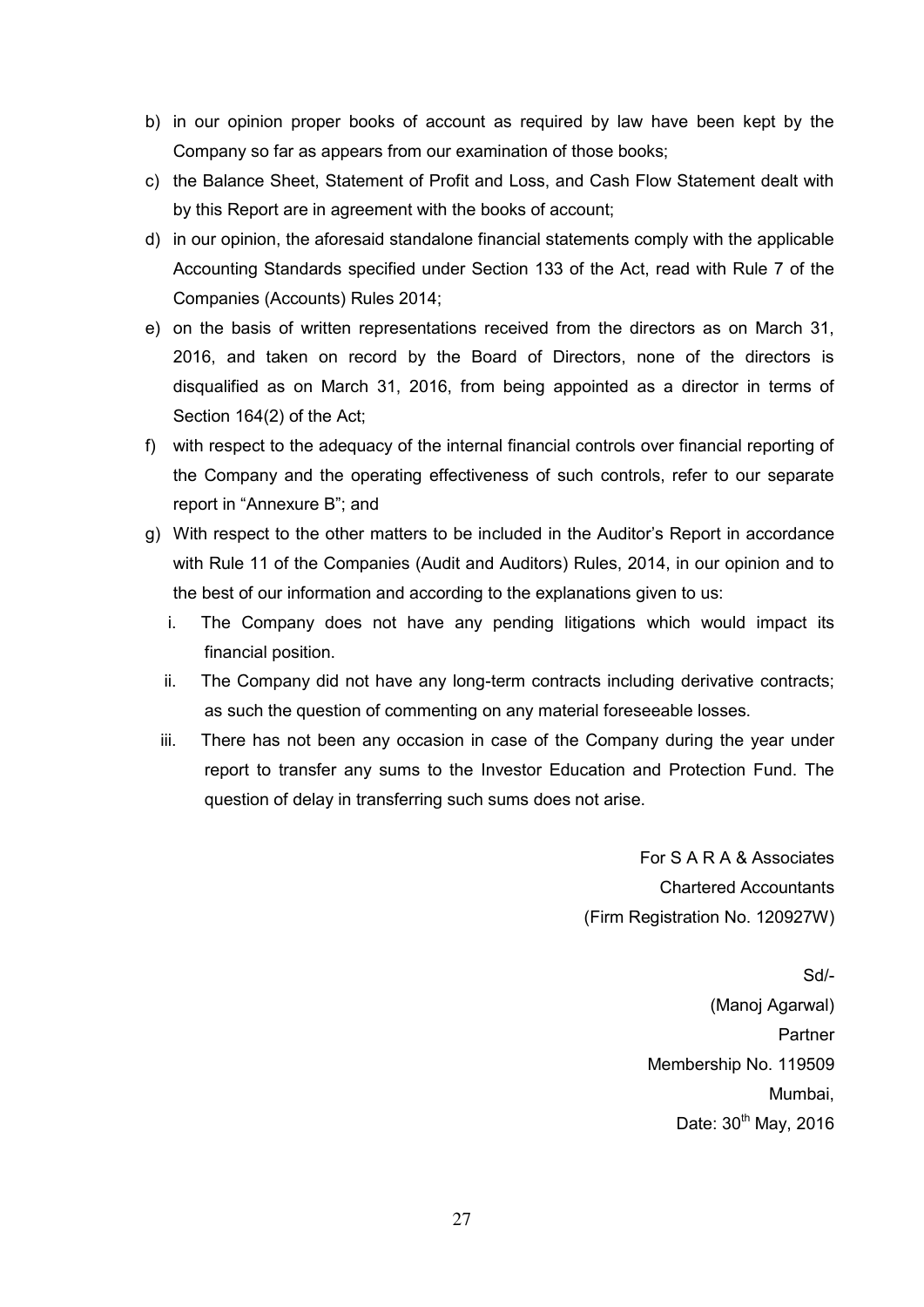#### **Annexure –A to the Auditors Report**

**The annexure referred to in Independent Auditors Report to the members of SASHWAT TECHNOCRATS LTD. (Formerly Known as Zenzy Technocrats Ltd.) on the standalone financial statements for the year ended 31st March, 2016, we report that:** 

- i. The Company does not have any fixed assets, hence the requirement of clause (i) of paragraph 3 of the said Order is not applicable to the Company.
- ii. The Company does not have any inventory, hence, the requirement of clause (ii) of paragraph 3 of the said Order is not applicable to the Company
- iii. The company has not granted any loans, secured or unsecured to companies, firms, limited liability partnership or other parties covered in the register maintained under section 189 of the Companies Act, 2013 ("the act").
- iv. In our opinion and according to the information and explanation given to us, the Company has complied with the provisions of section 185 and 186 of the Act, with respect to the loans and investments made. The Company has not issued any guarantee nor provided any security.
- v. The Company has not accepted any deposits covered under Section 73 to 76 of the Act
- vi. Pursuant to the Rules made by the Central Government of India, the maintenance of cost records prescribed under subsection (1) of Section 148 of the Act is not applicable to the company.
- vii. (a) According to the information and explanations given to us and on the basis of our examination of the records of the Company, amount deducted/accrued in the books of account in respect of undisputed statutory dues including provident fund, Employees state insurance, income tax, Sales-tax, Value added tax, duty of excise, duty of custom, Service Tax, Cess and other material statutory dues, as applicable, have been regularly deposited during the year by the Company with the appropriate authorities.;

According to the information and explanations given to us and based on the records of the company examined by us, there are no dues outstanding in respect of provident fund, employees state insurance, Income Tax, Service Tax, Sales Tax, Value added tax, duty of customs, cess, duty of excise and other material statutory dues were in arrears as at  $31<sup>st</sup>$ March 2016 for a period of more than six months from the date they became payable.

(b) According to the information and explanations given to us, there are no material statutory dues which have not been deposited with the appropriate authority on account of any dispute.

- viii. The Company does not have any loans or borrowings from any financial institution, banks, government or debenture holders during the year. Accordingly, Paragraph 3(viii) of the Order is not applicable.
- ix. The Company did not raise any money by way of initial public offer or further public offer (including debt instruments) and term loans during the year. Accordingly, paragraph 3 (ix) of the Order is not applicable.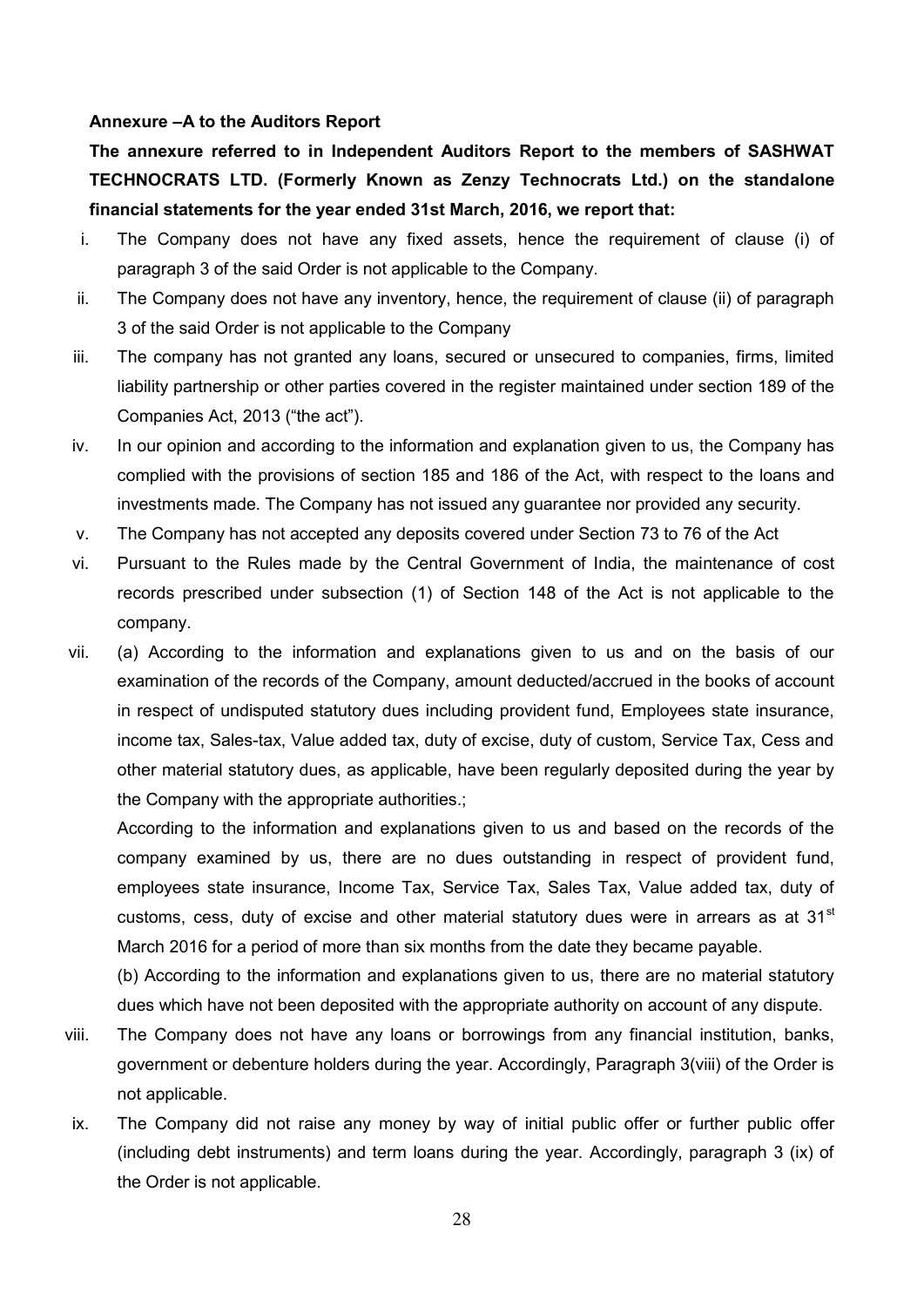- x. According to the information and explanation given to us, no material fraud by the Company or on the Company by its officers or employees has been noticed or reported during the course of our audit.
- xi. According to the information and explanations given to us and based on our examination of the records of the Company, the Company has not paid/provided for managerial remuneration. Accordingly, paragraph 3 (xi) of the Order is not applicable.
- xii. In our opinion and according to the information and explanations given to us, the Company is not a nidhi company. Accordingly, paragraph 3(xii) of the Order is not applicable.
- xiii. According to the information and explanation given to us and based on our examinations of the records of the Company, no transaction has been entered into by the Company with related parties. Accordingly, paragraph 3(xiii) of the Order is not applicable.
- xiv. According to the information and explanations given to us and based on our examination of the records of the Company, the Company has not made any preferential allotment or private placement of shares or fully or partly convertible debentures during the year,
- xv. According to the information and explanation given to us and based on our examination of the records of the Company, the Company has not entered into non-cash transactions with directors or persons connected with him. Accordingly, paragraph 3(xv) of the order is not applicable.
- xvi. The Company is not required to be registered under Section 45-IA of the Reserve Bank of India Act, 1934.

For S A R A & Associates Chartered Accountants (Firm Registration No. 120927W)

> Sd/- (Manoj Agarwal) **Partner** Membership No. 119509 Mumbai, Date:  $30<sup>th</sup>$  May, 2016

#### **Annexure – B to the Auditors Report**

# **Report on the Internal Financial Controls under Clause (i) of Sub-section 3 of Section 143 of the Companies Act, 2013 ("the Act")**

We have audited the internal financial controls over financial reporting of SASHWAT TECHNOCRATS LTD. (Formerly Known as Zenzy Technocrats Limited) ("the Company") as of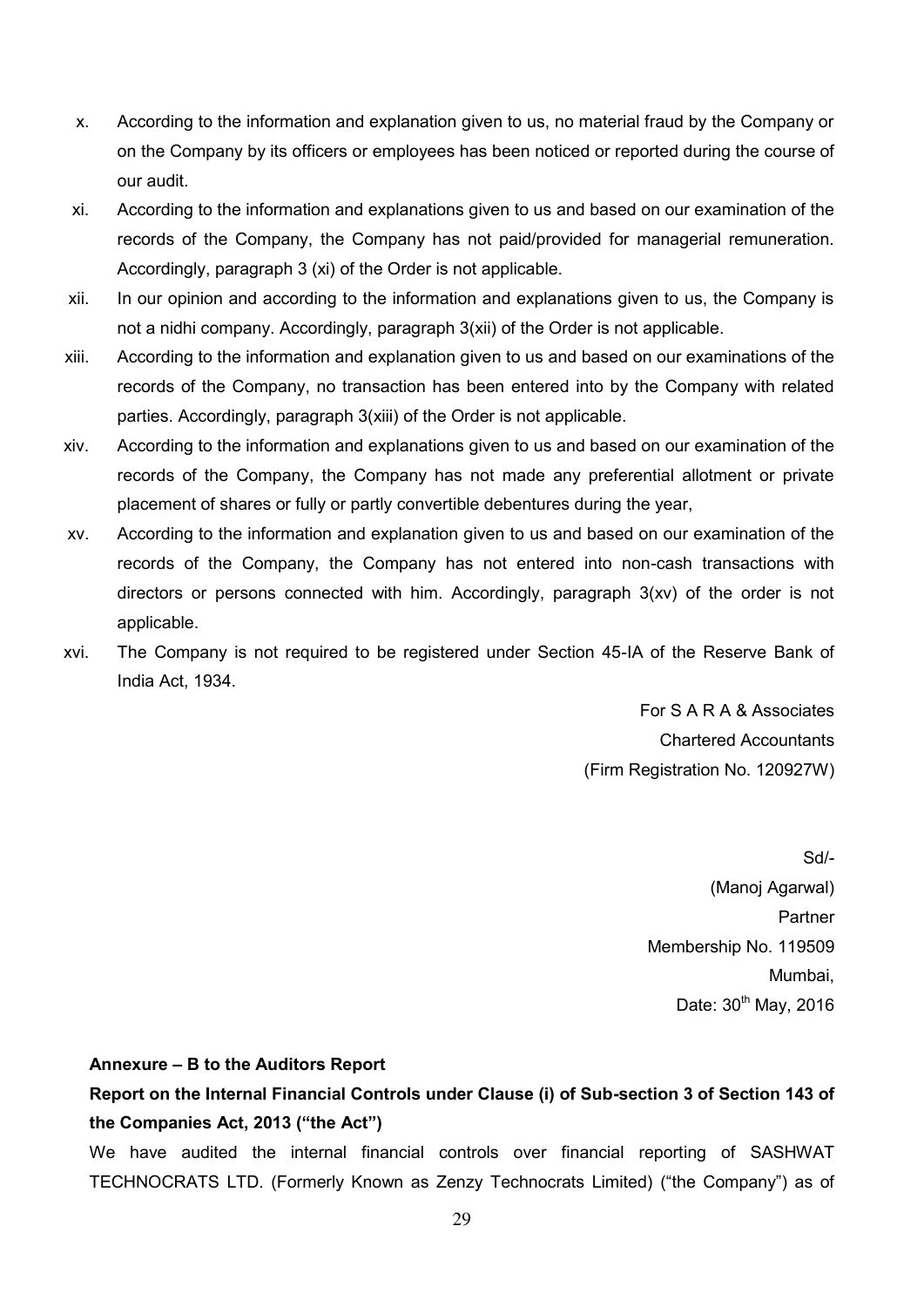March 31, 2016 in conjunction with our audit of the standalone financial statements of the Company for the year ended on that date.

#### **Management's Responsibility for Internal Financial Controls**

The Company's management is responsible for establishing and maintaining internal financial controls based on the internal control over financial reporting criteria established by the Company considering the essential components of internal control stated in the Guidance Note on Audit of Internal Financial Controls over Financial Reporting issued by the Institute of Chartered Accountants of India ('ICAI'). These responsibilities include the design, implementation and maintenance of adequate internal financial controls that were operating effectively for ensuring the orderly and efficient conduct of its business, including adherence to company's policies, the safeguarding of its assets, the prevention and detection of frauds and errors, the accuracy and completeness of the accounting records, and the timely preparation of reliable financial information, as required under the Companies Act, 2013.

#### **Auditors' Responsibility**

Our responsibility is to express an opinion on the Company's internal financial controls over financial reporting based on our audit. We conducted our audit in accordance with the Guidance Note on Audit of Internal Financial Controls Over Financial Reporting (the "Guidance Note") and the Standards on Auditing, issued by ICAI and deemed to be prescribed under section 143(10) of the Companies Act, 2013, to the extent applicable to an audit of internal financial controls, both applicable to an audit of Internal Financial Controls and, both issued by the Institute of Chartered Accountants of India. Those Standards and the Guidance Note require that we comply with ethical requirements and plan and perform the audit to obtain reasonable assurance about whether adequate internal financial controls over financial reporting was established and maintained and if such controls operated effectively in all material respects.

Our audit involves performing procedures to obtain audit evidence about the adequacy of the internal financial controls system over financial reporting and their operating effectiveness. Our audit of internal financial controls over financial reporting included obtaining an understanding of internal financial controls over financial reporting, assessing the risk that a material weakness exists, and testing and evaluating the design and operating effectiveness of internal control based on the assessed risk. The procedures selected depend on the auditor's judgment, including the assessment of the risks of material misstatement of the financial statements, whether due to fraud or error.

We believe that the audit evidence we have obtained is sufficient and appropriate to provide a basis for our audit opinion on the Company's internal financial controls system over financial reporting.

30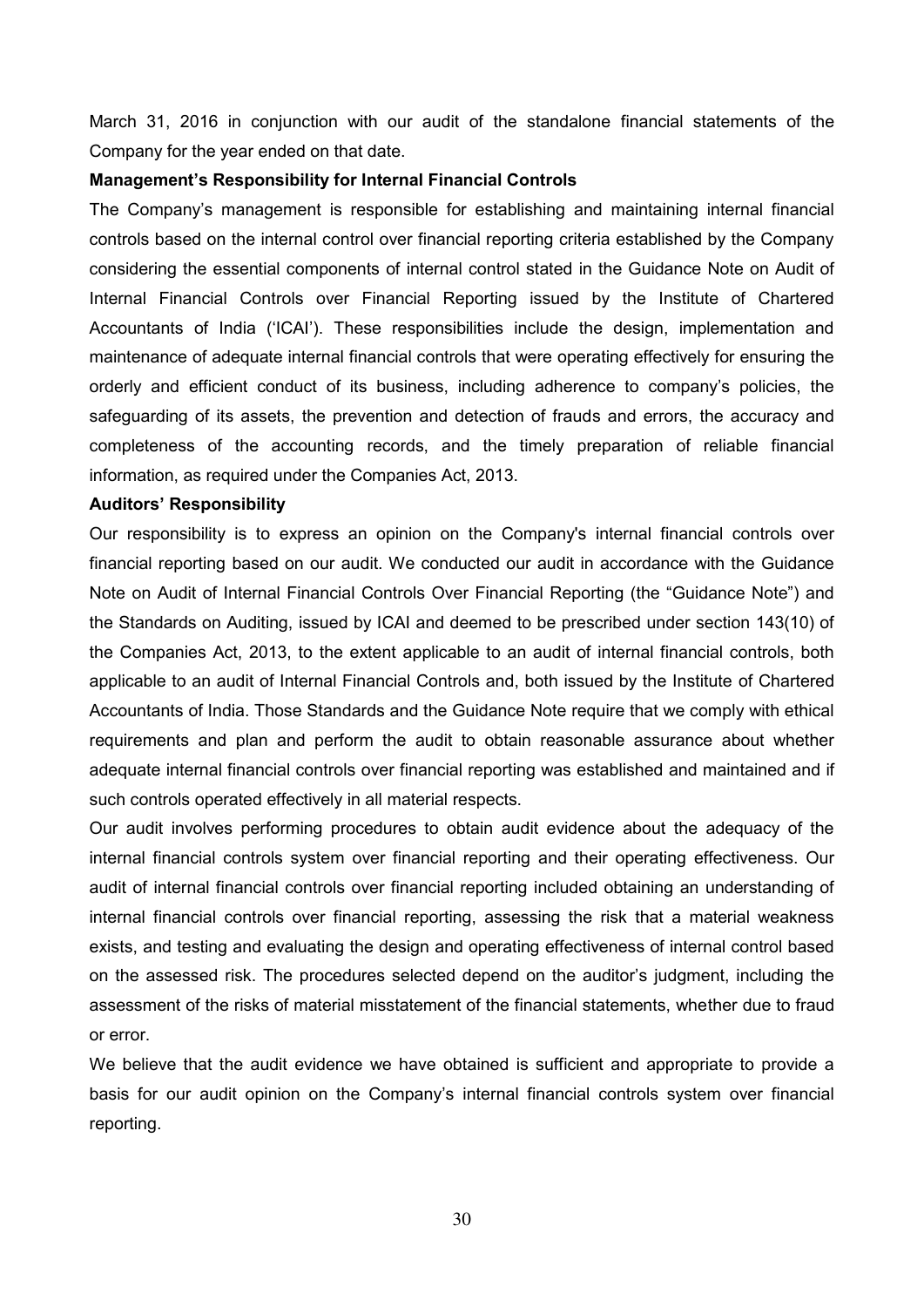#### **Meaning of Internal Financial Controls over Financial Reporting**

A company's internal financial control over financial reporting is a process designed to provide reasonable assurance regarding the reliability of financial reporting and the preparation of financial statements for external purposes in accordance with generally accepted accounting principles. A company's internal financial control over financial reporting includes those policies and procedures that (1) pertain to the maintenance of records that, in reasonable detail, accurately and fairly reflect the transactions and dispositions of the assets of the company; (2) provide reasonable assurance that transactions are recorded as necessary to permit preparation of financial statements in accordance with generally accepted accounting principles, and that receipts and expenditures of the company are being made only in accordance with authorizations of management and directors of the company; and (3) provide reasonable assurance regarding prevention or timely detection of unauthorized acquisition, use, or disposition of the company's assets that could have a material effect on the financial statements.

#### **Inherent Limitations of Internal Financial Controls Over Financial Reporting**

Because of the inherent limitations of internal financial controls over financial reporting, including the possibility of collusion or improper management override of controls, material misstatements due to error of fraud may occur and not be detected. Also, projections of any evaluation of the internal financial controls over financial reporting to future periods are subject to the risk that the internal financial control over financial reporting may become inadequate because of changes in conditions, or that the degree of compliances with the polices or procedures may deteriorate.

# **Opinion**

Our opinion, the Company has, in all material respects, an adequate internal financial controls system over financial reporting and such internal financial controls over financial reporting were operating effectively as at March 31, 2016, based on the internal control over financial reporting criteria established by the Company considering the essential components of internal control stated in the Guidance Note on Audit of Internal Financial Controls Over Financial Reporting issued by the Institute of Chartered Accountants of India.

> For S A R A & Associates Chartered Accountants (Firm Registration No. 120927W)

> > Sd/- (Manoj Agarwal) **Partner** Membership No. 119509 Mumbai,  $30<sup>th</sup>$  May, 2016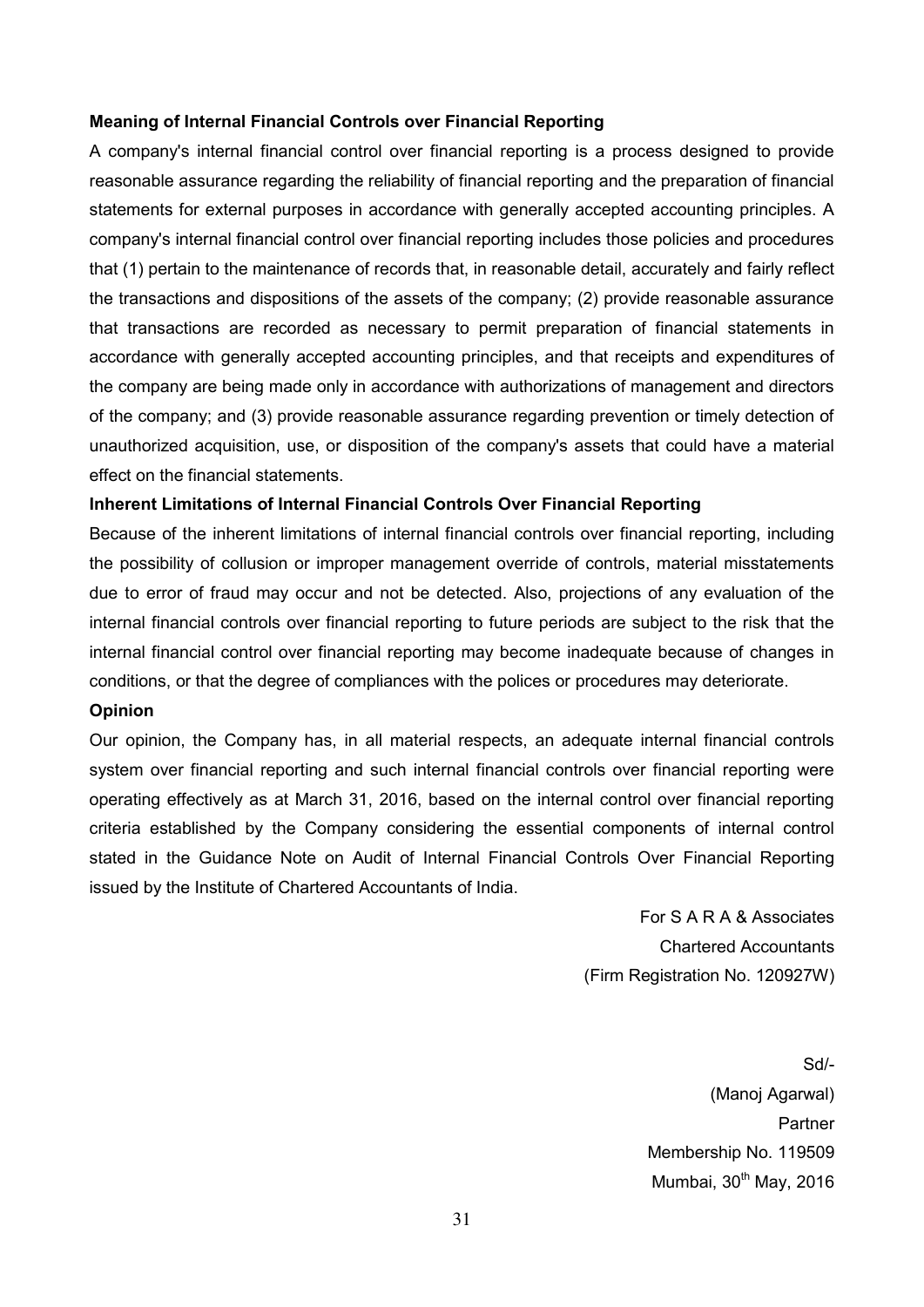| <b>BALANCE SHEET AS AT 31st MARCH, 2016</b> |  |  |
|---------------------------------------------|--|--|
|---------------------------------------------|--|--|

| <b>Particulars</b> |  |                                     | <b>Note</b>    | 31st March, 2016 | 31st March, 2015 |
|--------------------|--|-------------------------------------|----------------|------------------|------------------|
|                    |  | <b>EQUITY AND LIABILITIES</b>       |                |                  |                  |
| т                  |  | <b>SHAREHOLDER'S FUNDS</b>          |                |                  |                  |
|                    |  | (i) Share capital                   | 1              | 30,62,330        | 30,62,330        |
|                    |  | (ii) Reserves and surplus           | $\overline{2}$ | 97,87,688        | 96,55,226        |
| $\mathbf{II}$      |  | <b>NON CURRENT LIABILITIES</b>      |                |                  |                  |
|                    |  | (i) Long Term Borrowings            | 3              | 10,50,000        | 10,50,000        |
|                    |  | (ii) Deferred Tax Liabilities       |                |                  |                  |
| $\mathbf{III}$     |  | <b>CURRENT LIABILITIES</b>          |                |                  |                  |
|                    |  | (i) Short-term borrowings           |                |                  |                  |
|                    |  | (ii) Other current liabilities      | 4              | 87,958           | 33,708           |
|                    |  | Total                               |                | 1,39,87,976      | 1,38,01,264      |
|                    |  | <b>ASSETS</b>                       |                |                  |                  |
| т                  |  | <b>NON-CURRENT ASSETS</b>           |                |                  |                  |
|                    |  | (i) Non Current Investment          | 5              | 72,03,600        | 6,40,000         |
| $\mathbf{II}$      |  | <b>CURRENT ASSETS</b>               |                |                  |                  |
|                    |  | (i) Trade receivables               | 6              | 4,78,354         | 5,66,434         |
|                    |  | (ii) Cash and cash equivalents      | 7              | 7,33,522         | 21,44,830        |
|                    |  | (iii) Short-term loans and advances | 8              | 55,72,500        | 1,04,50,000      |
|                    |  | (iv) Other current assets           |                |                  |                  |
|                    |  | <b>Total</b>                        |                | 1,39,87,976      | 1,38,01,264      |

Significant Accounting Policies & Notes on Financial Statements **13** As per our reports of even date attached<br>For S A R A & Associates Chartered Accountants Firm Registration No. 120927W

Sd/ Manoj Agarwal **Manois Agazi Agazi Agazi Agazi Agazi Agazi Agazi Agazi Agazi Agazi Agazi Agazi Agazi Agazi Agazi** Partner Membership No. 119509 Mumbai, 30th May, 2016

For and on behalf of the Board

Sd/-<br>Rohit Doshi Manish Jak

Manish Jakhalia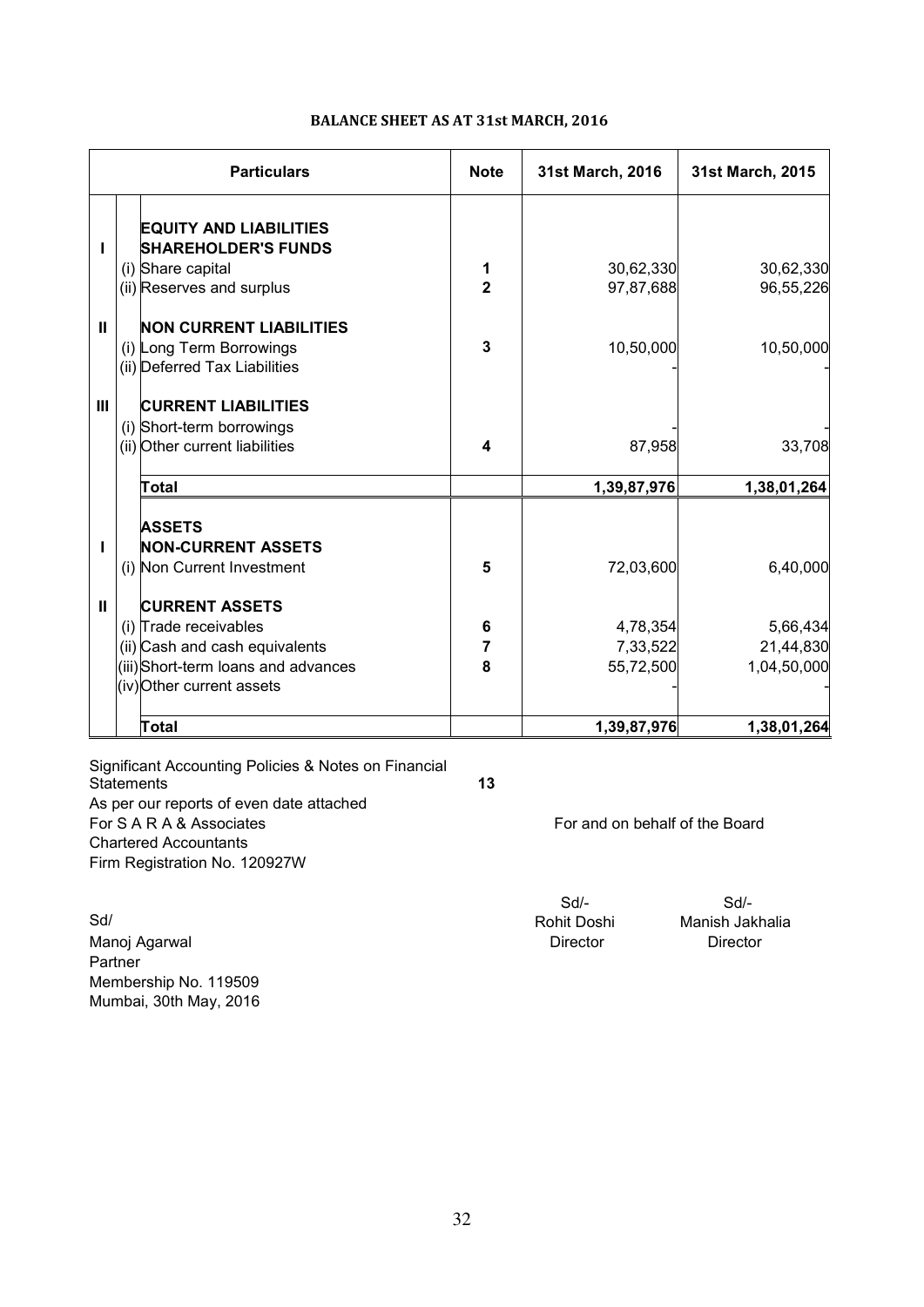| <b>Particulars</b>                          | <b>Note</b> | 31st March, 2016 | 31st March, 2015 |
|---------------------------------------------|-------------|------------------|------------------|
| <b>I INCOMES</b>                            |             |                  |                  |
| Income from operation                       | 9           | 6,25,000         | $\theta$         |
| Other incomes                               | 10          | 4,956            | 4,956            |
| <b>Total Revenue</b>                        |             | 6,29,956         | 4,956            |
| <b>II EXPENSES</b>                          |             |                  |                  |
| Employee cost                               |             |                  |                  |
| Depreciation and amortisation expense       |             |                  |                  |
| <b>Financial Expenses</b>                   | 11          | 2,109            |                  |
| Other expenses                              | 12          | 4,58,385         | 3,94,667         |
| <b>Total Expenses</b>                       |             | 4,60,494         | 3,94,667         |
| Profit/(Loss) before tax                    |             | 1,69,462         | (3,89,711)       |
| Less: Provision for income tax              |             | 37,000           |                  |
| Less: Provision for deferred tax            |             |                  |                  |
| Profit/(Loss) for the year                  |             | 1,32,462         | (3,89,711)       |
| Earnings per share (Face value Rs. 10 each) |             |                  |                  |
| <b>Basic</b>                                |             | 0.43             | (1.27)           |
| Diluted                                     |             | 0.43             | (1.27)           |

#### **STATEMENT OF PROFIT AND LOSS ACCOUNT FOR THE YEAR ENDED 31st MARCH, 2016**

Significant Accounting Policies & Notes on As per our reports of even date attached For S A R A & Associates Chartered Accountants Firm Registration No. 120927W

Sd/- Director Director Director Director Director Director Director Director Director Director Director Director Director Director  $\sim$  Director Director Director Director Director Director Director Director Director Direc Manoj Agarwal Partner Membership No. 119509 Mumbai, 30th May, 2016

13 For and on behalf of the Board

 $Sd$ - $Sd$ -

Rohit Doshi Manish Jakhalia<br>Sd/- Director Director Director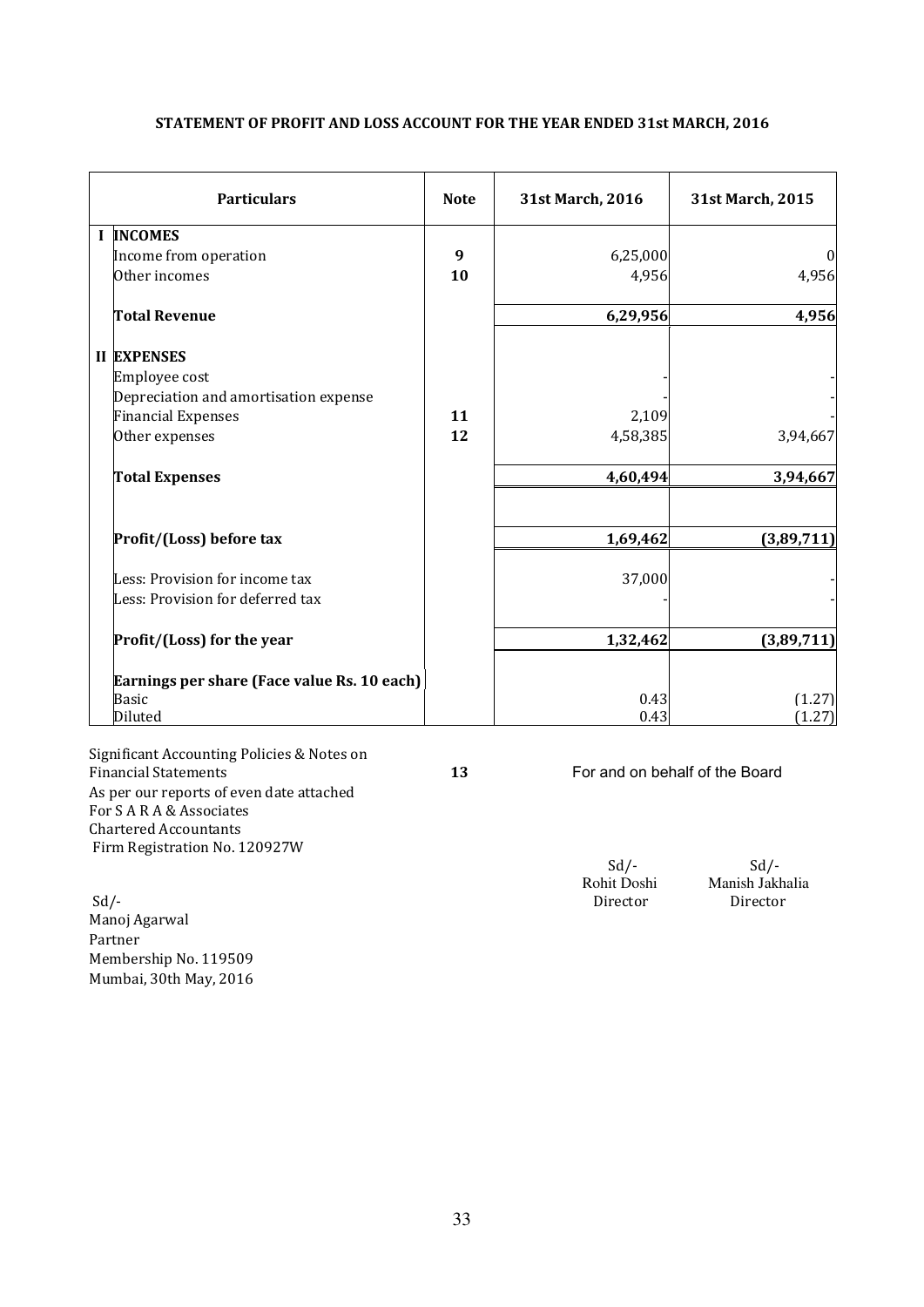#### **CASH FLOW STATEMENT FOR THE YEAR ENDED 31st MARCH, 2016**

| <b>Particulars</b>                                   | 31st March, 2016 | 31st March, 2015 |
|------------------------------------------------------|------------------|------------------|
| Net Profit before tax and extraordinary items        | 1,69,462         | (3,89,711)       |
| <b>Adjustment for</b>                                |                  |                  |
| Depreciation                                         |                  |                  |
| <b>Balance write-off</b>                             |                  |                  |
| Dividend Income                                      | (4,956)          | (4,956)          |
| <b>Total</b>                                         | (4,956)          | (4,956)          |
| Operating profit before working capital changes      | 1,64,506         | (3, 94, 667)     |
| <b>Adjustment for</b>                                |                  |                  |
| Trade receivable                                     | 88,080           | 2,14,000         |
| Short term loans and advances                        | 48,90,000        | 20,00,000        |
| Other Current assets                                 |                  |                  |
| Other non current assets                             |                  |                  |
| Other Current Liabilities                            | 17,250           | (109)            |
| <b>Working capital changes</b>                       | 49,95,330        | 22,13,891        |
| Cash generated from operation                        | 51,59,836        | 18,19,224        |
| Income taxes paid                                    | (12,500)         |                  |
| Cash flow from operating activities                  | 51,47,336        | 18,19,224        |
| <b>B. CASH FLOW FROM INVESTING ACTIVITIES</b>        |                  |                  |
| Investment in Non- Current investment                | (65, 63, 600)    |                  |
| Dividend income from investment                      | 4,956            | 4,956            |
| Cash flow from investing activities                  | (65, 58, 644)    | 4,956            |
| <b>C. CASH FLOW FROM FINANCING ACTIVITIES</b>        |                  |                  |
| Short-Term Borrowings                                |                  |                  |
| Cash flow from financing activities                  |                  |                  |
| Net increase/(decrease) in cash and cash Equivalents | (14, 11, 308)    | 18,24,180        |
| Opening balance of Cash and Cash Equivalents         | 21,44,830        | 3,20,650         |
| Closing balance of cash and cash equivalents         | 7,33,522         | 21,44,830        |

#### **Note: The above Cash flow statement has been prepared under the "Indirect Method" as set out in Accounting Standard -3 "Cash flow statements"**

As per our reports of even date attached For and on behalf of the Board For S A R A & Associates Chartered Accountants Firm Registration No. 120927W

Sd<sup>/-</sup> Director Director Director Director Director Manoj Agarwal Partner Membership No. 119509 Mumbai, 30th May, 2016

 $Sd$ - $Sd$ -

Rohit Doshi Manish Jakhalia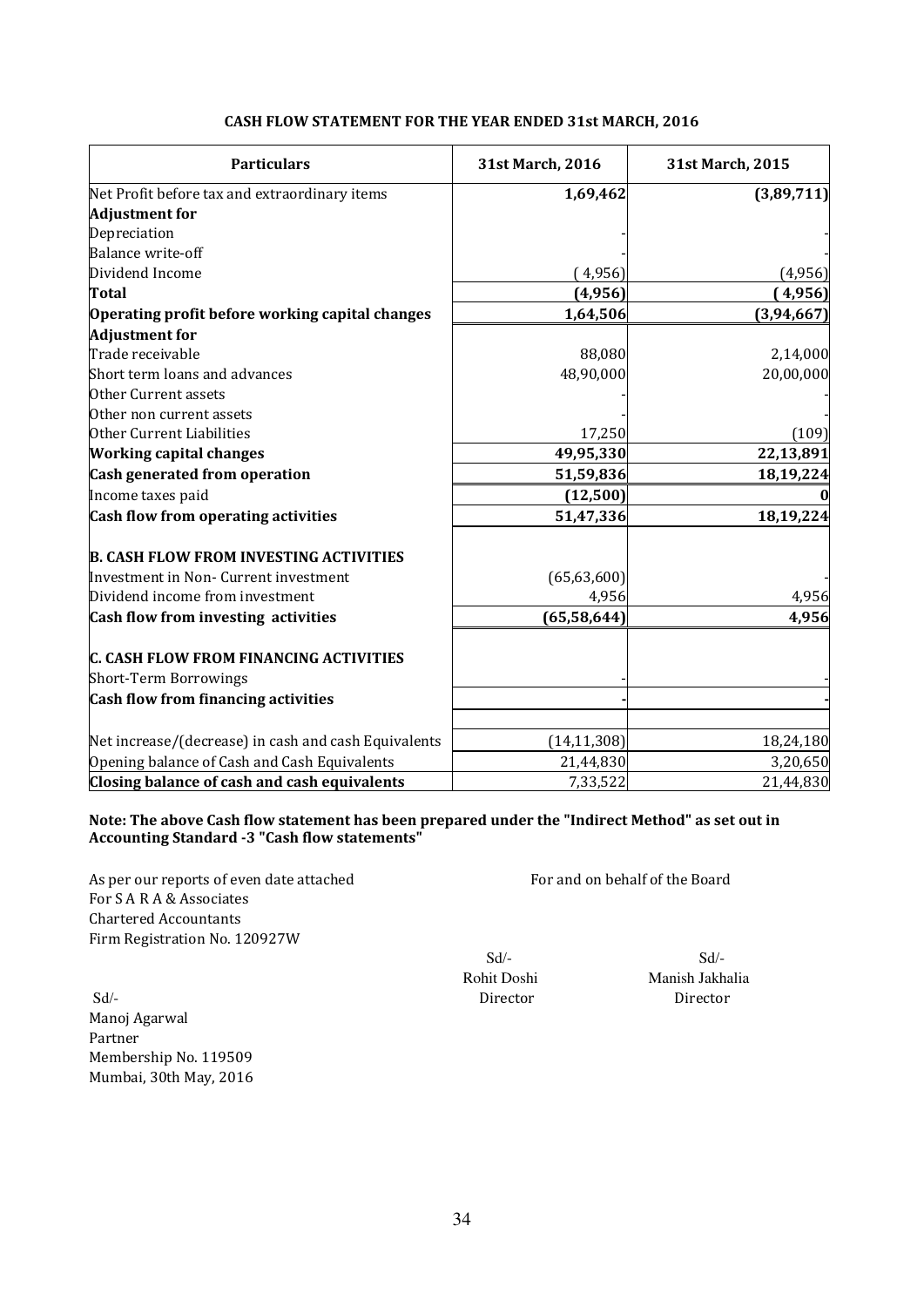| NUTES TO FINANCIAE STATEMENTS FON THE TEAN ENDED STST MANCH 2010<br><b>Particulars</b>                                                                                                                                                                                                                                                                                                                                                                                                          |              | As At 31st March, 2016 | As At 31st March,<br>2015 |
|-------------------------------------------------------------------------------------------------------------------------------------------------------------------------------------------------------------------------------------------------------------------------------------------------------------------------------------------------------------------------------------------------------------------------------------------------------------------------------------------------|--------------|------------------------|---------------------------|
| <b>NOTE "1" SHARE CAPITAL</b>                                                                                                                                                                                                                                                                                                                                                                                                                                                                   |              |                        |                           |
| <b>AUTHORISED:</b>                                                                                                                                                                                                                                                                                                                                                                                                                                                                              |              |                        |                           |
| <b>EQUITY SHARES</b><br>50,00,000 (P.Y. 50,00,000) Equity shares of Rs.10/- each.                                                                                                                                                                                                                                                                                                                                                                                                               |              | 5,00,00,000            | 5,00,00,000               |
|                                                                                                                                                                                                                                                                                                                                                                                                                                                                                                 |              |                        |                           |
|                                                                                                                                                                                                                                                                                                                                                                                                                                                                                                 | <b>Total</b> | 5,00,00,000            | 5,00,00,000               |
| <b>ISSUED AND SUBSCRIBED AND FULLY PAID UP</b>                                                                                                                                                                                                                                                                                                                                                                                                                                                  |              |                        |                           |
| 306233 (P.Y-306233) Equity shares of Rs.10/- each fully paid up.                                                                                                                                                                                                                                                                                                                                                                                                                                |              | 30,62,330              | 30,62,330                 |
|                                                                                                                                                                                                                                                                                                                                                                                                                                                                                                 | <b>Total</b> | 30,62,330              | 30,62,330                 |
| Reconciliation of number of equity shares outstanding<br>As at the beginning of the year                                                                                                                                                                                                                                                                                                                                                                                                        |              | 3,06,233               | 3,06,233                  |
| Add:- Additions during the year                                                                                                                                                                                                                                                                                                                                                                                                                                                                 |              |                        |                           |
| As at the end of the year                                                                                                                                                                                                                                                                                                                                                                                                                                                                       |              | 3,06,233               | 3,06,233                  |
|                                                                                                                                                                                                                                                                                                                                                                                                                                                                                                 |              |                        |                           |
| <b>SHARES HELD BY HOLDING COMPANY</b><br>Singhal Merchandise (India) Pvt Ltd                                                                                                                                                                                                                                                                                                                                                                                                                    |              | 1,84,450               | 1,84,450                  |
|                                                                                                                                                                                                                                                                                                                                                                                                                                                                                                 |              |                        |                           |
| <b>DETAILS OF SHAREHOLDERS HOLDING MORE THAN 5%</b><br><b>SHARES IN THE COMPANY.</b>                                                                                                                                                                                                                                                                                                                                                                                                            |              |                        |                           |
| Singhal Merchandise (India) Pvt Ltd                                                                                                                                                                                                                                                                                                                                                                                                                                                             |              | 1,84,450               | 1,84,450                  |
| The Company has only one class of equity shares having a par value of Rs. 10 per share. Each Shareholder is<br>eligible for one vote per share. The dividend proposed by the Board of Directors is subject to the approval of<br>shareholders, except in case of interim dividend. In the event of liquidation, the equity shareholders are eligible to<br>receive the remaining assets of the Company, after distribution of all preferential amounts, in proportion of their<br>shareholding. |              |                        |                           |
| <b>NOTE "2" RESERVE AND SURPLUS</b>                                                                                                                                                                                                                                                                                                                                                                                                                                                             |              |                        |                           |
| <b>SHARE PREMIUM ACCOUNT</b>                                                                                                                                                                                                                                                                                                                                                                                                                                                                    |              |                        |                           |
| Balance as per last Financial Statements                                                                                                                                                                                                                                                                                                                                                                                                                                                        |              | 38,17,645              | 38,17,645                 |
| Add: Additions during the year                                                                                                                                                                                                                                                                                                                                                                                                                                                                  | <b>Total</b> | 38,17,645              |                           |
| <b>Closing Balance</b>                                                                                                                                                                                                                                                                                                                                                                                                                                                                          |              |                        | 38,17,645                 |
| <b>PROFIT AND LOSS ACCOUNT</b>                                                                                                                                                                                                                                                                                                                                                                                                                                                                  |              |                        |                           |
| Opening Balance                                                                                                                                                                                                                                                                                                                                                                                                                                                                                 |              | 58,37,581              | 62,27,292                 |
| Add: Additions during the year                                                                                                                                                                                                                                                                                                                                                                                                                                                                  |              | 1,32,462               | (3,89,711)                |
| <b>Closing Balance</b>                                                                                                                                                                                                                                                                                                                                                                                                                                                                          | <b>Total</b> | 59,70,043              | 58,37,581                 |
| <b>TOTAL RESERVES AND SURPLUS</b>                                                                                                                                                                                                                                                                                                                                                                                                                                                               | <b>Total</b> | 97,87,688              | 96,55,226                 |
|                                                                                                                                                                                                                                                                                                                                                                                                                                                                                                 |              |                        |                           |
| NOTE "3" LONG - TERM BORROWINGS                                                                                                                                                                                                                                                                                                                                                                                                                                                                 |              |                        |                           |
| From Body Corporate                                                                                                                                                                                                                                                                                                                                                                                                                                                                             |              | 10,50,000              | 10,50,000                 |
|                                                                                                                                                                                                                                                                                                                                                                                                                                                                                                 | <b>Total</b> | 10,50,000              | 10,50,000                 |

# **NOTES TO FINANCIAL STATEMENTS FOR THE YEAR ENDED 31ST MARCH 2016**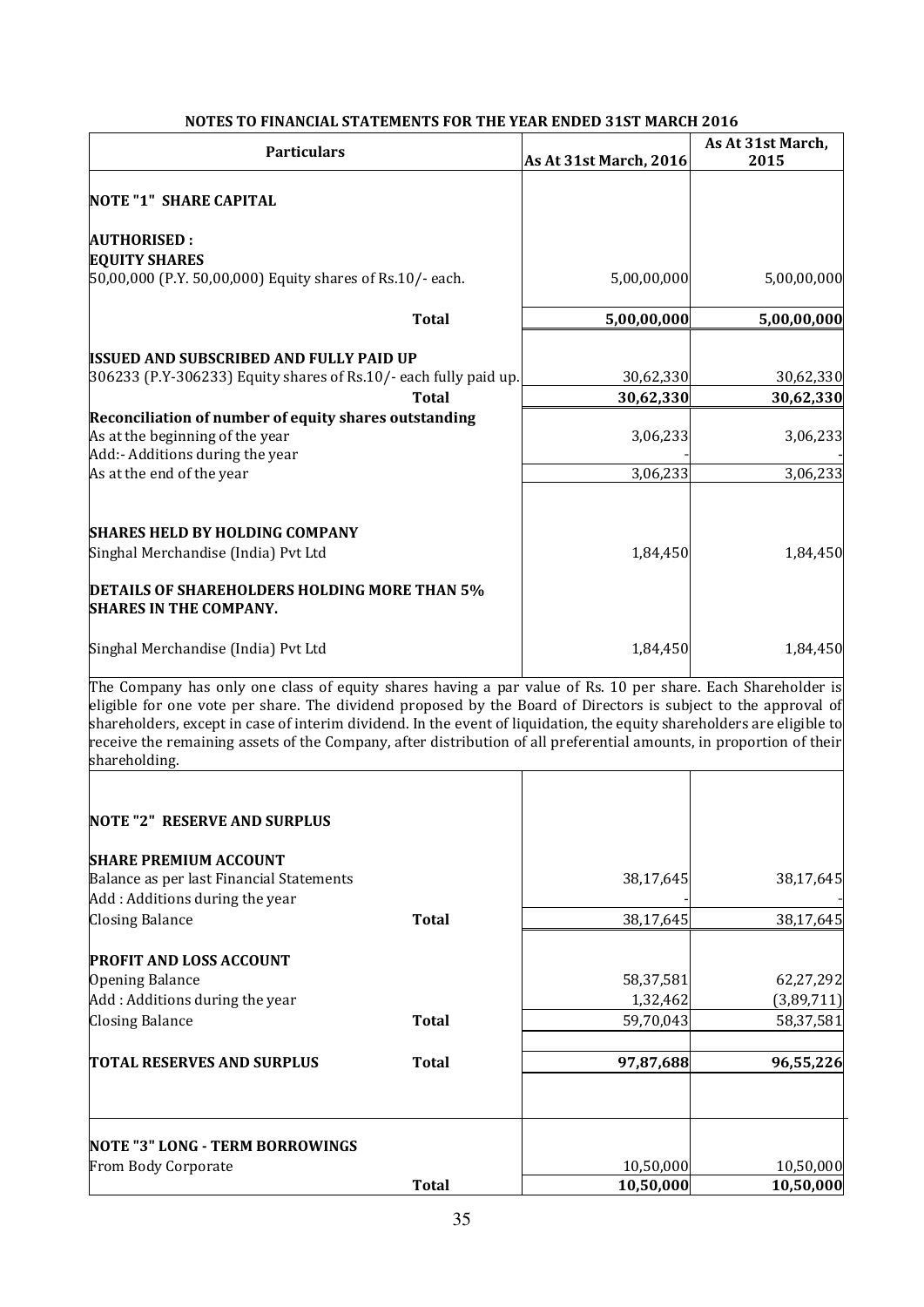| <b>NOTE "4" OTHER CURRENT LIABILITIES</b>                     |              |           |             |
|---------------------------------------------------------------|--------------|-----------|-------------|
| Other liabilities                                             |              | 50,958    | 33,708      |
| Provision for Income Tax                                      |              | 37,000    |             |
|                                                               | <b>Total</b> | 87,958    | 33,708      |
| <b>NOTE "5" NON CURRENT INVESTMENT</b>                        |              |           |             |
| <b>Investment in Shares</b>                                   |              |           |             |
| Nivadita Merchantile & Financing Limited                      |              | 6,40,000  | 6,40,000    |
| 9912 (PY 9912) Equity shares of Rs. 10 each.                  |              |           |             |
| Investment in Wholly Owned Subsidiary (Refer Note No 13(B)(1) |              |           |             |
| Anjali Commodities Pvt. Ltd.                                  |              | 24,76,000 |             |
| 247600 (PY Nil) Equity Shares of Rs. 10 each.                 |              |           |             |
| Sahas Mercantile Pvt. Ltd.                                    |              | 40,87,600 |             |
| 408760 (PY Nil) Equity Shares of Rs. 10 each.                 |              |           |             |
|                                                               | <b>Total</b> | 72,03,600 | 6,40,000    |
|                                                               |              |           |             |
| <b>NOTE "6" TRADE RECEIVABLES</b>                             |              |           |             |
| More than six months<br><b>Others</b>                         |              | 4,78,354  | 5,66,434    |
| (unsecured, considered good)                                  | <b>Total</b> | 4,78,354  | 5,66,434    |
|                                                               |              |           |             |
| <b>NOTE "7" CASH AND CASH EQUIVALENTS</b>                     |              |           |             |
| <b>Balance with bank</b>                                      |              | 6,74,626  | 20,46,540   |
| Cash on hand                                                  |              | 58,896    | 98,290      |
|                                                               | <b>Total</b> | 7,33,522  | 21,44,830   |
| NOTE "8" SHORT-TERM LOAN AND ADVANCES                         |              |           |             |
| Advances recoverable in Cash or in Kind                       |              | 55,60,000 | 1,04,50,000 |
| (unsecured, considered good)                                  |              |           |             |
| <b>Advance Tax &amp; TDS</b>                                  |              | 12,500    |             |
|                                                               | <b>Total</b> | 55,72,500 | 1,04,50,000 |
|                                                               |              |           |             |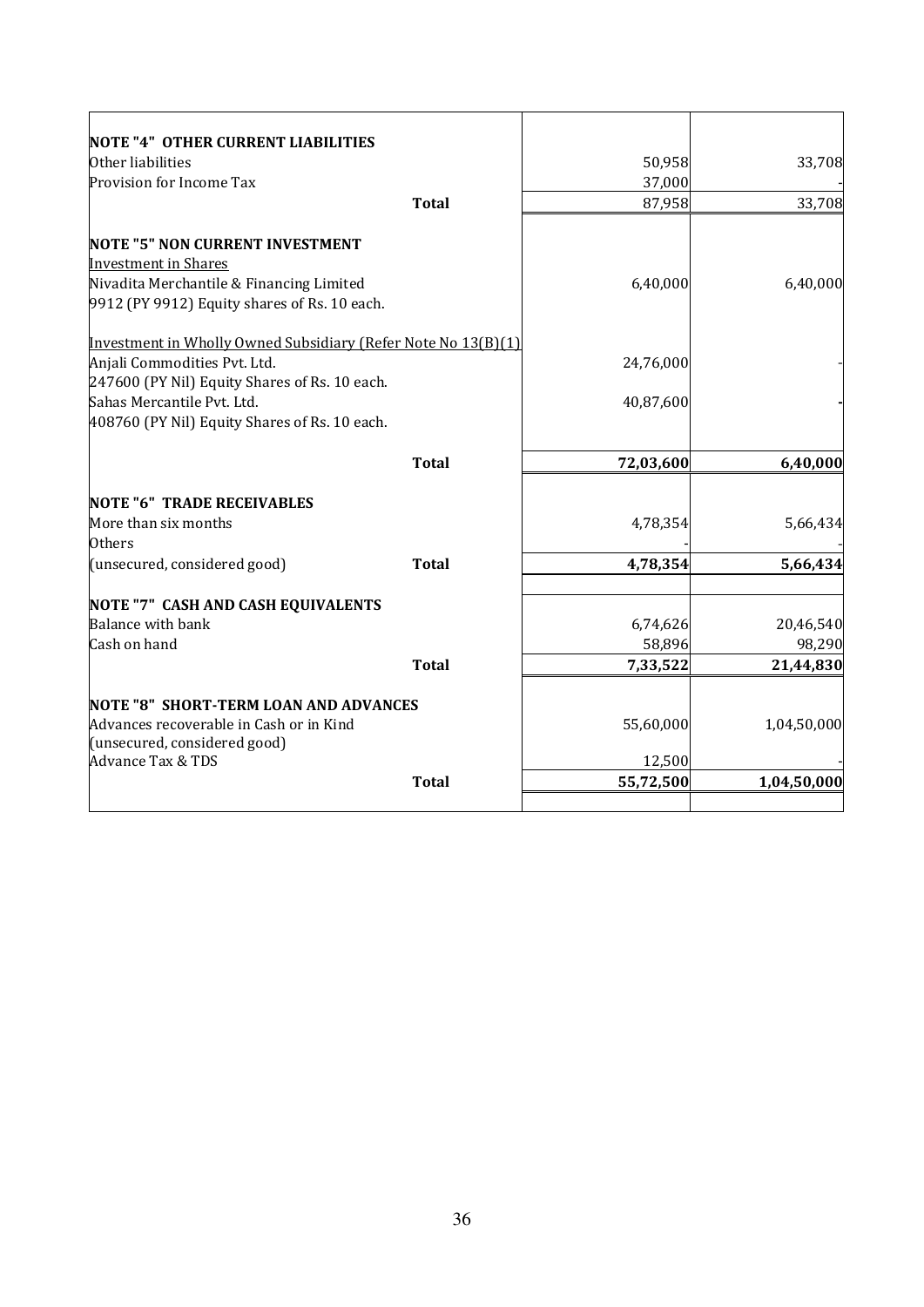#### **NOTES TO FINANCIAL STATEMENTS FOR THE YEAR ENDED 31ST MARCH 2016**

| <b>Particulars</b>                     |              | 31st March, 2016 | 31st March, 2015 |
|----------------------------------------|--------------|------------------|------------------|
|                                        |              |                  |                  |
| <b>NOTE "9" INCOME FROM OPERATIONS</b> |              |                  |                  |
| Income from Operation                  |              | 6,25,000         |                  |
|                                        | Total        | 6,25,000         |                  |
| <b>NOTE "10" OTHER INCOMES</b>         |              |                  |                  |
| Dividend received                      |              | 4,956            | 4,956            |
|                                        | <b>Total</b> | 4,956            | 4,956            |
| <b>NOTE "11" FINANCIAL EXPENSES</b>    |              |                  |                  |
| <b>Bank Charges</b>                    |              | 2,109            |                  |
|                                        | <b>Total</b> | 2,109            |                  |
| <b>NOTE "12" OTHER EXPENSES</b>        |              |                  |                  |
| <b>Auditor's remuneration</b>          |              |                  |                  |
| <b>Audit fees</b>                      |              | 17,250           | 16,854           |
| Listing expense                        |              | 2,38,756         | 1,24,989         |
| R & T fees                             |              | 29,080           | 59,944           |
| <b>Advertisement Expense</b>           |              | 15,000           | 13,055           |
| Other expense                          |              | 38,299           | 59,825           |
| Rent                                   |              | 1,20,000         | 1,20,000         |
|                                        | <b>Total</b> | 4,58,385         | 3,94,667         |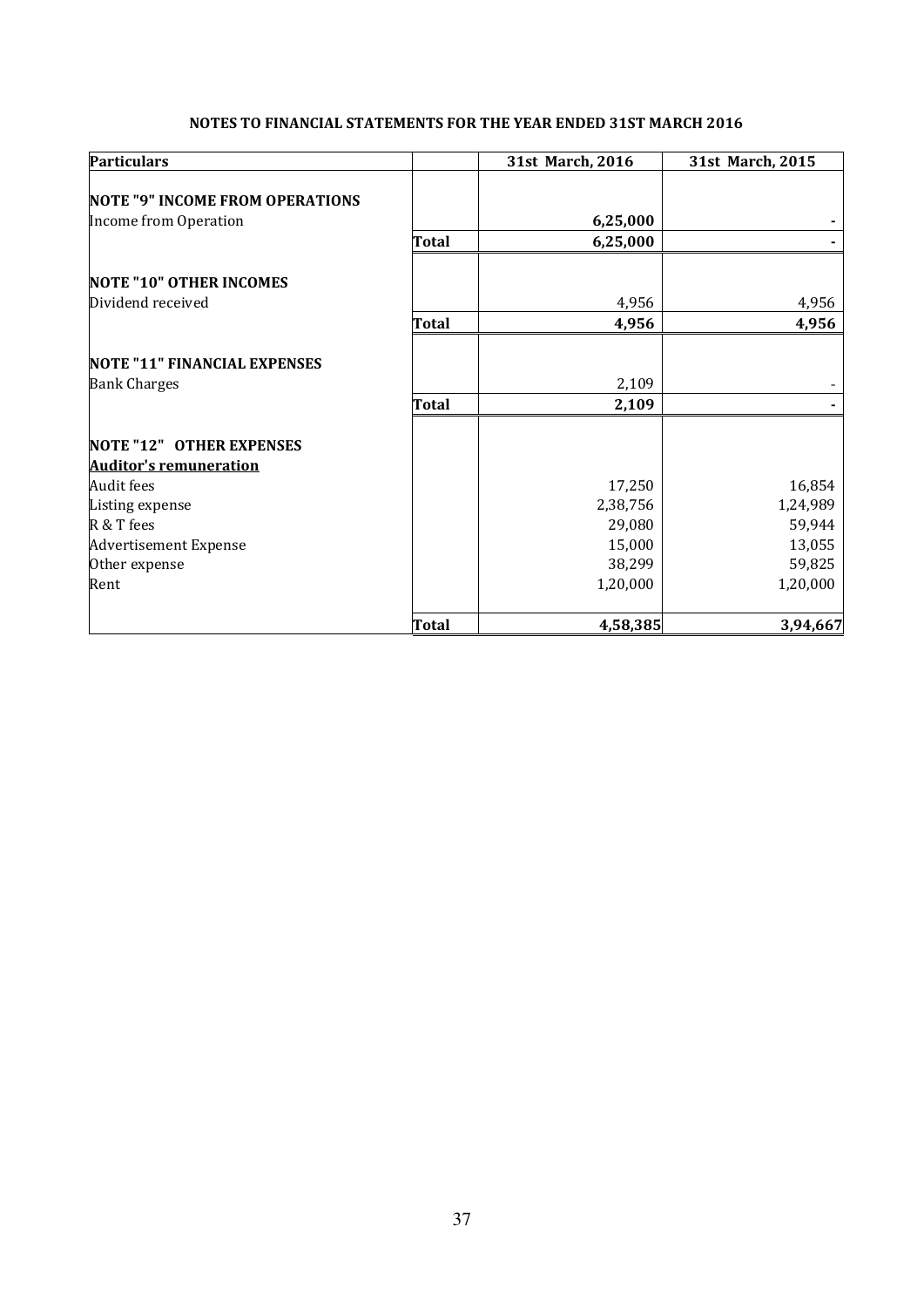# **NOTE-13**

# **A. SIGNIFICANT ACCOUNTING POLICIES**

# 1. **BASIS OF ACCOUNTING**

The financial statements are prepared as a going concern under historical cost convention basis, except those with significant uncertainty, and in accordance with the mandatory accounting standards as specified under Section 133 of the Companies Act, 2013 and other provisions of Companies Act, 2013. Accounting policies not stated explicitly otherwise are consistent with generally accepted accounting principles.

# 2. **METHOD OF ACCOUNTING**

The company follows mercantile system of accounting and recognizes income and expenses on accrual basis; *however long-term employee benefits are accounted on cash basis.* 

# 3. **RECOGNITION OF INCOME**

Revenue from sale of goods is recognized when the property and all significant risks and rewards of ownership are transferred to the buyer.

Dividend – Dividend income is recognized when right to received is established by the reporting date.

# 4. **FIXED ASSETS**

Fixed Assets are stated at cost of acquisition or construction (including incidental expenses related to acquisition/ construction and installation of the asset) less accumulated depreciation.

# 5. **PROVISIONS AND CONTINGENT LIABILITIES**

Provisions are recognized when the Company has legal and constructive obligations as a result of a past event, for which it is probable that a cash outflow will be required and a reliable estimate can be made of the amount of the obligation.

Contingent Liabilities are disclosed when the Company has a possible obligation or a present obligation and it is probable that a cash outflow will not be required to settle the obligation.

#### 6. **TAXES ON INCOME**

Tax expenses for a period comprises of current tax and deferred tax.

Current Tax is measured at the amount expected to be paid to the tax authorities, after taking into consideration, the applicable deduction and exemption admissible under the provision of the Income Tax Act, 1961.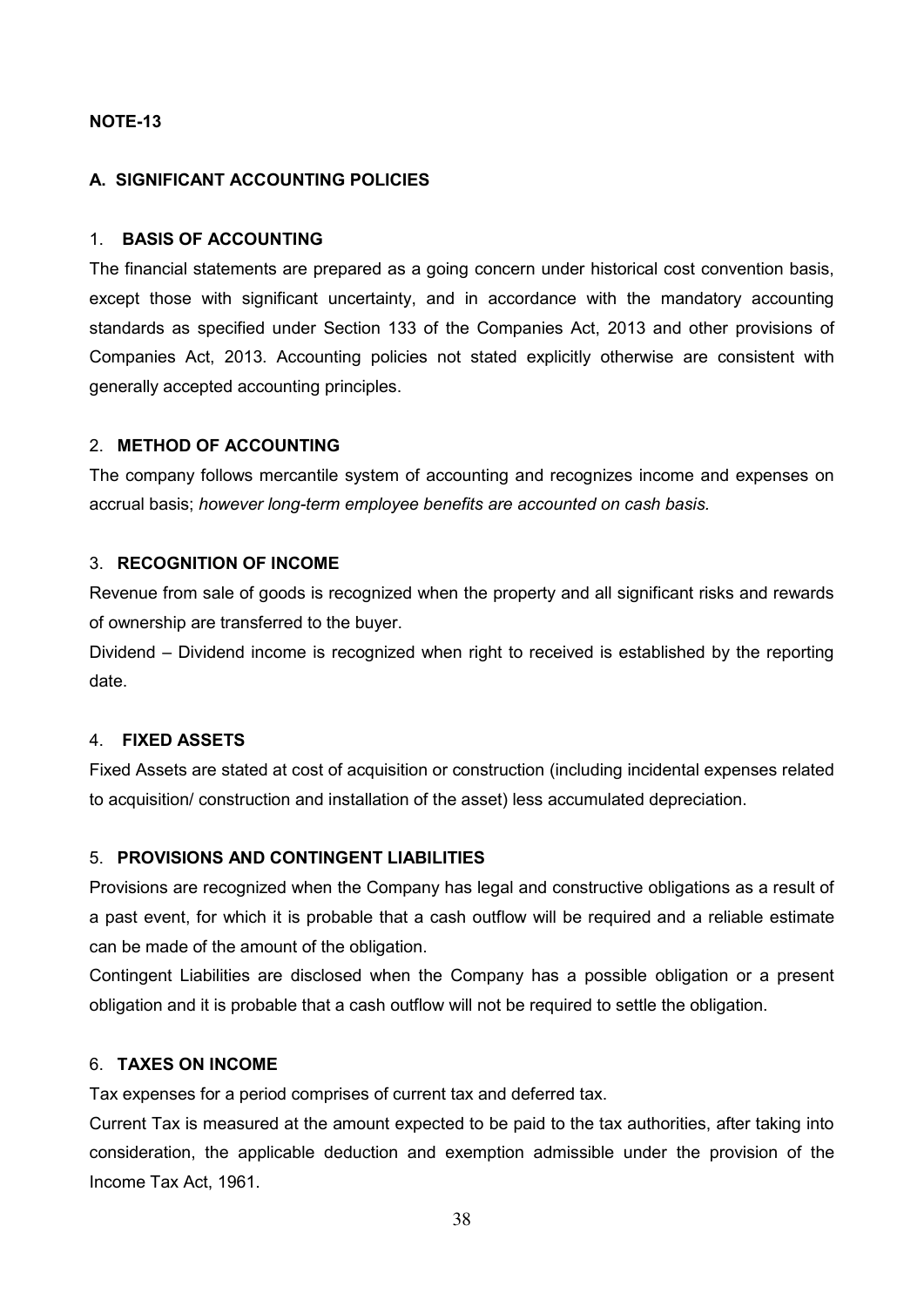Deferred tax reflects the impact of current period timing difference between taxable income and accounting income for the period and reversal of timing difference of earlier periods. Deferred tax is measured based on the tax rates and the tax law enacted or substantively enacted at the balance sheet date.

# 7. **CASH AND CASH EQUIVALENT**

Cash and cash equivalent in the cash flow statement comprises cash at bank and in hand and short-term investment with an original maturity of three months or less.

#### 8. **IMPAIRMENT OF ASSETS**

The Company assesses at each Balance Sheet date whether there is any indication that any asset may be impaired and if such indication exists, the carrying value of such asset is reduced to its recoverable amount and a provision is made for such impairment loss in the profit and loss account.

#### 9. **EARNING PER SHARE**

The earnings per share are calculated by dividing the net profit for the year attributable to the equity shareholders by the weighted average number of equity shares outstanding during the year. The Company has not issued any potential equity shares and hence the basic and diluted earnings per share are the same.

#### **B. NOTES TO ACCOUNTS**

1. During the year Company has acquired hundred percent equity shares of Anjali Commodities Private Limited and Sahas Mercantile Private Limited.

2. In the opinion of the Board, any of the assets other than fixed assets and non-current investment have a value on realization in the ordinary course of business at least equal to the amount at which they are stated.

3. The current liabilities includes the dues of sundry creditors amounting to Rs. Nil (Previous Year Rs. Nil) relating to Micro, Small and Medium Enterprises has been determined to the extent such parties have been identified on the basis of information available with the company. The parties of Micro, Small and Medium Enterprises to whom, the company owe any sum (principal) outstanding for more than forty five days, are Nil. Further interest payable on the said outstanding is Nil.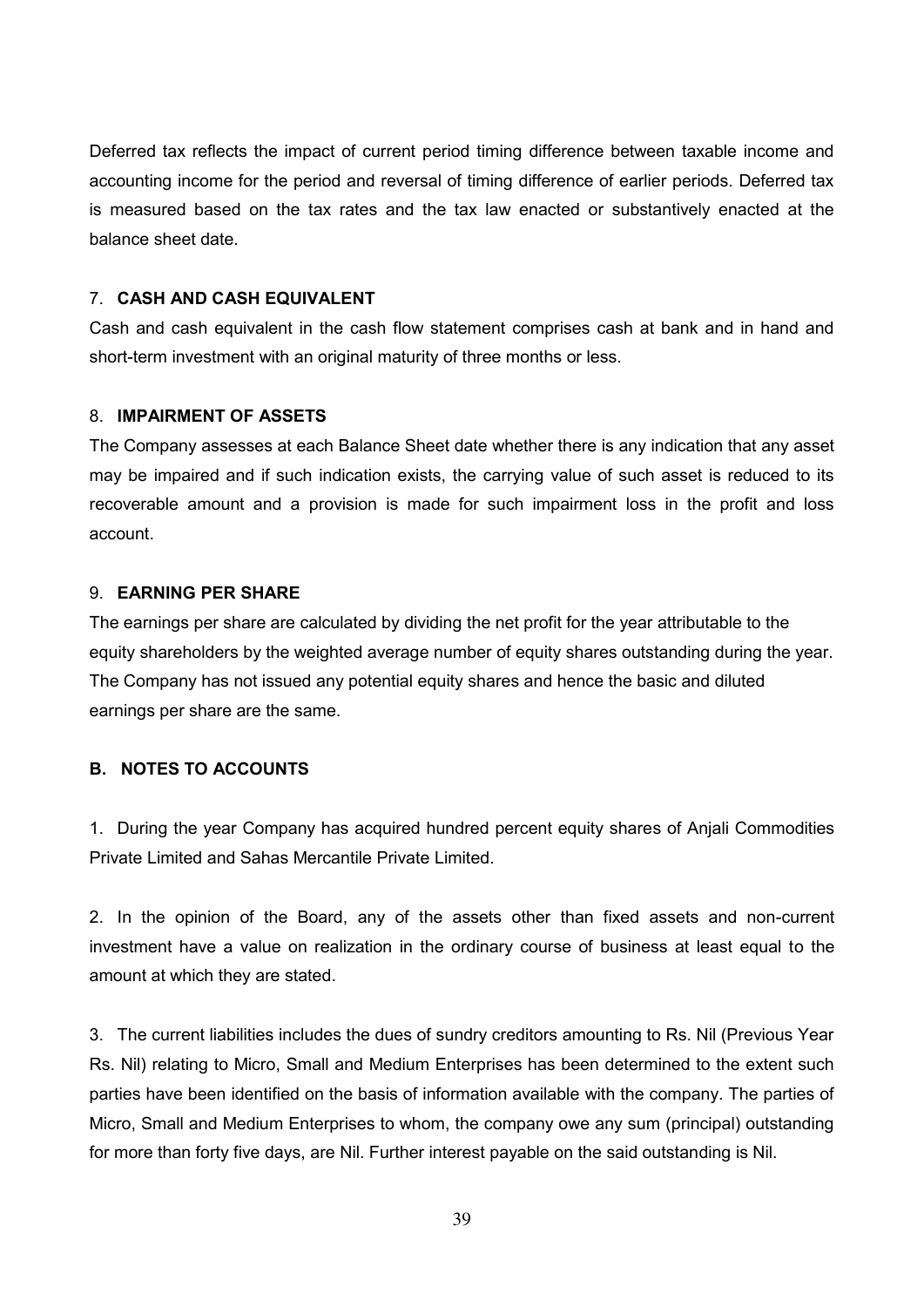4. Calculation of Basic & diluted earning per share:

| <b>Particulars</b>                       | <b>Current Year</b> | <b>Previous Year</b> |  |
|------------------------------------------|---------------------|----------------------|--|
|                                          | (Rs.)               | (Rs.)                |  |
| Profit/(Loss) after taxation<br>(Rs.)    | 1,32,462            | (3,89,711)           |  |
| Weighted average number of shares (Nos.) | 3,06,233            | 3,06,233             |  |
| Nominal value of shares outstanding      | 10                  | 10                   |  |
| Basic and diluted per share              | 0.43                | (1.27)               |  |

5. Figures of Current Assets and Current Liabilities are stated at book value and are subject to confirmations from the parties.

6. Previous year figures have been regrouped/ recast/ reclassified wherever necessary, to conform to current year's classification.

**Chartered Accountants Firm Registration No. 120927W** 

**For S A R A & Associates For and on behalf of the Board** 

 **Sd/- Sd/- Sd/- Manoj Agarwal Manusia Rohit Doshi Manish Jakhalia** Partner **Director** Director **Director** Director **Membership No. 119509 Mumbai, 30th May, 2016**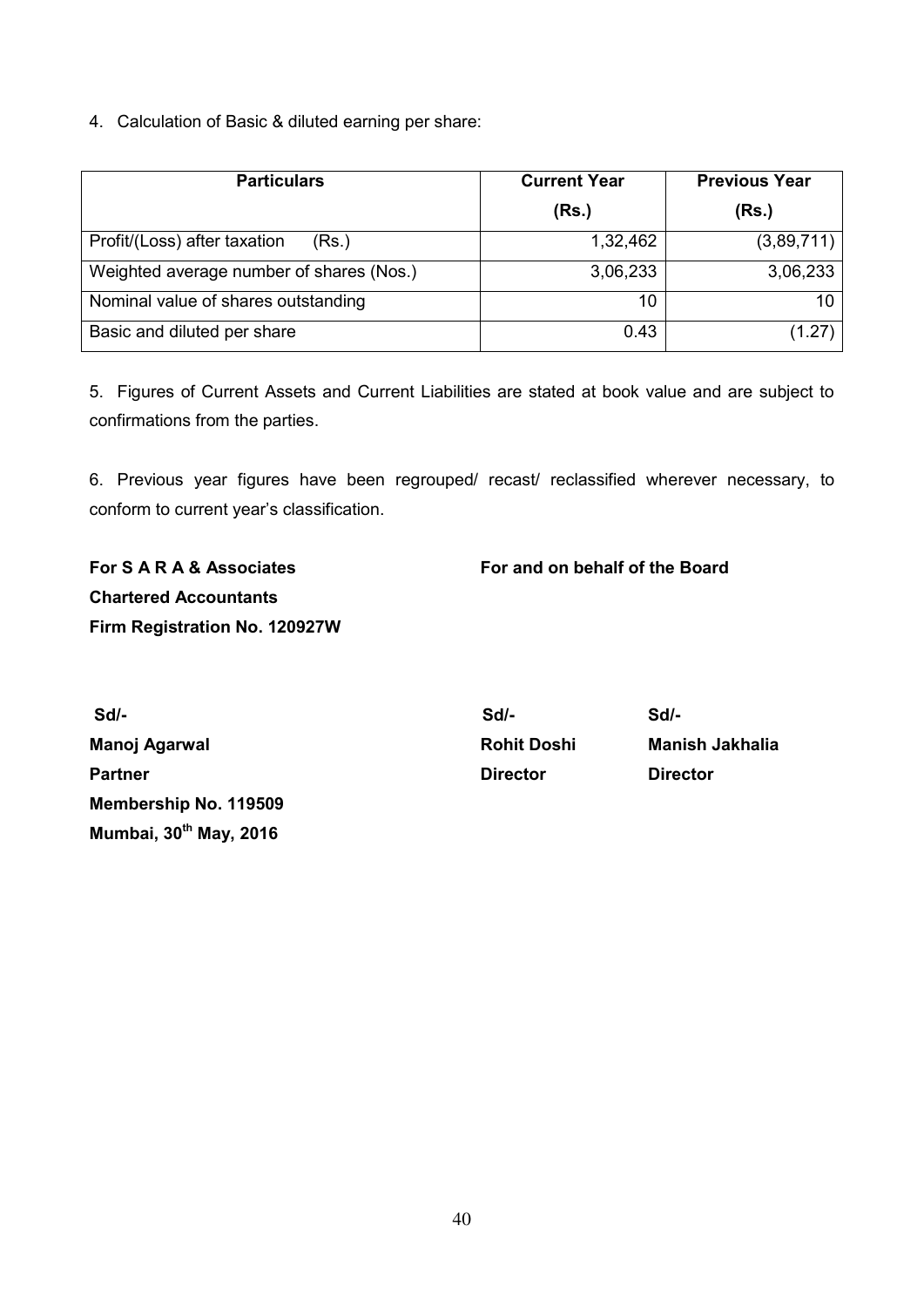#### **Independent Auditors' Report on Consolidated Financial Statements**

**To the Members, SASHWAT TECHNOCRATS LTD. (Formerly known as Zenzy Technocrats Limited)** 

### **Report on the Consolidated Financial Statements**

We have audited the accompanying consolidated financial statements of SASHWAT TECHNOCRATS LTD. (Formerly Known as Zenzy Technocrats Limited) ("the Holding Company") and its subsidiaries (Collectively referred to as "the Company" or "the group") comprising of the Consolidated Balance Sheet as at March 31, 2016, the Consolidated Statement of Profit and Loss, the Consolidated Cash Flow Statement for the year then ended and a summary of significant accounting policies and other explanatory information (hereinafter referred to as " the consolidated Financial statements").

#### **Management's Responsibility for the Consolidated Financial Statements**

The Holding company's Board of Directors is responsible for the preparation of the consolidated Financial statements in terms of the requirements of the Companies Act, 2013 ('the act') with that give a true and fair view of the Consolidated financial Position, Consolidated financial performance and Consolidated cash flows of the Company in accordance with the accounting principles generally accepted in India, including the Accounting Standards specified under Section 133 of the Act, read with rule 7 of Companies (Accounts) Rules, 2014. The board of director of the Company is responsible for maintenance of adequate accounting records in accordance with the provisions of the Act for safeguarding the assets of the Company and for preventing and detecting frauds and other irregularities; the selection and application of appropriate accounting policies; making judgments and estimates that are reasonable and prudent; design, implementation and maintenance of adequate internal financial controls, that are operating effectively for ensuring the accuracy and completeness of the accounting records, relevant to the preparation and presentation of the financial statements that give a true and fair view and are free from material misstatement, whether due to fraud or error, which have been used for the purpose of preparation of the consolidated financial statements by the Directors of the Holding Company, as aforesaid.

#### **Auditor's Responsibility**

Our responsibility is to express an opinion on these consolidated financial statements based on our audit. While conducting audit we have taken into account the provisions of the Act, the accounting and auditing standards and matters which are required to be included in the audit report under the provisions of the Act and the Rules made there under. We conducted our audit in accordance with the Standards on Auditing specified under Section 143(10) of the Act. Those Standards require that we comply with ethical requirements and plan and perform the audit to

41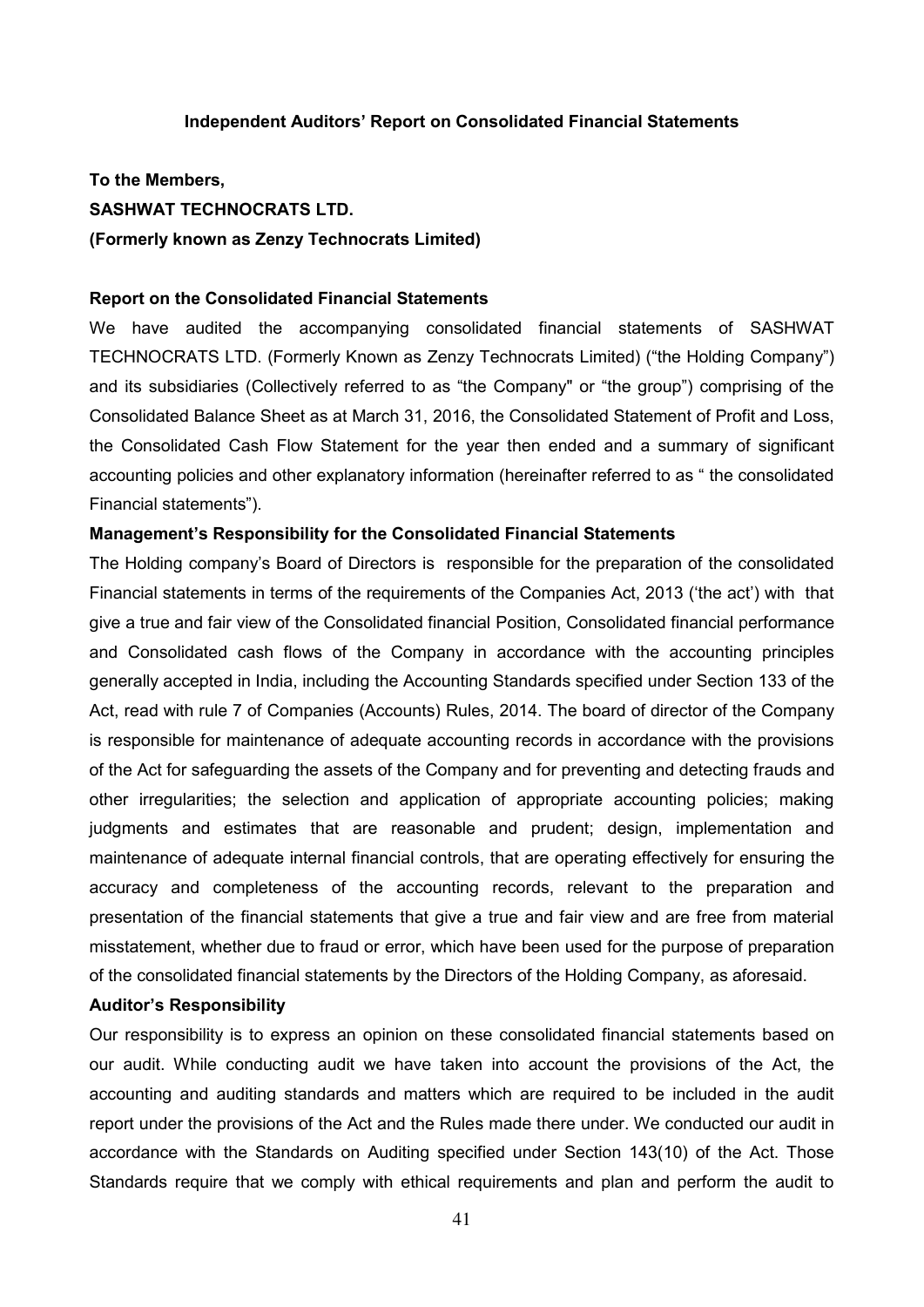obtain reasonable assurance about whether the consolidated financial statements are free from material misstatement

An audit involves performing procedures to obtain audit evidence about the amounts and disclosures in the consolidated financial statements. The procedures selected depend on the auditor's judgment, including the assessment of the risks of material misstatement of the consolidated financial statements, whether due to fraud or error. In making those risk assessments, the auditor considers internal financial control relevant to the Holding Company's preparation of the consolidated financial statements that give a true and fair view, in order to design audit procedures that are appropriate in the circumstances. An audit also includes evaluating the appropriateness of accounting policies used and the reasonableness of the accounting estimates made by the Holding Company's management and Board of Directors, as well as evaluating the overall presentation of the consolidated financial statements.

We believe that the audit evidence we have obtained is sufficient and appropriate to provide a basis for our audit opinion on the consolidated financial statements.

#### **Opinion**

1. In our opinion and to the best of our information and according to the explanations given to us, the aforesaid consolidated financial statements give the information required by the Act in the manner so required and give a true and fair view in conformity with the accounting principles generally accepted in India , of the Consolidated state of affairs of the Company, as at 31 March 2016, and their consolidated profit and their Consolidated cash flows for the year ended on that date.

#### **Report on Other Legal and Regulatory Requirements**

1. As required by section 143(3) of the Act, we report that:

a) we have sought and obtained all the information and explanations which to the best of our knowledge and belief were necessary for the purpose of our audit of the aforesaid consolidated finance statements;

b) in our opinion, proper books of account as required by law relating to preparation of the aforesaid Consolidated Financial statements have been kept by the Holding Company so far as appears from our examination of those books;

c) The Consolidated Balance Sheet, the Consolidated Statement of Profit and Loss, and Consolidated Cash Flow Statement dealt with by this Report are in agreement with the relevant books of account maintained for the purpose of preparation of the Consolidated Financial statements.

42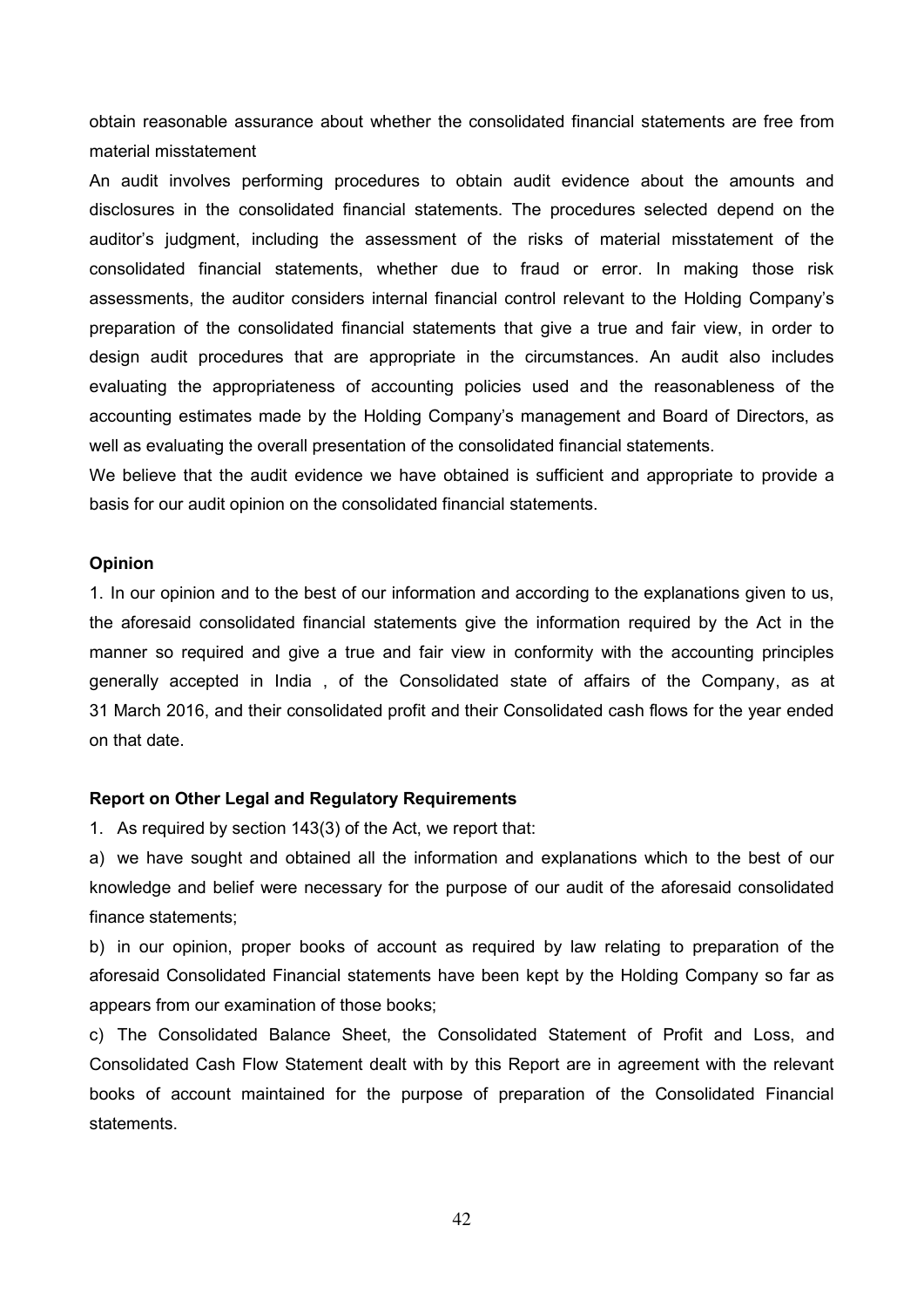d) in our opinion, the aforesaid Consolidated financial statements comply with the applicable Accounting Standards specified under Section 133 of the Act, read with Rule 7 of the Companies (Accounts) Rules 2014;

e) On the basis of written representations received from the directors of the Holding Company as on March 31, 2016 taken on record by the Board of Directors of the Holding Company and the report of the statutory auditors of its subsidiary companies, none of the directors of the Group companies is disqualified as on March 31, 2016, from being appointed as a director in terms of Section 164(2) of the Act;

f) with respect to the adequacy of the internal financial controls over financial reporting of the Group and the operating effectiveness of such controls, refer to our separate report in "Annexure A"; and

g) With respect to the other matters to be included in the Auditor's Report in accordance with Rule 11 of the Companies (Audit and Auditors) Rules, 2014, in our opinion and to the best of our information and according to the explanations given to us:

- i. The group does not have any pending litigations which would impact its financial position.
- ii. The Group did not have any long-term contracts including derivative contracts; as such the question of commenting on any material foreseeable losses is not required.
- iii. There has not been any occasion in case of the Group during the year under report to transfer any sums to the Investor Education and Protection Fund. The question of delay in transferring such sums does not arise.

For S A R A & Associates Chartered Accountants (Firm Registration No. 120927W)

> Sd/- (Manoj Agarwal) Partner Membership No. 119509 Mumbai, Date: 30<sup>th</sup> May, 2016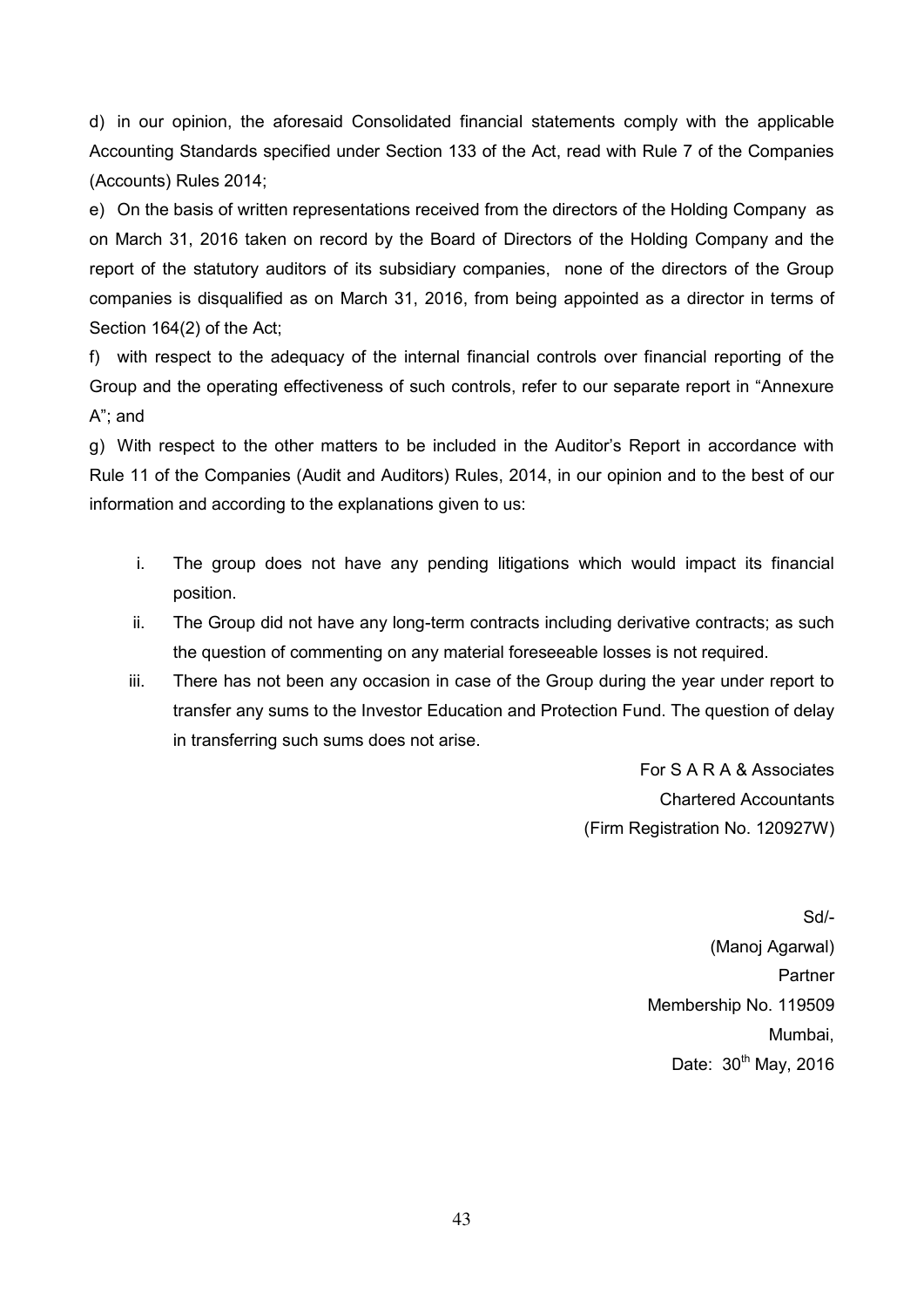#### **Annexure – A to the Auditors Report**

# **Report on the Internal Financial Controls under Clause (i) of Sub-section 3 of Section 143 of the Companies Act, 2013 ("the Act")**

In conjunction with our audit of the consolidated financial statements of the Company as of and for the year ended  $31<sup>st</sup>$  March, 2016, we have audited the internal financial controls over financial report of SASHWAT TECHNOCRATS LTD. (Formerly Known as Zenzy Technocrats Limited) ("the Holding Company") and its subsidiary companies as of that date.

#### **Management's Responsibility for Internal Financial Controls**

The Respective Board of Directors of the Holding Company and its subsidiary company are responsible for establishing and maintaining internal financial controls based on the internal control over financial reporting criteria established by the Company considering the essential components of internal control stated in the Guidance Note on Audit of Internal Financial Controls over Financial Reporting issued by the Institute of Chartered Accountants of India ('ICAI'). These responsibilities include the design, implementation and maintenance of adequate internal financial controls that were operating effectively for ensuring the orderly and efficient conduct of its business, including adherence to company's policies, the safeguarding of its assets, the prevention and detection of frauds and errors, the accuracy and completeness of the accounting records, and the timely preparation of reliable financial information, as required under the Companies Act, 2013.

#### **Auditors' Responsibility**

Our responsibility is to express an opinion on the Company's internal financial controls over financial reporting based on our audit. We conducted our audit in accordance with the Guidance Note on Audit of Internal Financial Controls Over Financial Reporting (the "Guidance Note") and the Standards on Auditing, issued by ICAI and deemed to be prescribed under section 143(10) of the Companies Act, 2013, to the extent applicable to an audit of internal financial controls, both applicable to an audit of Internal Financial Controls and, both issued by the Institute of Chartered Accountants of India. Those Standards and the Guidance Note require that we comply with ethical requirements and plan and perform the audit to obtain reasonable assurance about whether adequate internal financial controls over financial reporting was established and maintained and if such controls operated effectively in all material respects.

Our audit involves performing procedures to obtain audit evidence about the adequacy of the internal financial controls system over financial reporting and their operating effectiveness. Our audit of internal financial controls over financial reporting included obtaining an understanding of internal financial controls over financial reporting, assessing the risk that a material weakness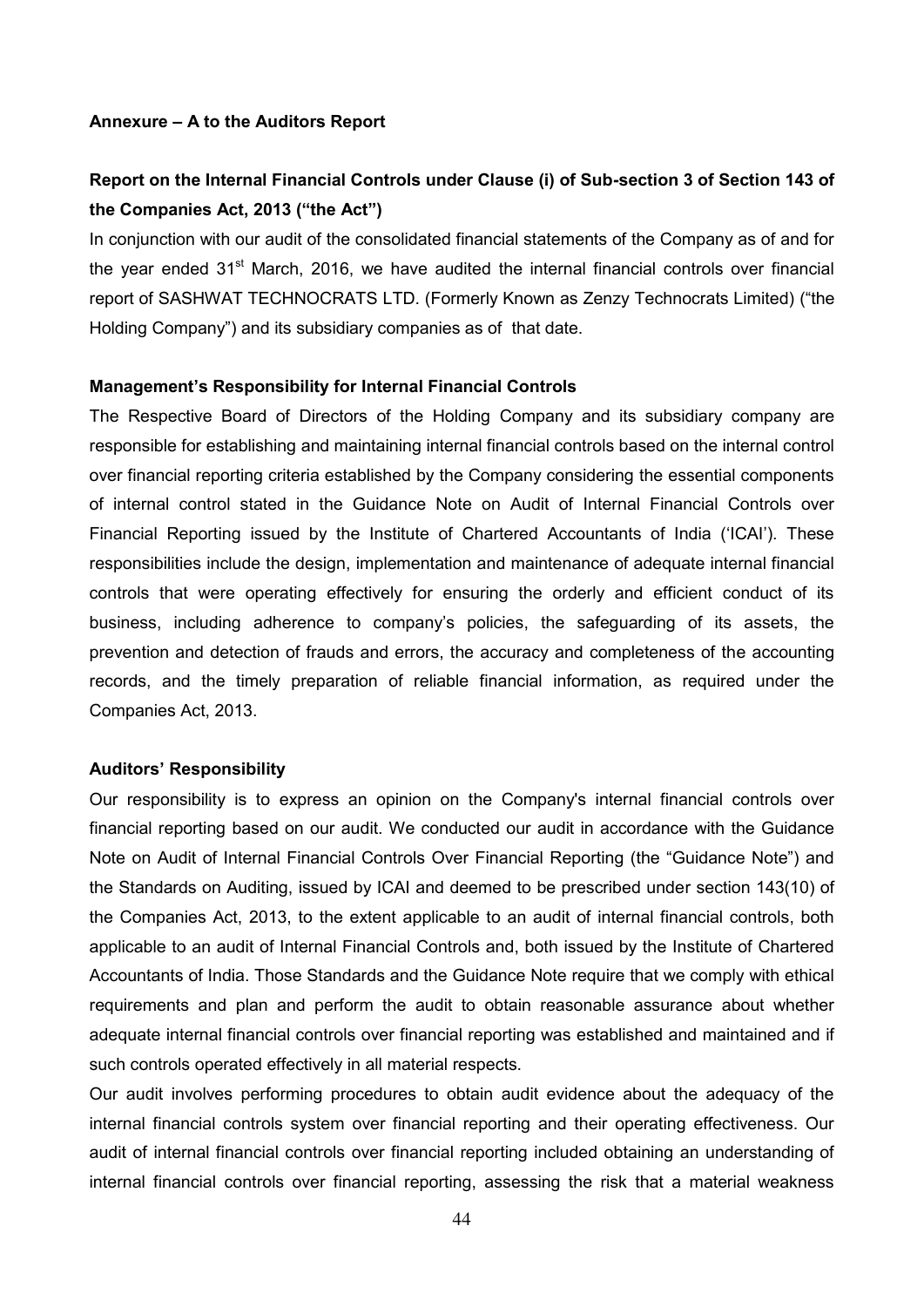exists, and testing and evaluating the design and operating effectiveness of internal control based on the assessed risk. The procedures selected depend on the auditor's judgment, including the assessment of the risks of material misstatement of the financial statements, whether due to fraud or error.

We believe that the audit evidence we have obtained is sufficient and appropriate to provide a basis for our audit opinion on the Company's internal financial controls system over financial reporting.

#### **Meaning of Internal Financial Controls over Financial Reporting**

A company's internal financial control over financial reporting is a process designed to provide reasonable assurance regarding the reliability of financial reporting and the preparation of financial statements for external purposes in accordance with generally accepted accounting principles. A company's internal financial control over financial reporting includes those policies and procedures that (1) pertain to the maintenance of records that, in reasonable detail, accurately and fairly reflect the transactions and dispositions of the assets of the company; (2) provide reasonable assurance that transactions are recorded as necessary to permit preparation of financial statements in accordance with generally accepted accounting principles, and that receipts and expenditures of the company are being made only in accordance with authorizations of management and directors of the company; and (3) provide reasonable assurance regarding prevention or timely detection of unauthorized acquisition, use, or disposition of the Company's assets that could have a material effect on the financial statements.

#### **Inherent Limitations of Internal Financial Controls over Financial Reporting**

Because of the inherent limitations of internal financial controls over financial reporting, including the possibility of collusion or improper management override of controls, material misstatements due to error of fraud may occur and not be detected. Also, projections of any evaluation of the internal financial controls over financial reporting to future periods are subject to the risk that the internal financial control over financial reporting may become inadequate because of changes in conditions, or that the degree of compliances with the polices or procedures may deteriorate.

#### **Opinion**

Our opinion, the Holding Company and its subsidiary companies, which are companies incorporated in India, have in all material respects, an adequate internal financial controls system over financial reporting and such internal financial controls over financial reporting were operating effectively as at March 31, 2016, based on the internal control over financial reporting criteria established by the Company considering the essential components of internal control stated in the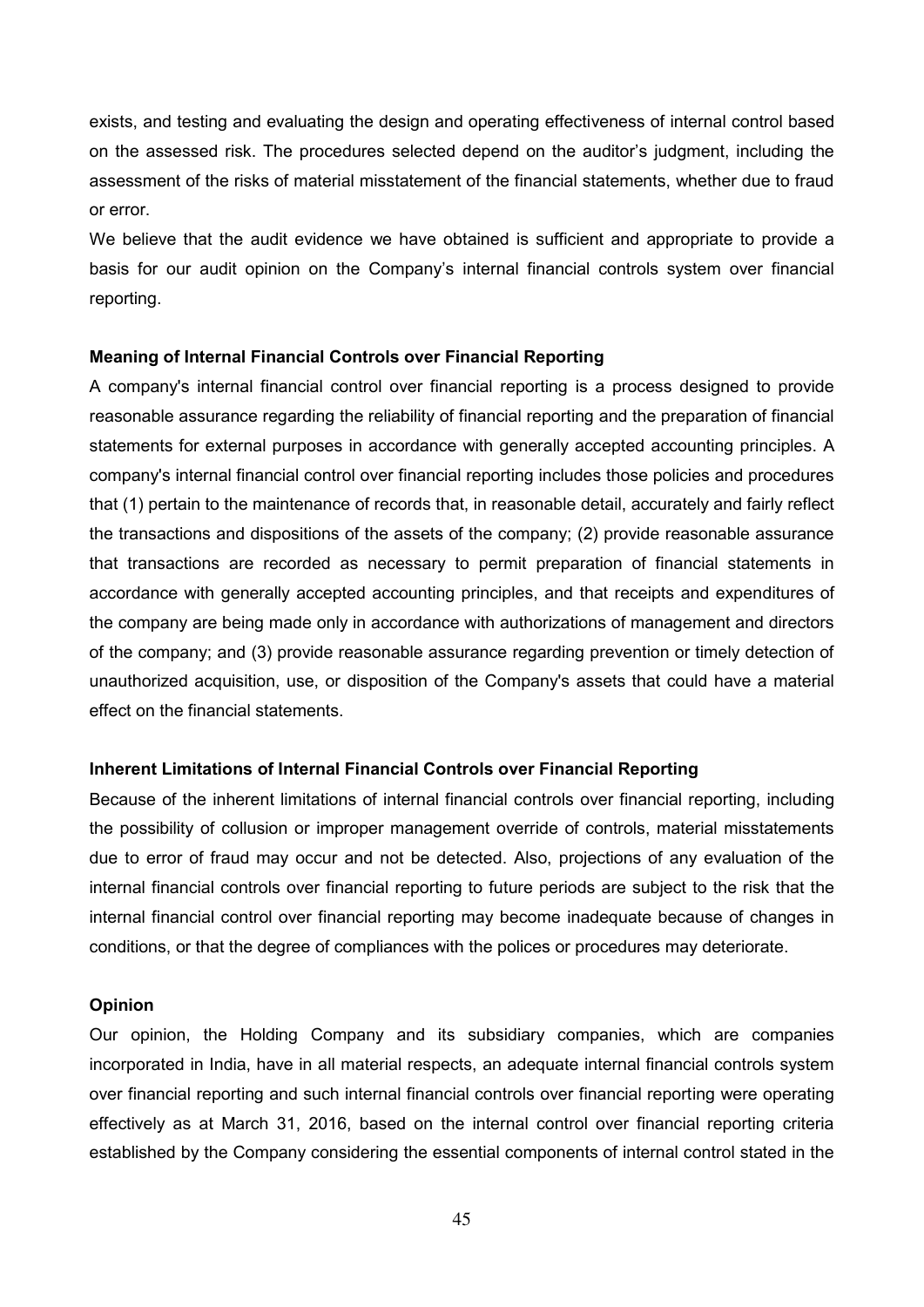Guidance Note on Audit of Internal Financial Controls Over Financial Reporting issued by the Institute of Chartered Accountants of India.

> For S A R A & Associates Chartered Accountants (Firm Registration No. 120927W)

> > Sd/- (Manoj Agarwal) Partner Membership No. 119509 Mumbai, 30<sup>th</sup> May, 2016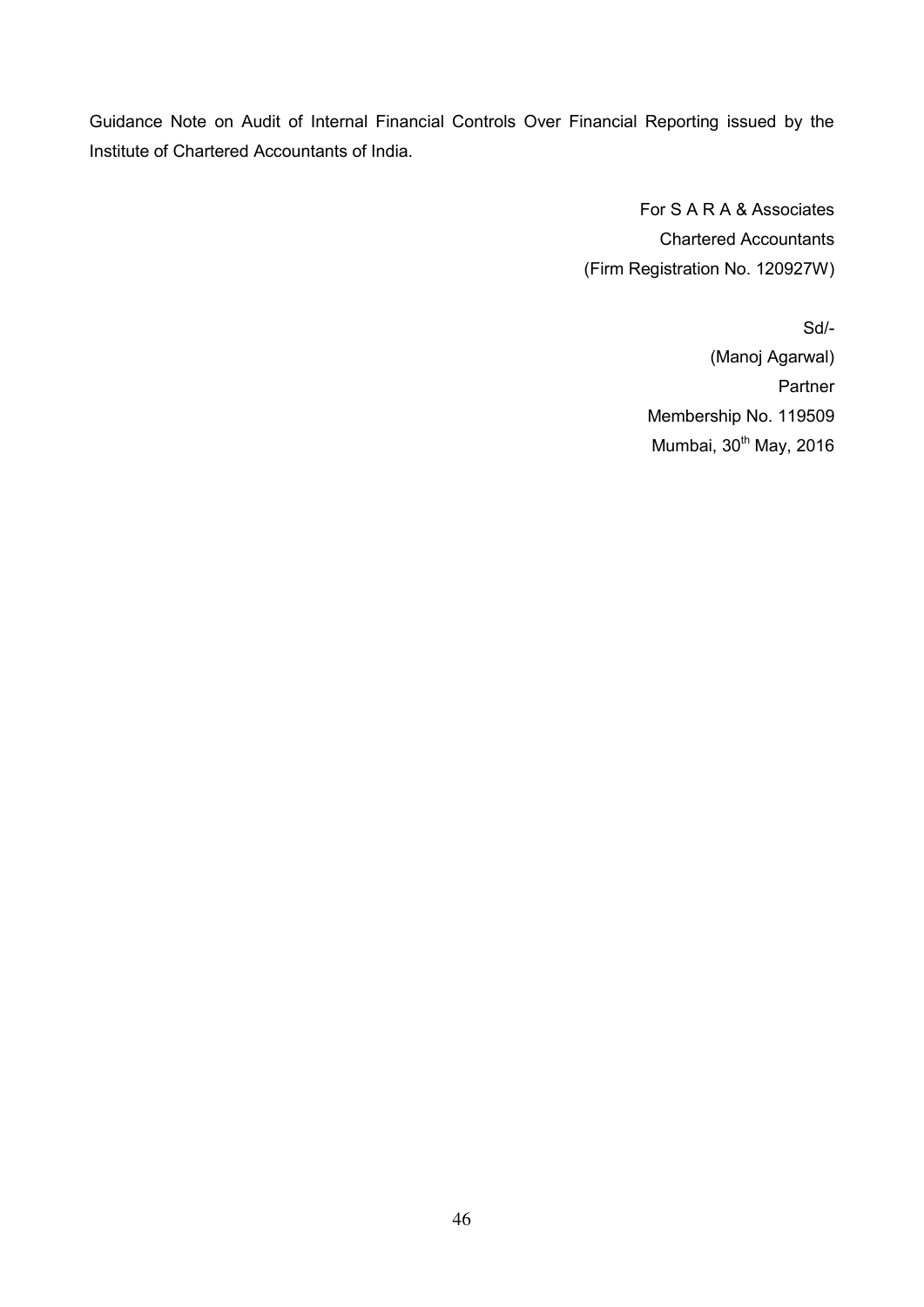| <b>Particulars</b>                                               | <b>Note</b>             | 31st March, 2016 |
|------------------------------------------------------------------|-------------------------|------------------|
| <b>EQUITY AND LIABILITIES</b><br><b>SHAREHOLDER'S FUNDS</b><br>I |                         |                  |
| (i) Share capital                                                | $\mathbf{1}$            | 3,062,330        |
| (ii) Reserves and surplus                                        | $\overline{2}$          | 198,220,722      |
| $\mathbf{H}$<br><b>NON CURRENT LIABILITIES</b>                   |                         |                  |
| (i) Long Term Borrowings                                         | 3                       | 44,950,000       |
| (ii) Deferred Tax Liabilities                                    |                         | $\theta$         |
| III<br><b>CURRENT LIABILITIES</b>                                |                         |                  |
| Short-term borrowings<br>(i)                                     |                         | $\Omega$         |
| (ii) Current liabilities                                         | $\overline{\mathbf{4}}$ | 5,066,035        |
| Total                                                            |                         | 251,299,087      |
| <b>ASSETS</b>                                                    |                         |                  |
| <b>NON-CURRENT ASSETS</b><br>I                                   |                         |                  |
| Non Current Investment<br>(i)                                    | 5                       | 640,000          |
| (ii) Long Term Loans & Advances                                  | 6                       | 239,553,110      |
| $\mathbf{I}$<br><b>CURRENT ASSETS</b>                            |                         |                  |
| Trade receivables<br>(i)                                         | 7                       | 2,798,354        |
| (ii) Cash and cash equivalents                                   | 8                       | 2,397,692        |
| (iii)Short-term loans and advances                               | 9                       | 5,909,931        |
| (iv)Other current assets                                         |                         | $\Omega$         |
| <b>Total</b>                                                     |                         | 251,299,087      |

#### **CONSOLIDATED BALANCE SHEET AS AT 31st MARCH, 2016**

Significant Accounting Policies & Notes on Financial Statements of the Consolidated Financial Statements **15** As per our reports of even date attached For S A R A & Associates For and on behalf of the Board Chartered Accountants Firm Registration No. 120927W

 $Sd$ - $Sd$ -

Sd/- Rohit Doshi Manish Jakhalia Manoj Agarwal **Director** Director **Director** Director Partner Membership No. 119509 Mumbai, 30th May, 2016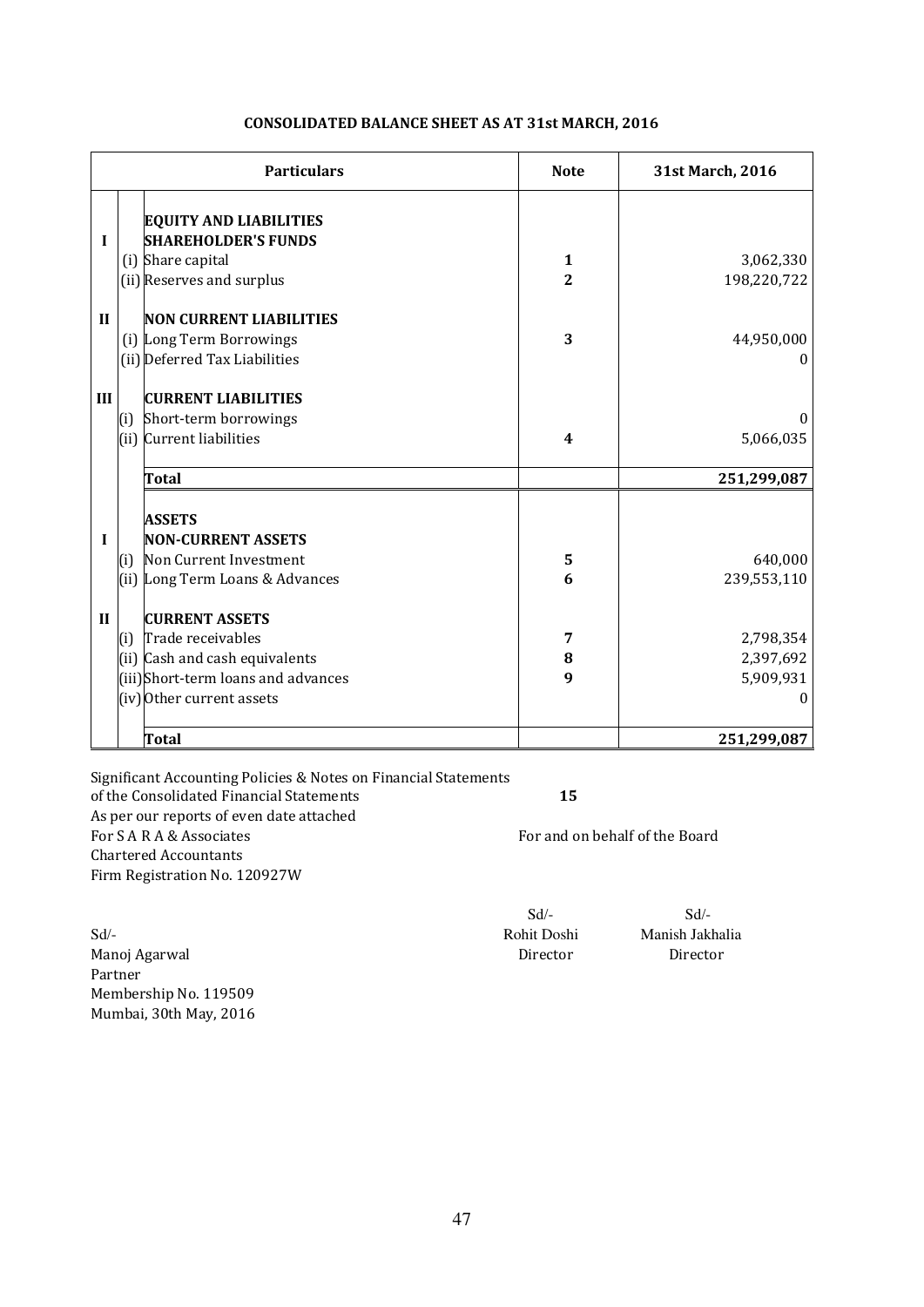|              | <b>Particulars</b>                                | <b>Note</b> | 31st March, 2016 |
|--------------|---------------------------------------------------|-------------|------------------|
| I            | <b>INCOMES</b>                                    |             |                  |
|              | Income from operation                             | 10          | 41,55,000        |
|              | Other incomes                                     | 11          | 33,51,000        |
|              | <b>Total Revenue</b>                              |             | 75,06,000        |
| $\mathbf{I}$ | <b>EXPENSES</b>                                   |             |                  |
|              | Cost of Material Purchased                        |             | 34,65,500        |
|              | Employee cost                                     | 12          | 9,25,210         |
|              | Depreciation and amortisation expense             |             |                  |
|              | <b>Financial Expenses</b>                         | 13          | 3,164            |
|              | Other expenses                                    | 14          | 12,52,503        |
|              | <b>Total Expenses</b>                             |             | 56,46,377        |
|              |                                                   |             |                  |
|              | Profit/(Loss) before tax                          |             | 18,59,623        |
|              | Less: Provision for income tax                    |             | 5,73,080         |
|              | Less: Short / (Excess) Provision of Earlier Years |             | (928)            |
|              | Profit/(Loss) for the year                        |             | 12,87,471        |
|              | Earnings per share (Face value Rs. 10 each)       |             |                  |
|              | <b>Basic</b>                                      |             | 4.20             |
|              | Diluted                                           |             | 4.20             |

#### **CONSOLIDATED STATEMENT OF PROFIT AND LOSS ACCOUNT FOR THE YEAR ENDED 31st MARCH, 2016**

Significant Accounting Policies & Notes on Financial Statements **15** As per our reports of even date attached For SA R A & Associates For and on behalf of the Board Chartered Accountants Firm Registration No. 120927W

Sd/- Rohit Doshi Manish Jakhalia Manoj Agarwal **Director** Director **Director** Director Partner Membership No. 119509 Mumbai, 30th May, 2016

 $Sd$ - $Sd$ -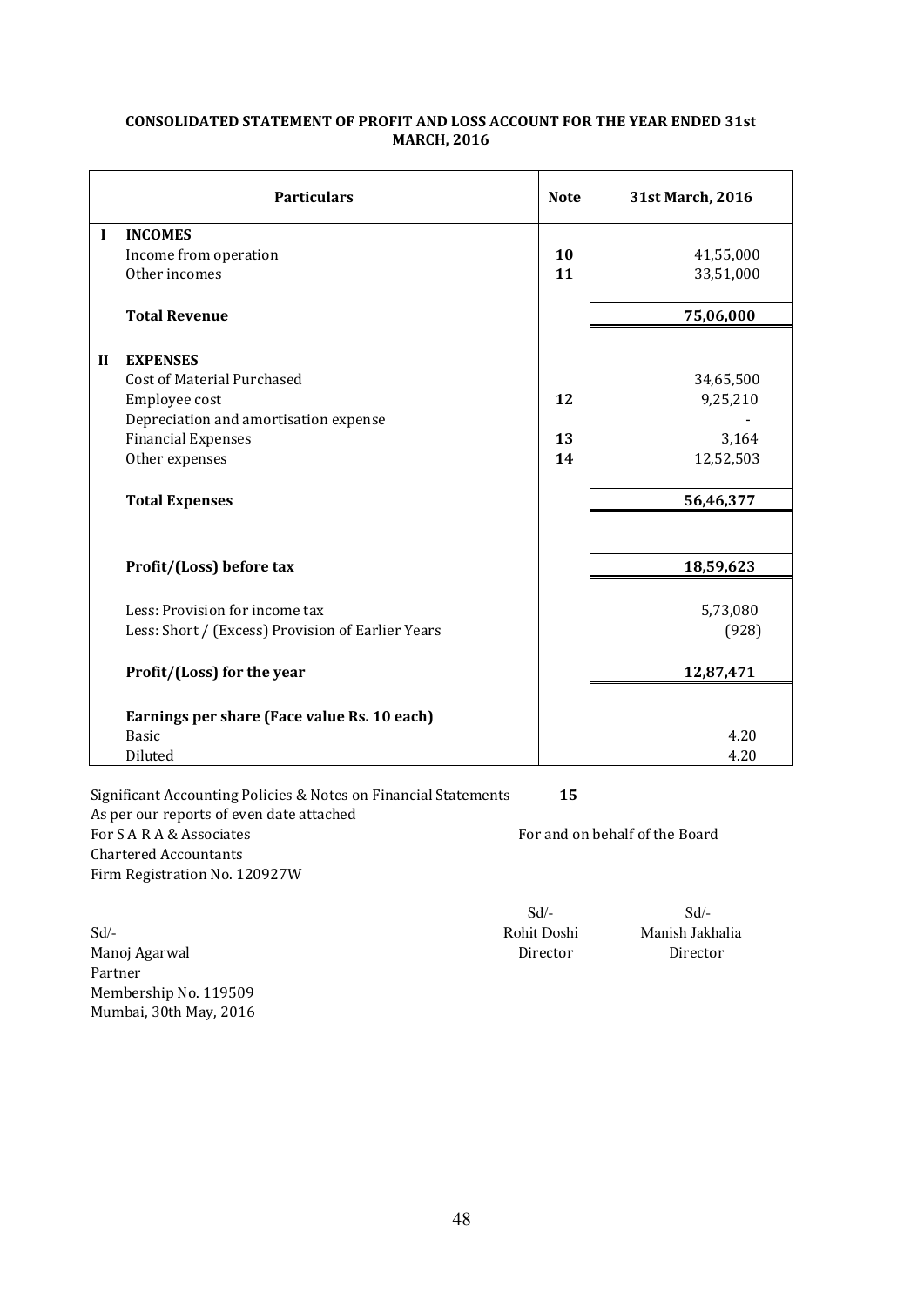| <b>Particulars</b>                                   | 31st March, 2016 |
|------------------------------------------------------|------------------|
| Net Profit before tax and extraordinary items        | 18,59,623        |
| <b>Adjustment for</b>                                |                  |
| Depreciation                                         |                  |
| <b>Balance write-off</b>                             |                  |
| Dividend Income                                      | (4,956)          |
| <b>Total</b>                                         | (4,956)          |
| Less: Taxes Paid                                     | (8, 54, 462)     |
| Operating profit before working capital changes      | 10,00,205        |
| <b>Adjustment for</b>                                |                  |
| Trade receivable                                     | 5,59,080         |
| <b>Other Current assets</b>                          |                  |
| Other non-current assets                             |                  |
| <b>Other Current Liabilities</b>                     | 12,73,401        |
| <b>Working capital changes</b>                       | 18,32,481        |
| Cash flow from operating activities                  | 28,32,686        |
|                                                      |                  |
| <b>B. CASH FLOW FROM INVESTING ACTIVITIES</b>        |                  |
| Investment in Non- Current investment                | (65, 63, 600)    |
| Dividend income from investment                      | 4,956            |
| Cash flow from investing activities                  | (65, 58, 644)    |
|                                                      |                  |
| <b>C. CASH FLOW FROM FINANCING ACTIVITIES</b>        |                  |
| Short and Long Term Loans & Advances                 | (16, 67, 395)    |
| Long-Term Borrowings                                 | (5,00,000)       |
| <b>Cash flow from financing activities</b>           | (21, 67, 395)    |
|                                                      |                  |
| Net increase/(decrease) in cash and cash Equivalents | (58, 93, 353)    |
| Opening balance of Cash and Cash Equivalents         | 82,91,045        |
| Closing balance of cash and cash equivalents         | 23,97,692        |

#### **CONSOLIDATED CASH FLOW STATEMENT FOR THE YEAR ENDED MARCH 31,2016**

### **Note: The above Cash flow statement has been prepared under the "Indirect Method" as set out in Accounting Standard -3 "Cash flow statements"**

As per our reports of even date attached For SARA & Associates For and on behalf of the Board Chartered Accountants Firm Registration No. 120927W

Sd/- Rohit Doshi Manish Jakhalia Manoj Agarwal **Director** Director **Director** Director Partner Membership No. 119509 Mumbai, 30th May, 2016

 $Sd$ - $Sd$ -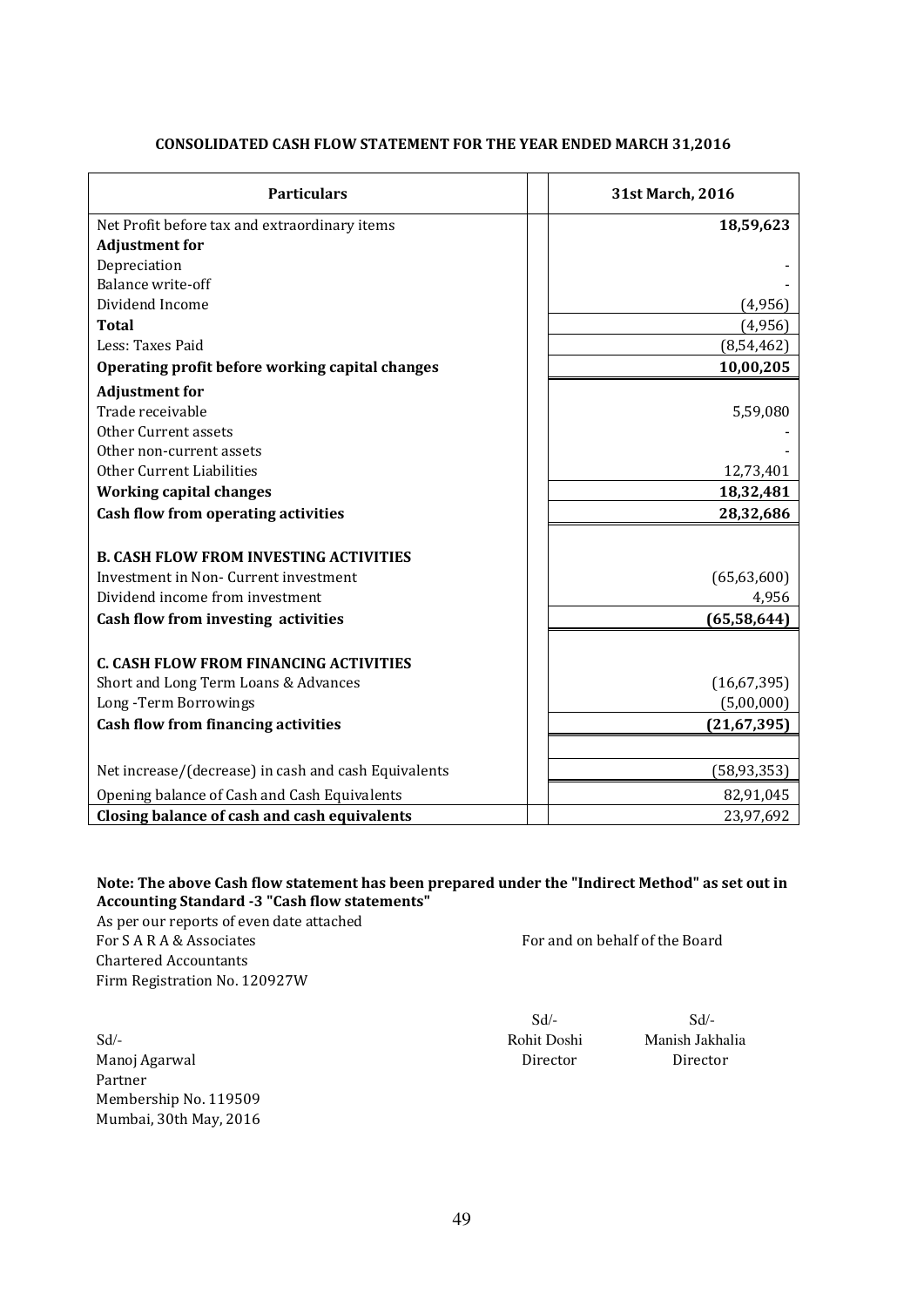#### **CONSOLIDATED NOTES TO FINANCIAL STATEMENTS FOR THE YEAR ENDED 31ST MARCH 2016**

|    | <b>Particulars</b>                                                                                                                                                                                                                                                                                                                                                                                                                                                                              |              | 31/03/2016             |
|----|-------------------------------------------------------------------------------------------------------------------------------------------------------------------------------------------------------------------------------------------------------------------------------------------------------------------------------------------------------------------------------------------------------------------------------------------------------------------------------------------------|--------------|------------------------|
|    | <b>NOTE "1" SHARE CAPITAL</b>                                                                                                                                                                                                                                                                                                                                                                                                                                                                   |              |                        |
|    | <b>AUTHORISED:</b><br><b>EQUITY SHARES</b><br>50,00,000 (P.Y. 50,00,000) Equity shares of                                                                                                                                                                                                                                                                                                                                                                                                       |              |                        |
|    | Rs.10/- each.                                                                                                                                                                                                                                                                                                                                                                                                                                                                                   |              | 5,00,00,000            |
|    |                                                                                                                                                                                                                                                                                                                                                                                                                                                                                                 | <b>Total</b> | 5,00,00,000            |
|    | <b>ISSUED AND SUBSCRIBED AND FULLY PAID</b>                                                                                                                                                                                                                                                                                                                                                                                                                                                     |              |                        |
|    | $_{\text{UP}}$<br>306233 (P.Y-306233) Equity shares of Rs.10/-                                                                                                                                                                                                                                                                                                                                                                                                                                  |              |                        |
|    | each fully paid up.                                                                                                                                                                                                                                                                                                                                                                                                                                                                             | <b>Total</b> | 30,62,330<br>30,62,330 |
| А. | Reconciliation of number of equity shares<br>outstanding                                                                                                                                                                                                                                                                                                                                                                                                                                        |              |                        |
|    | As at the beginning of the year<br>Add:- Additions during the year                                                                                                                                                                                                                                                                                                                                                                                                                              |              | 3,06,233               |
|    | As at the end of the year                                                                                                                                                                                                                                                                                                                                                                                                                                                                       |              | 3,06,233               |
| В. | <b>SHARES HELD BY HOLDING COMPANY</b><br>Singhal Merchandise (India) Pvt Ltd                                                                                                                                                                                                                                                                                                                                                                                                                    |              | 1,84,450               |
| C. | DETAILS OF<br>SHAREHOLDERS HOLDING<br><b>MORE THAN 5% SHARES IN THE COMPANY</b>                                                                                                                                                                                                                                                                                                                                                                                                                 |              |                        |
|    | Singhal Merchandise (India) Pvt Ltd                                                                                                                                                                                                                                                                                                                                                                                                                                                             |              | 1,84,450               |
| D. | The Company has only one class of equity shares having a par value of Rs. 10 per share. Each<br>Shareholder is eligible for one vote per share. The dividend proposed by the Board of Directors is<br>subject to the approval of shareholders, except in case of interim dividend. In the event of<br>liquidation, the equity shareholders are eligible to receive the remaining assets of the Company,<br>after distribution of all preferential amounts, in proportion of their shareholding. |              |                        |
|    | <b>NOTE "2" RESERVE AND SURPLUS</b>                                                                                                                                                                                                                                                                                                                                                                                                                                                             |              |                        |

| <b>NOTE "2" RESERVE AND SURPLUS</b>                                                                                                   |           |              |
|---------------------------------------------------------------------------------------------------------------------------------------|-----------|--------------|
| <b>SHARE PREMIUM ACCOUNT</b><br>Balance as per last Financial Statements<br>Add: Additions during the year                            |           | 38,17,645    |
| <b>Closing Balance</b>                                                                                                                | Total (a) | 38,17,645    |
| <b>CAPITAL RESERVE (On account of</b><br>Consolidation)<br>Balance as per last Financial Statements<br>Add: Additions during the year |           | 18,72,78,025 |
|                                                                                                                                       | Total(b)  | 18,72,78,025 |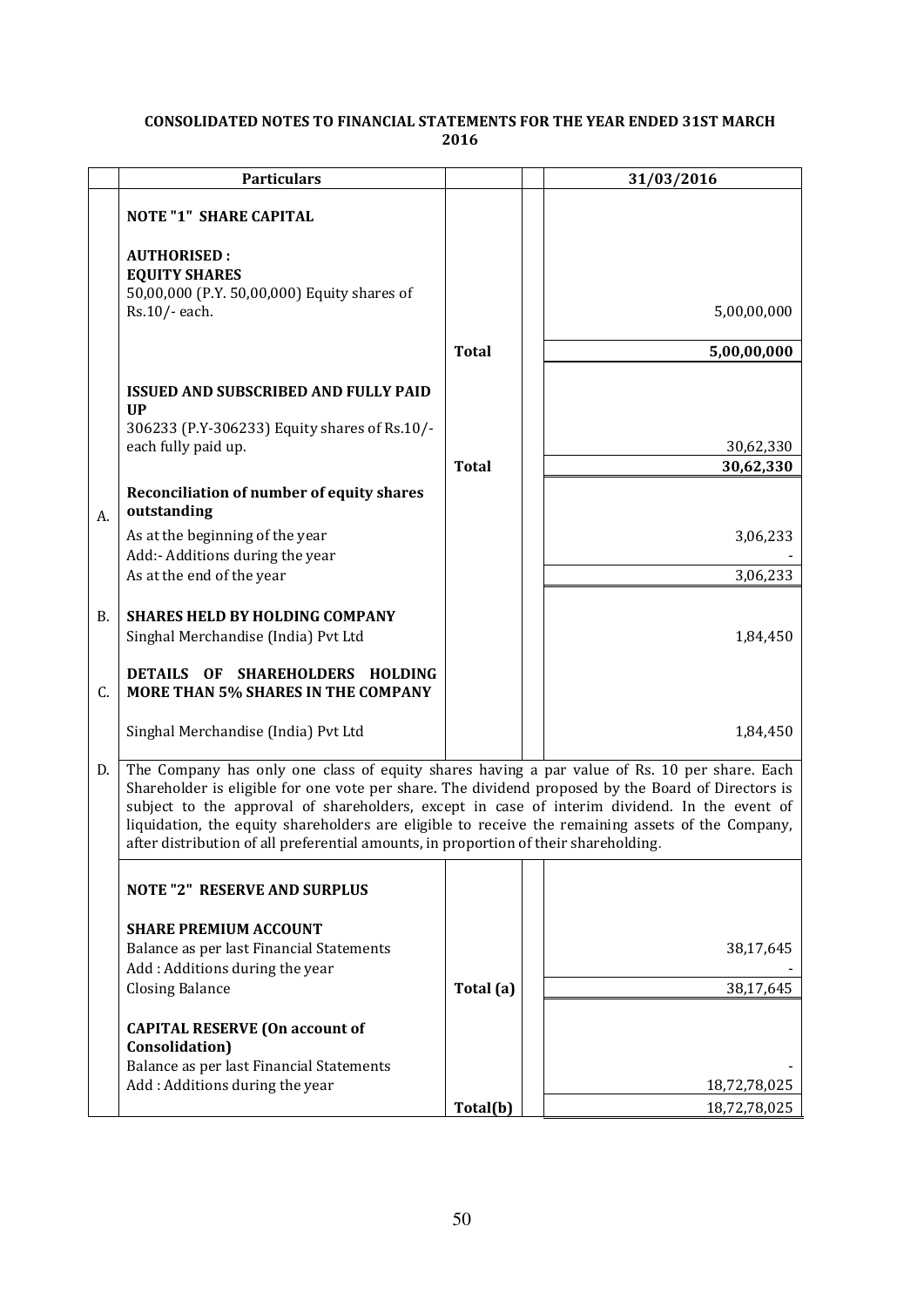|                                              | PROFIT AND LOSS ACCOUNT                                                                                        |                       |                                    |
|----------------------------------------------|----------------------------------------------------------------------------------------------------------------|-----------------------|------------------------------------|
| Opening Balance                              |                                                                                                                |                       | 58,37,581                          |
|                                              | Add: Additions during the year                                                                                 |                       | 12,87,471                          |
| <b>Closing Balance</b>                       |                                                                                                                | Total(c)              | 71,25,052                          |
|                                              | <b>TOTAL RESERVES AND SURPLUS</b>                                                                              | Total (a<br>$+ b + c$ | 19,82,20,722                       |
|                                              | <b>NOTE "3" LONG - TERM BORROWINGS</b>                                                                         |                       |                                    |
| <b>Unsecured Loans</b>                       |                                                                                                                |                       | 4,49,50,000                        |
|                                              |                                                                                                                | <b>Total</b>          | 4,49,50,000                        |
| <b>Sundry Creditors</b><br>Other liabilities | <b>NOTE "4" CURRENT LIABILITIES</b>                                                                            |                       | 34,43,997<br>10,48,958             |
| Provision for Income Tax                     |                                                                                                                |                       | 5,73,080                           |
|                                              |                                                                                                                | <b>Total</b>          | 50,66,035                          |
| <b>Investment</b> in Shares                  | <b>NOTE "5" NON CURRENT INVESTMENT</b><br>Nivadita Merchantile & Financing Limited                             |                       | 6,40,000                           |
|                                              | 4956 (PY 4956) Equity shares of Rs. 10 each.                                                                   | <b>Total</b>          | 6,40,000                           |
|                                              | <b>NOTE "6" LONG TERM LOANS &amp; ADVANCES</b>                                                                 |                       |                                    |
|                                              | Loans (Other than related party)                                                                               |                       | 23,95,53,110                       |
|                                              |                                                                                                                | <b>Total</b>          | 23,95,53,110                       |
| More than six months<br>Others               | <b>NOTE "7" TRADE RECEIVABLES</b><br>(unsecured, considered good)                                              | <b>Total</b>          | 4,78,354<br>23,20,000<br>27,98,354 |
| Balance with bank<br>Cash on hand            | <b>NOTE "8" CASH AND CASH EQUIVALENTS</b>                                                                      | <b>Total</b>          | 21,66,302<br>2,31,391<br>23,97,692 |
| <b>ADVANCES</b><br>Advance Tax & TDS         | <b>NOTE "9" SHORT-TERM LOAN AND</b><br>Advances recoverable in Cash or in Kind<br>(unsecured, considered good) |                       | 55,60,000                          |
|                                              |                                                                                                                | <b>Total</b>          | 3,49,931<br>59,09,931              |
|                                              | <b>NOTE "10" INCOME FROM OPERATIONS</b>                                                                        |                       |                                    |
| Income from Operation                        |                                                                                                                |                       | 41,55,000                          |
|                                              |                                                                                                                | <b>Total</b>          | 41,55,000                          |
|                                              | <b>NOTE "11" OTHER INCOMES</b>                                                                                 |                       |                                    |
| Dividend received<br>Interest Income         |                                                                                                                |                       | 4,956                              |
|                                              |                                                                                                                |                       | 33,46,044                          |
|                                              |                                                                                                                | <b>Total</b>          | 33,51,000                          |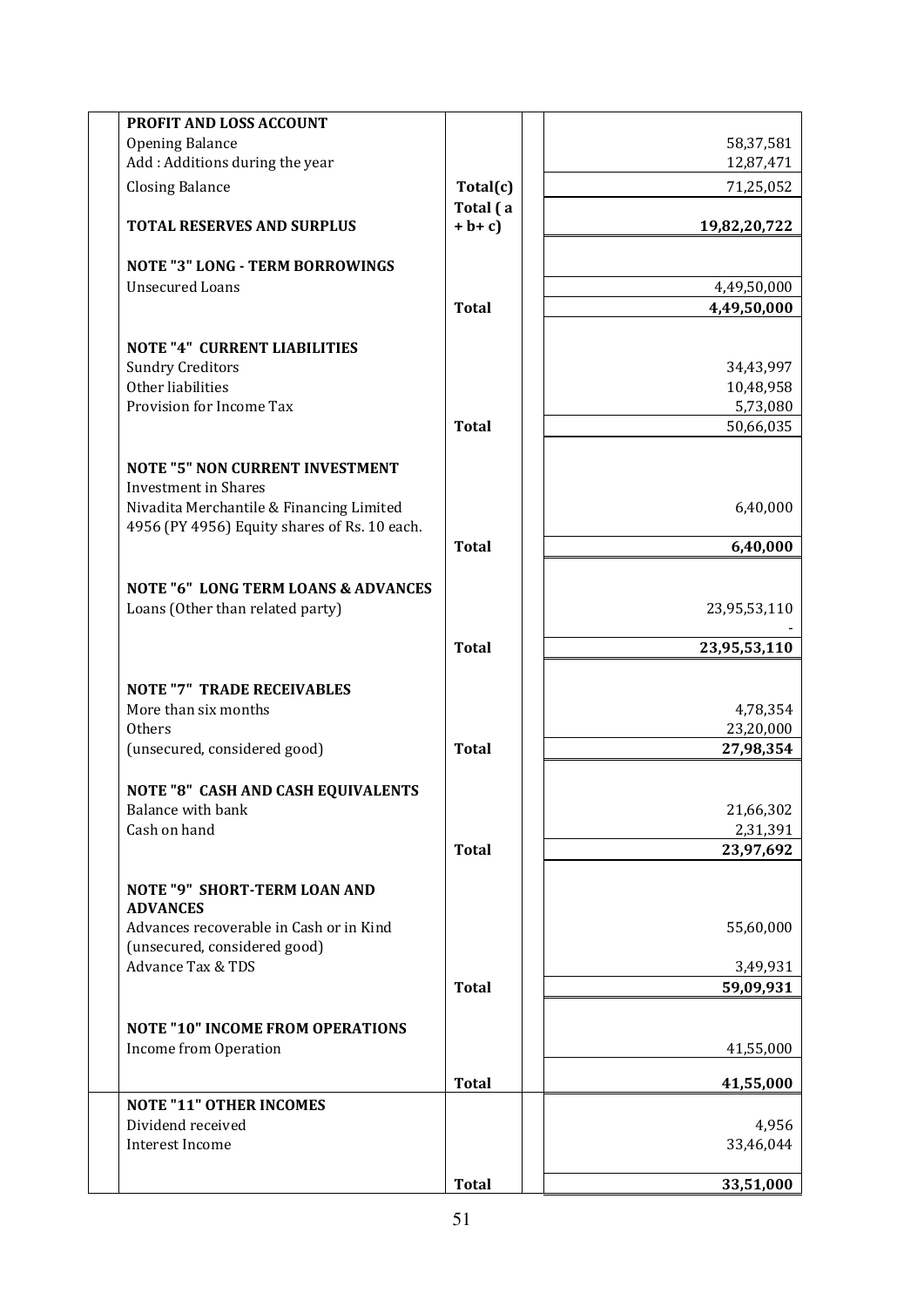| <b>NOTE "12" EMPLOYEES COST</b><br>Salary                                                                                                                                   | <b>Total</b> | 9,25,210<br>9,25,210                                           |
|-----------------------------------------------------------------------------------------------------------------------------------------------------------------------------|--------------|----------------------------------------------------------------|
| <b>NOTE "13" FINANCIAL EXPENSES</b><br><b>Bank Charges</b>                                                                                                                  | <b>Total</b> | 3,164<br>3,164                                                 |
| <b>NOTE "14" OTHER EXPENSES</b><br><b>Auditor's remuneration</b><br>Audit fees<br>Listing expense<br>R & T fees<br>Statutory advertisement expense<br>Other expense<br>Rent |              | 76,790<br>2,38,756<br>29,080<br>15,000<br>4,24,877<br>4,68,000 |
|                                                                                                                                                                             | <b>Total</b> | 12,52,503                                                      |

# **NOTE-15**

# **A. PRINCIPLES OF CONSOLIDATION:**

The Consolidation financial statements consist of Sashwat Technocrats Limited ("the Company") and its Subsidiary Companies (Collectively referred to as "the Group"). The Consolidated financial statements have been prepared on the following basis:

 The financial statements of the Company and its subsidiary companies have been combined on a line-by-line basis by adding together the book values of like items of assets, liabilities, income and expenses, after fully eliminating intra-group balances and intra-group transactions if any, resulting in unrealised profits or losses as per Accounting Standard 21 – "Consolidated Financial Statements" notified by Companies (Accounting Standards) Rules, 2006.

 The financial statements of the subsidiaries used in the consolidation are drawn up to the same reporting date as that of the Company i.e. 31st March, 2016.

 Audited financial statement of the Subsidiary Company, Anjali Commodities Private Limited and Sahas Commodities Private Limited has been considered for the purpose of this consolidation.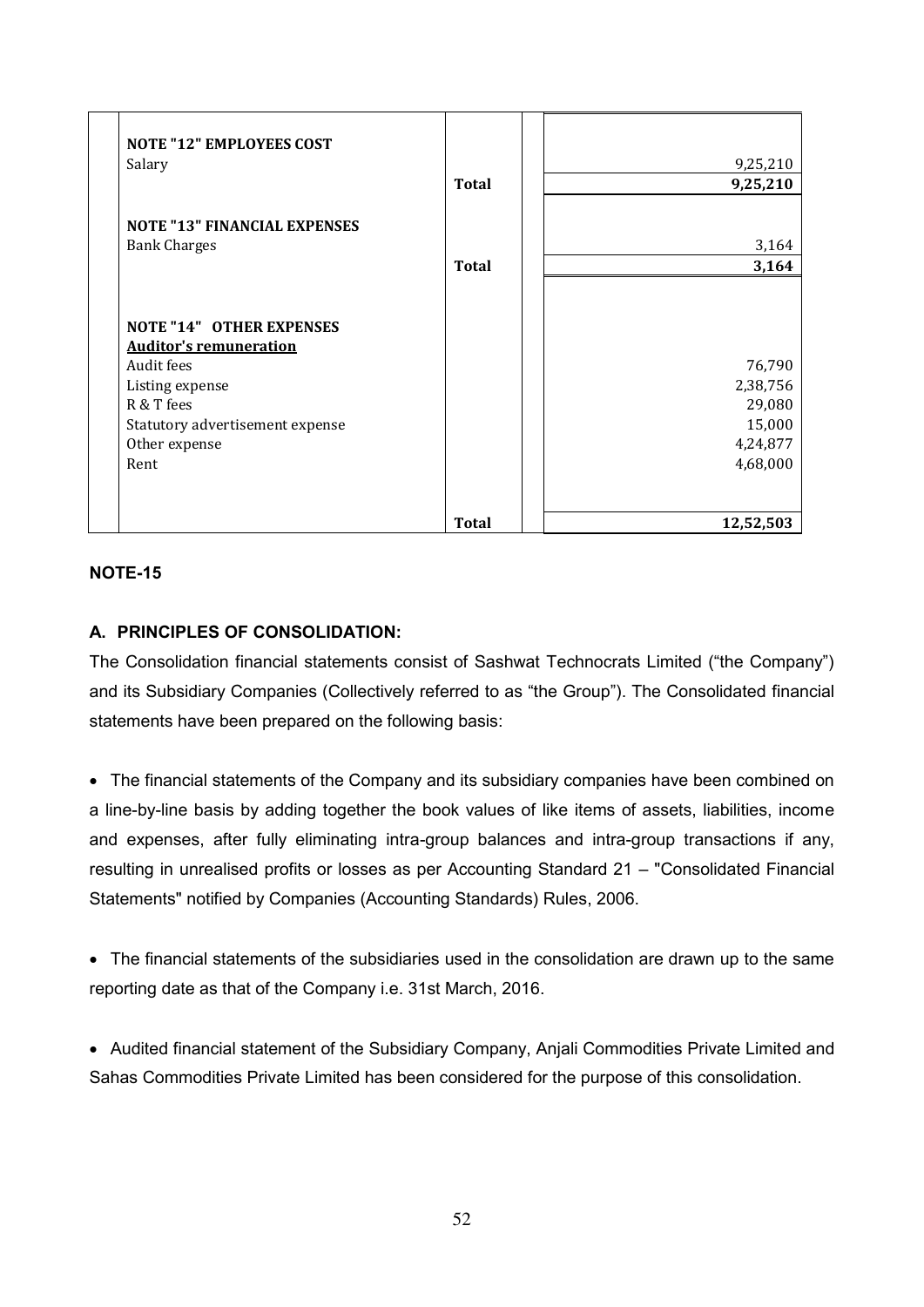| Name of the Subsidiary                     |       | Country   % ownership |
|--------------------------------------------|-------|-----------------------|
| Anjali Commodities Private Limited   India |       | 100                   |
| Sahas Mercantile Private Limited           | ⊟ndia | 100                   |

# **B. SIGNIFICANT ACCOUNTING POLICIES**

# 1. **BASIS OF ACCOUNTING**

The financial statements are prepared as a going concern under historical cost convention basis, except those with significant uncertainty, and in accordance with the mandatory accounting standards as specified under Section 133 of the Companies Act, 2013 and other provisions of Companies Act, 2013. Accounting policies not stated explicitly otherwise are consistent with generally accepted accounting principles.

# 2. **METHOD OF ACCOUNTING**

The company follows mercantile system of accounting and recognizes income and expenses on accrual basis; *however long-term employee benefits are accounted on cash basis.* 

# 3. **RECOGNITION OF INCOME**

Revenue from sale of goods is recognized when the property and all significant risks and rewards of ownership are transferred to the buyer.

Revenue from Interest income is recognized on accrual basis.

Dividend – Dividend income is recognized when right to received is established by the reporting date.

# 4. **FIXED ASSETS**

Fixed Assets are stated at cost of acquisition or construction (including incidental expenses related to acquisition/ construction and installation of the asset) less accumulated depreciation.

# 5. **PROVISIONS AND CONTINGENT LIABILITIES**

Provisions are recognized when the Company has legal and constructive obligations as a result of a past event, for which it is probable that a cash outflow will be required and a reliable estimate can be made of the amount of the obligation.

Contingent Liabilities are disclosed when the Company has a possible obligation or a present obligation and it is probable that a cash outflow will not be required to settle the obligation.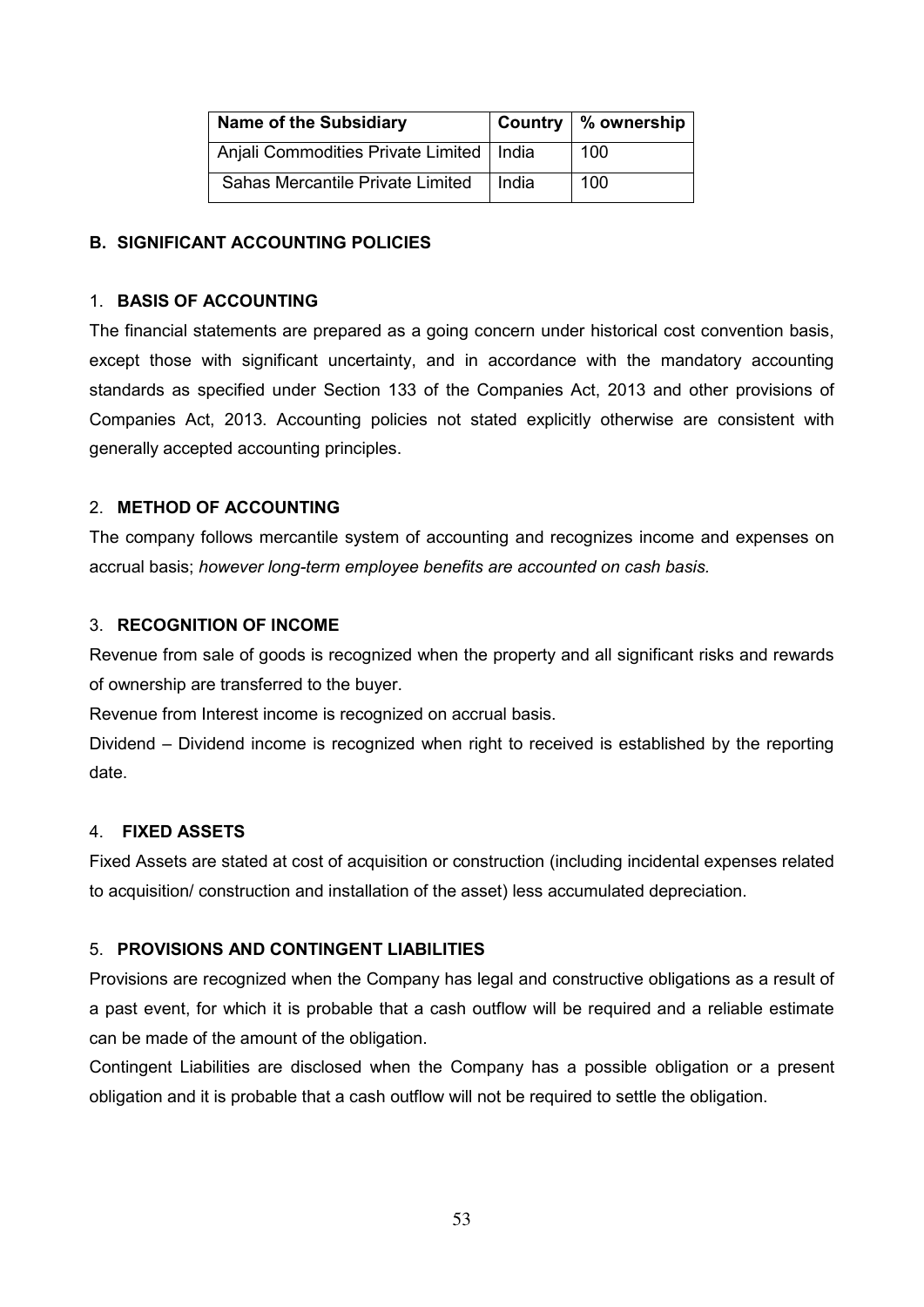#### 6. **TAXES ON INCOME**

Tax expenses for a period comprises of current tax and deferred tax.

Current Tax is measured at the amount expected to be paid to the tax authorities, after taking into consideration, the applicable deduction and exemption admissible under the provision of the Income Tax Act, 1961.

Deferred tax reflects the impact of current period timing difference between taxable income and accounting income for the period and reversal of timing difference of earlier periods. Deferred tax is measured based on the tax rates and the tax law enacted or substantively enacted at the balance sheet date.

### 7. **CASH AND CASH EQUIVALENT**

Cash and cash equivalent in the cash flow statement comprises cash at bank and in hand and short-term investment with an original maturity of three months or less.

#### 8. **IMPAIRMENT OF ASSETS**

The Company assesses at each Balance Sheet date whether there is any indication that any asset may be impaired and if such indication exists, the carrying value of such asset is reduced to its recoverable amount and a provision is made for such impairment loss in the profit and loss account.

#### 9. **EARNING PER SHARE**

The earnings per share are calculated by dividing the net profit for the year attributable to the equity shareholders by the weighted average number of equity shares outstanding during the year. The Company has not issued any potential equity shares and hence the basic and diluted earnings per share are the same.

# **C. NOTES TO ACCOUNTS**

1. In the opinion of the Board, any of the assets other than fixed assets and non-current investment have a value on realization in the ordinary course of business at least equal to the amount at which they are stated.

2. The current liabilities includes the dues of sundry creditors amounting to Rs. Nil (Previous Year Rs. Nil) relating to Micro, Small and Medium Enterprises has been determined to the extent such parties have been identified on the basis of information available with the company. The parties of Micro, Small and Medium Enterprises to whom, the company owe any sum (principal) outstanding for more than forty five days, are Nil. Further interest payable on the said outstanding is Nil.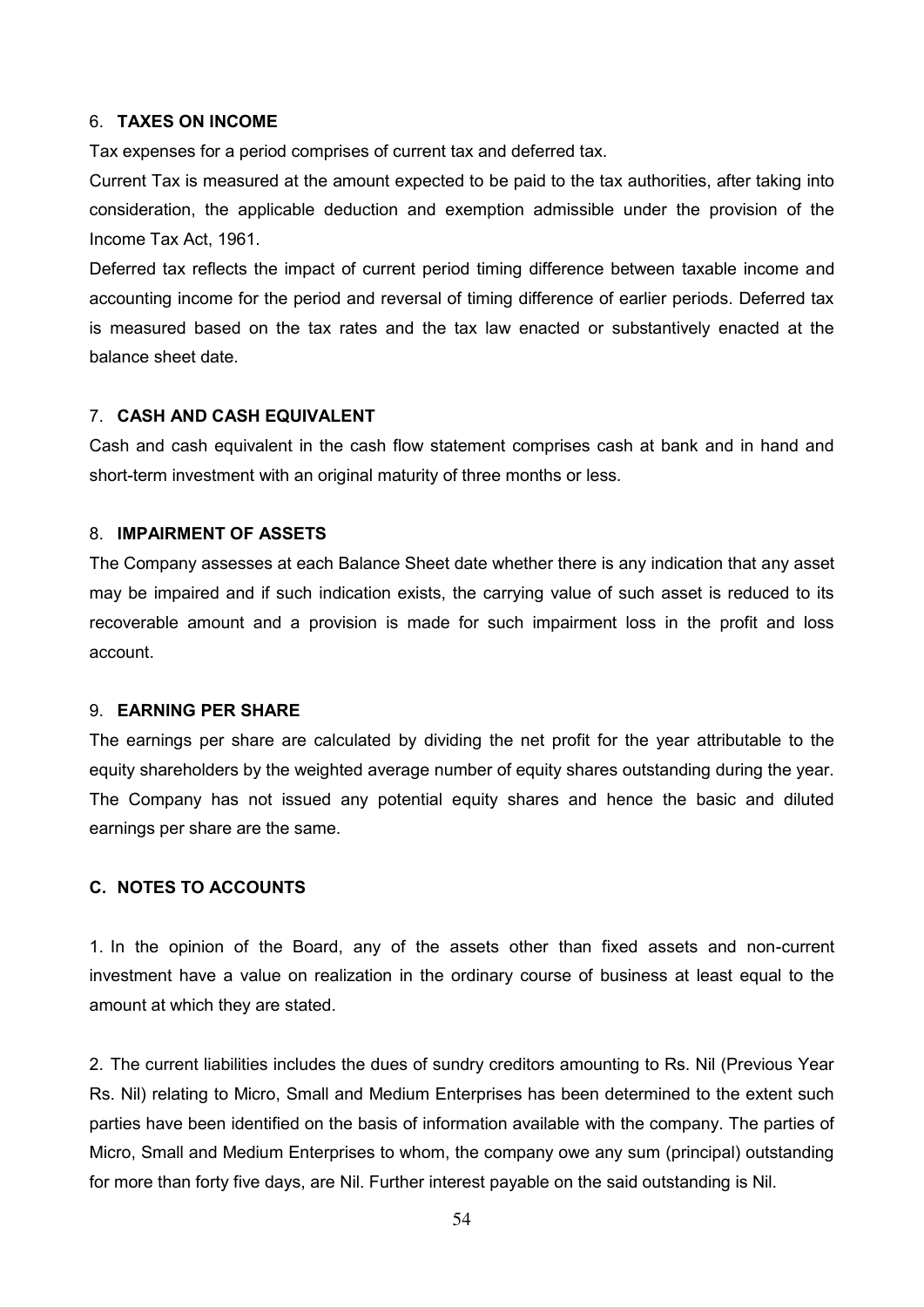3. Calculation of Basic & diluted earning per share:

| <b>Particulars</b>                       | <b>Current Year</b> |  |
|------------------------------------------|---------------------|--|
|                                          | (Rs.)               |  |
| Profit/(Loss) after taxation<br>(Rs.)    | 12,87,471           |  |
| Weighted average number of shares (Nos.) | 3,06,233            |  |
| Nominal value of shares outstanding      | 10                  |  |
| Basic and diluted per share              | 4.20                |  |

4. Figures of Current Assets and Current Liabilities are stated at book value and are subject to confirmations from the parties.

5. Figures pertaining to subsidiaries have been reclassified where necessary to bring them in line with the Company's financial statements.

6. Previous year figures have been regrouped/ recast/ reclassified wherever necessary, to conform to current year's classification.

**For S A R A & Associates For and on behalf of the Board Chartered Accountants Firm Registration No. 120927W** 

| $Sd$ -                 | Sd/-               | Sd/-                   |
|------------------------|--------------------|------------------------|
| Manoj Agarwal          | <b>Rohit Doshi</b> | <b>Manish Jakhalia</b> |
| <b>Partner</b>         | <b>Director</b>    | <b>Director</b>        |
| Membership No. 119509  |                    |                        |
| Mumbai, 30th May, 2016 |                    |                        |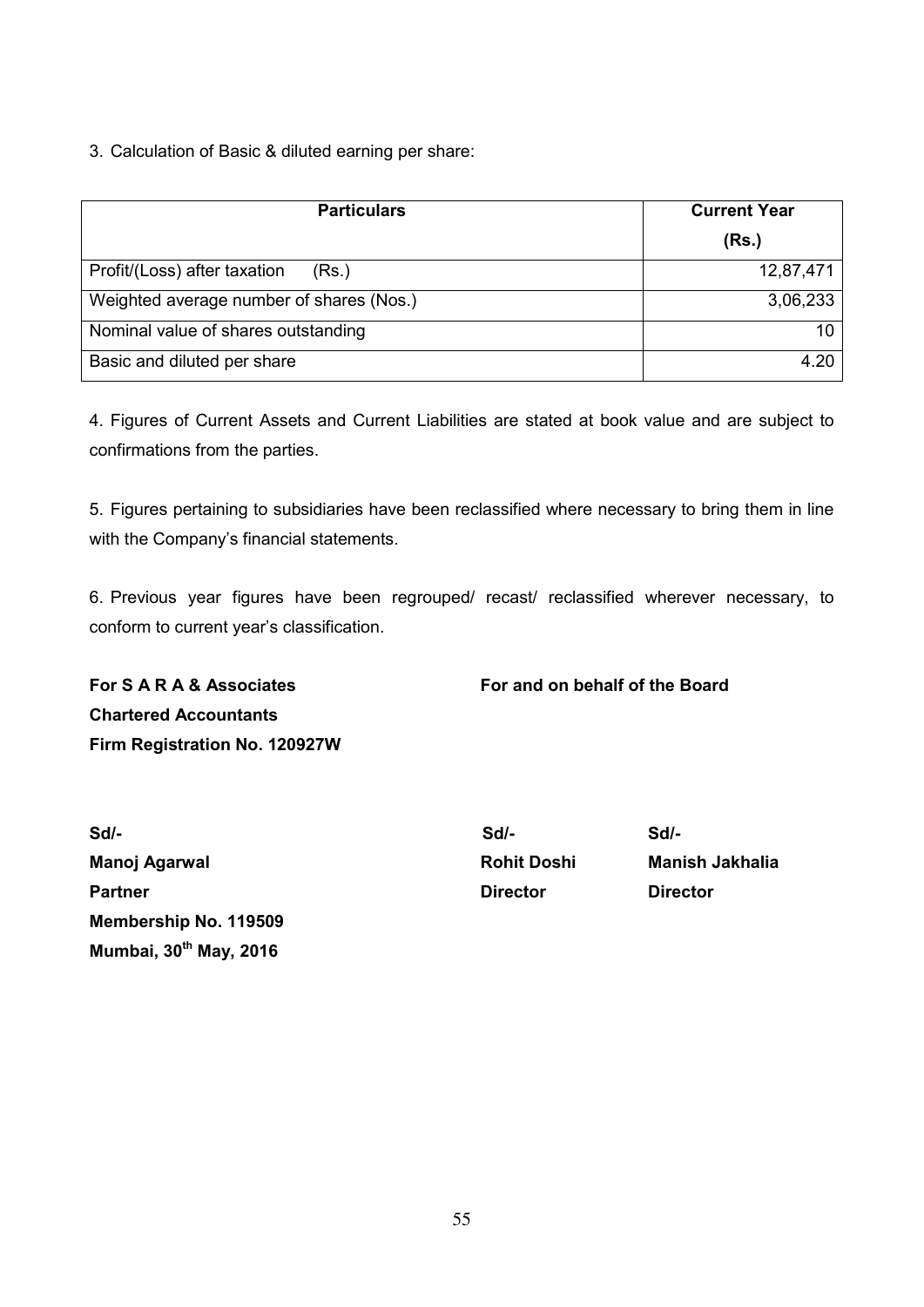# **Form AOC-1**

# **(Pursuant to first proviso to sub-section (3) of section 129 of the Companies Act, 2013 read with Rule 5 of Companies (Accounts) Rules, 2014) STATEMENT CONTAINING SALIENT FEATURES OF THE FINANCIAL STATEMENT OF SUBSIDIARIES/ASSOCIATE COMPANIES/JOINT VENTURES**

# **Part "A": Subsidiaries**

### (Amounts in Rs.)

| SR.            | <b>Particulars</b>                           | <b>Details</b>                          |                                       |
|----------------|----------------------------------------------|-----------------------------------------|---------------------------------------|
| No.            |                                              |                                         |                                       |
| $\mathbf{1}$   | Name of the subsidiary                       | Anjali                                  | Mercantile<br><b>Sahas</b>            |
|                |                                              | Commodities                             | <b>Private Limited</b>                |
|                |                                              | <b>Private Limited</b>                  |                                       |
| 2              | since when Subsidiary was<br>The date        | 15.06.2015                              | 01.09.2015                            |
|                | acquired                                     |                                         |                                       |
| 3              | period for<br>the<br>subsidiary<br>Reporting | Not Applicable                          | Not Applicable                        |
|                | concerned, if different from the holding     |                                         |                                       |
|                | Company's reporting period                   |                                         |                                       |
| 4              | Reporting currency and Exchange rate as      | Not Applicable                          | Not Applicable                        |
|                | on the last date of the relevant Financial   |                                         |                                       |
|                | year in the case of foreign subsidiaries     |                                         |                                       |
| 5              | Share capital                                | 24,76,000/- Rs.<br>Rs.                  | 40,87,600/-                           |
|                |                                              | (2, 47, 600)                            | Equity (4,08,760<br>Equity            |
|                |                                              |                                         | Shares of Rs. 10/- Shares of Rs. 10/- |
|                |                                              | each fully paid up) each fully paid up) |                                       |
| 6              | Reserves & Surplus                           | Rs. 9,89,96,059/-                       | Rs. 8,94,36,975/-                     |
| $\overline{7}$ | <b>Total assets</b>                          | Rs. 12,22,05,410/- Rs. 12,16,69,302/-   |                                       |
| 8              | <b>Total Liabilities</b>                     | Rs. 12,22,05,410/- Rs. 12,16,69,302/-   |                                       |
| 9              | Investments                                  |                                         |                                       |
| 10             | Turnover                                     | Rs. 10,05,000/-                         | Rs. 25,25,000/-                       |
| 11             | Profit before taxation                       | Rs. 4,53,681/-                          | Rs. 12,36,480/-                       |
| 12             | Provision for taxation                       | Rs. 1,44,297/-                          | Rs. 3,90,855/-                        |
| 13             | Profit after taxation                        | Rs. 3,09,384/-                          | Rs. 8,45,625/-                        |
| 14             | <b>Proposed Dividend</b>                     | $\overline{\phantom{0}}$                |                                       |
| 15             | Extent of Shareholding (in %)                | 100%                                    | 100%                                  |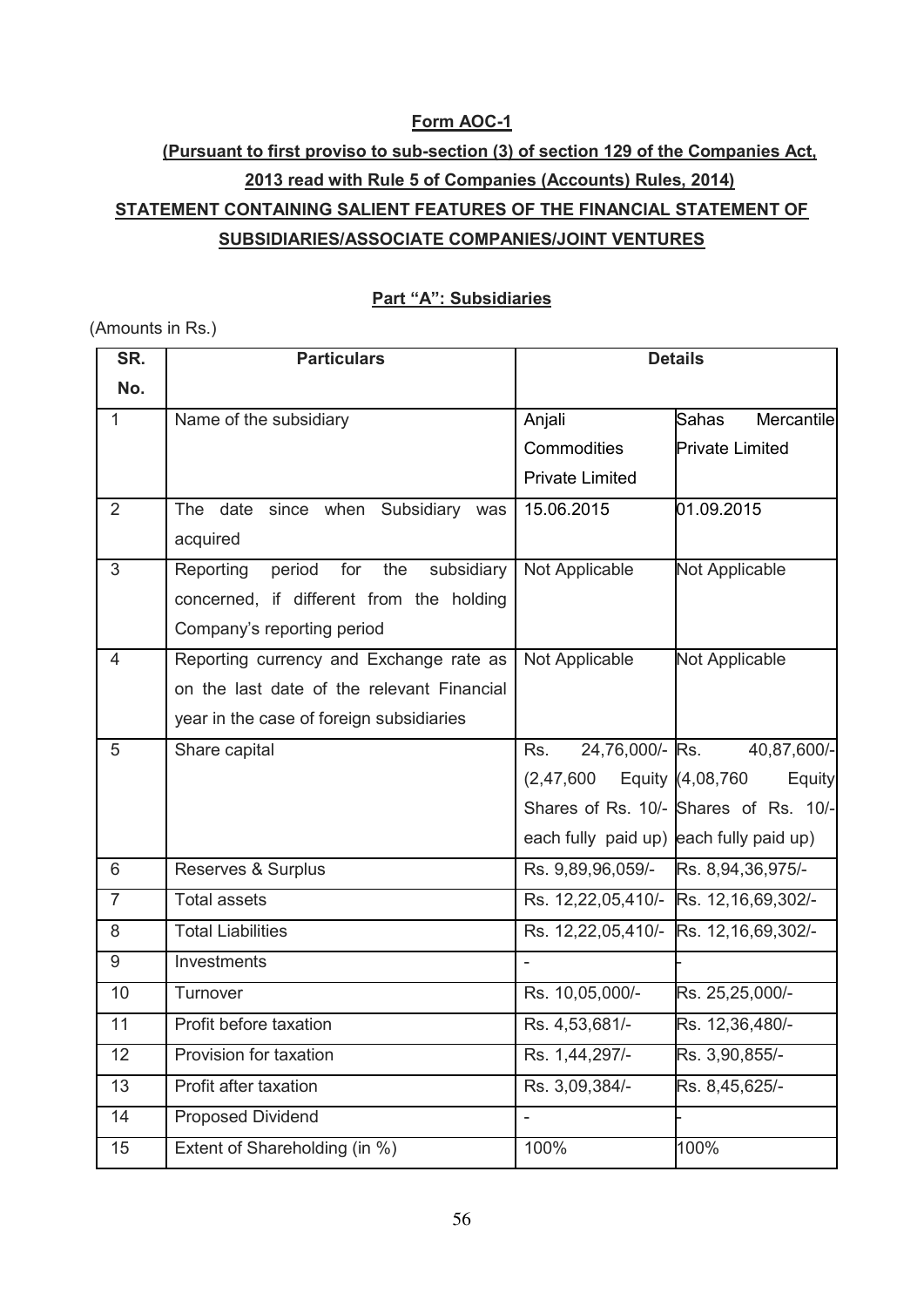- 1. Names of subsidiaries which are yet to commence operations NIL
- 2. Names of subsidiaries which have been liquidated or sold during the year- NIL

# **Part "B": Associates & Joint Ventures**

The Company does not have any Associates or Joint Ventures

**For S A R A & Associates For and on behalf of the Board Chartered Accountants Firm Registration No. 120927W** 

| Sd/-                   | Sd/-               | Sd/-            |
|------------------------|--------------------|-----------------|
| Manoj Agarwal          | <b>Rohit Doshi</b> | Manish J        |
| <b>Partner</b>         | <b>Director</b>    | <b>Director</b> |
| Membership No. 119509  |                    |                 |
| Mumbai, 30th May, 2016 |                    |                 |

**Rohit Doshi Manish Jakhalia**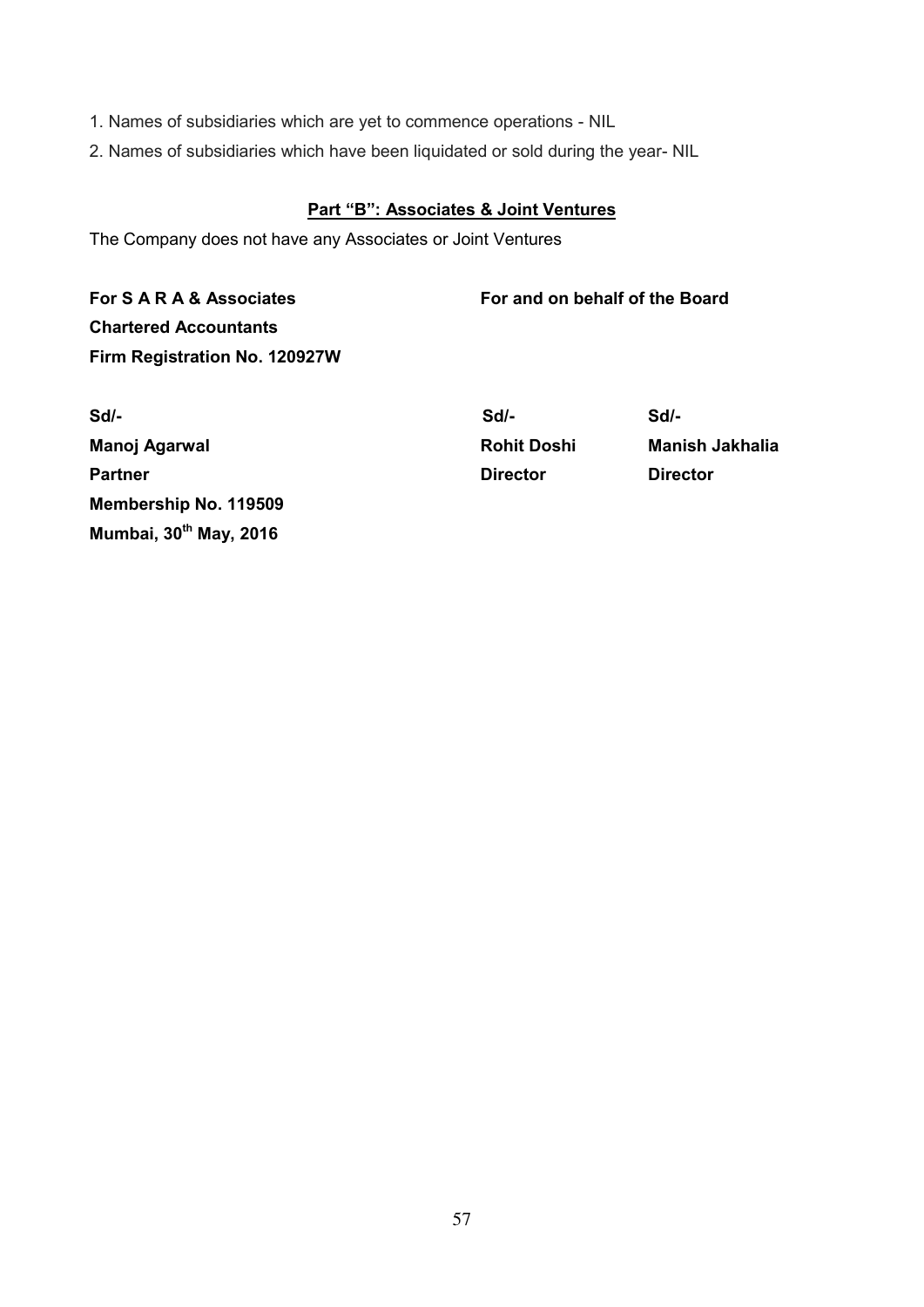**(Formerly Known as Zenzy Technocrats Limited)**

**Regd. Office:** Office No.14, First Floor, Plumber House, 557, J. S. S. Road, Chira Bazar**,** Mumbai – 400002 **CIN No.:** L24220MH1975PLC018682, **E – Mail Id:** zenzytechltd@gmail.com **Contact No. :** 22016021/22016031

Dear Shareholder(s),

This is to inform you that the company is in process of updation of records of the shareholders in order to reduce the physical documentation as far as possible.

With new BSE listing agreement, it is mandatory for all the investors including transferors to complete their KYC information. Hence, we have to update your PAN No., phone no. and e-mail id in our records. We would also like to update your current signature records in our system.

To achieve this we solicit your co-operation in providing the following details to us:

- 1. If you are holding the shares in dematerialized form you may update all your records with your Depository Participant (DP).
- 2. If you are holding shares in physical form, you may provide the following :

| Folio No.             |  |
|-----------------------|--|
| Pan No.               |  |
| E-mail ID             |  |
| Telephone No.         |  |
| Name and Signatures : |  |

ii. In the contract of the contract of the

Thanking you

**For Sashwat Technocrats Limited** 

**Sd/- Rohit Doshi Director (DIN No. [03065137\)](http://www.mca.gov.in/mcafoportal/companyLLPMasterData.do) 31.08.2016** 

iii. In teense van die koning van die koning van die koning van die koning van die koning van die koning van d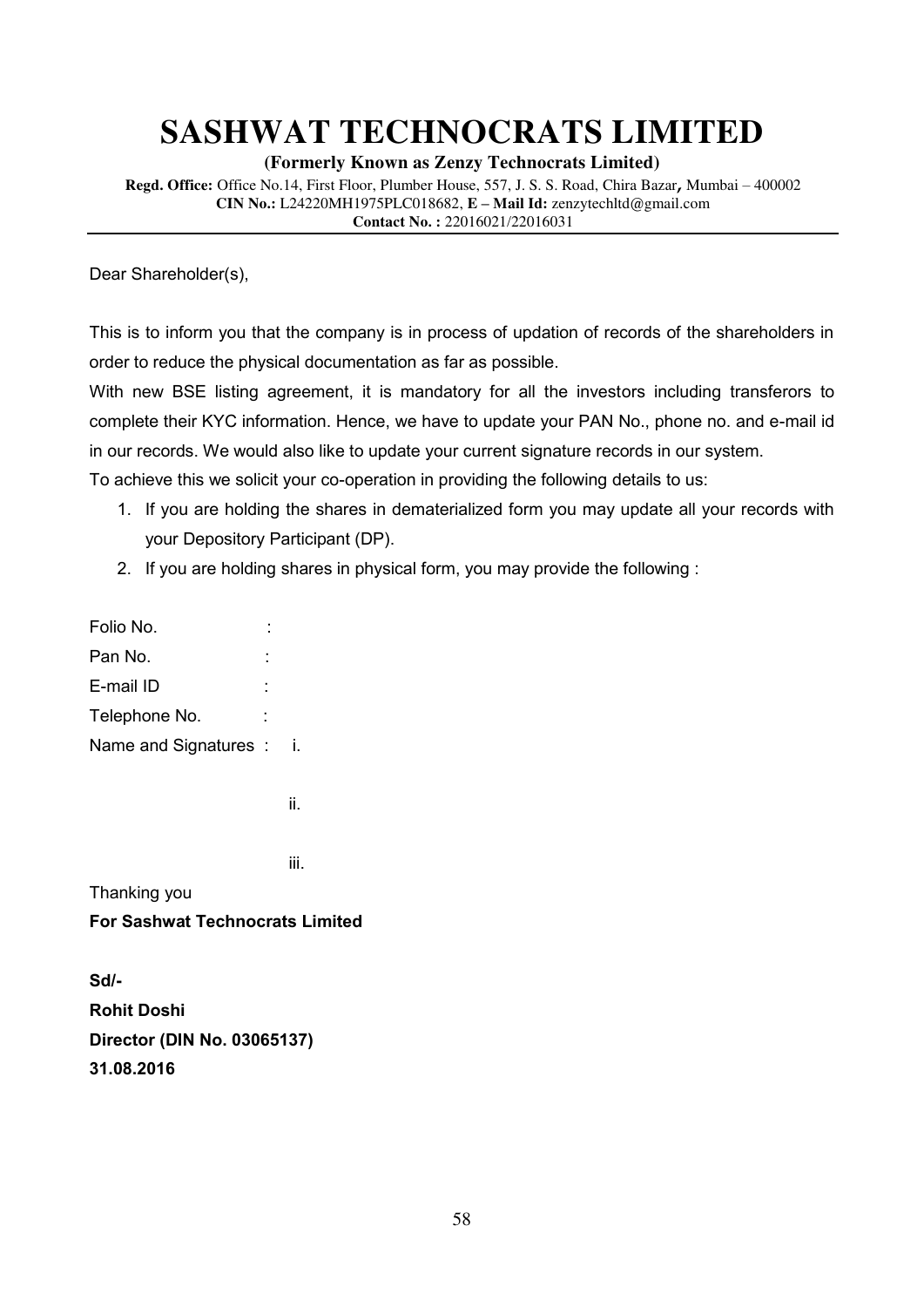# **(Formerly Known as Zenzy Technocrats Limited)**

# **CIN NO.: L24220MH1975PLC018682**

**Registered Office Address:** Office No. 14, 1<sup>st</sup> Floor, Plumber House, 557, J.S.S. Road,

Chira Bazar, Mumbai - 400002

Tel No.: 022 22016021/22016031, E Mail Id – zenzytechltd@gmail.com

# **ATTENDANCE SLIP**

40<sup>th</sup> Annual General Meeting on 30<sup>th</sup> September, 2016

| Regd. Folio/D.P. ID & Client ID |                                                                        |
|---------------------------------|------------------------------------------------------------------------|
| Name and Address of the         |                                                                        |
| Shareholder                     |                                                                        |
|                                 |                                                                        |
|                                 |                                                                        |
|                                 |                                                                        |
| <b>Joint Shareholder(s)</b>     |                                                                        |
|                                 |                                                                        |
|                                 |                                                                        |
|                                 |                                                                        |
| <b>No. of Shares Held</b>       | $ +$ $ -$<br>$\sim$ $\sim$ $\sim$<br>$\sim$ $\sim$<br>.<br>.<br>$\sim$ |

I We hereby record my/our presence at the  $40<sup>th</sup>$  Annual General Meeting of the Members of **M/s Sashwat Technocrats Limited** to be held at the registered office of the Company at Office No. 14, 1<sup>st</sup> Floor, Plumber House, 557, J.S.S. Road, Chira Bazar, Mumbai – 400002 on Friday, 30<sup>th</sup> September, 2016 at 11.00 a.m.

Please complete the Folio/ DP ID-Client ID No. and name, sign this Attendance Slip in the below mentioned table and hand it over at the attendance verification counter at the entrance of the meeting Hall.

| Member's Folio/DP ID/ Client   Member's/Proxy's | name<br><sub>in</sub> | Member's/ Proxy's Signature |  |
|-------------------------------------------------|-----------------------|-----------------------------|--|
| ID No.                                          | block letters         |                             |  |
| FLEATRAULA VATINA BABTIAUL ARA                  |                       |                             |  |

# **ELECTRONIC VOTING PARTICULARS**

| <b>Electronic Voting Event</b> | User ID | Password/PIN |
|--------------------------------|---------|--------------|
| <b>Number</b>                  |         |              |
|                                |         |              |

The voting period starts at 9.00 A.M. on 26<sup>th</sup> September, 2016 and ends on 29<sup>th</sup> September, 2016 at 5.00 P.M. The voting module will be disabled by NSDL for voting thereafter.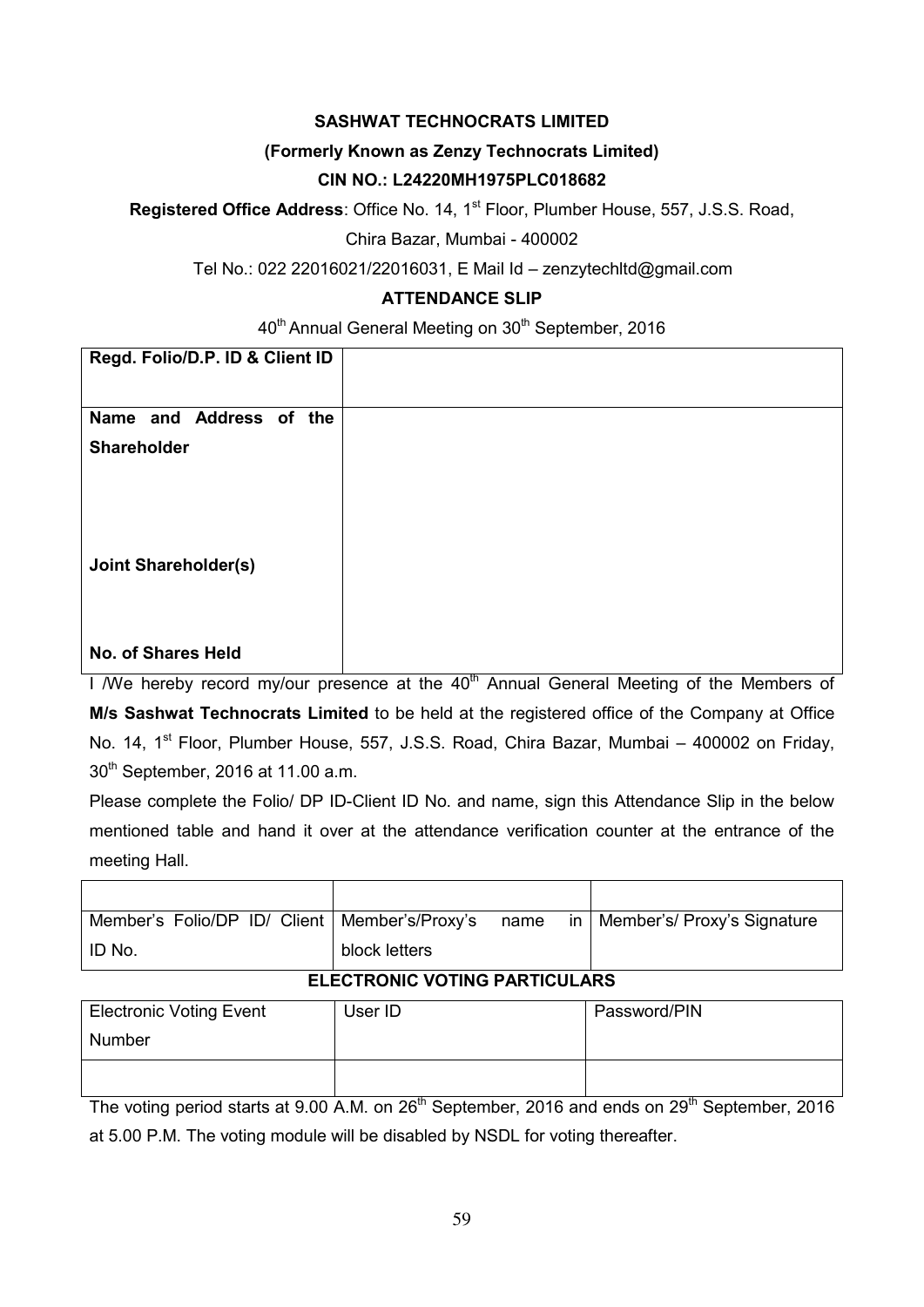# **(Formerly Known as Zenzy Technocrats Limited)**

## **CIN NO.: L24220MH1975PLC018682**

**Registered Office Address**: Office No. 14, 1<sup>st</sup> Floor, Plumber House, 557, J.S.S. Road,

Chira Bazar, Mumbai - 400002

Tel No.: 022 22016021/22016031, E Mail Id – zenzytechltd@gmail.com

# **FORM NO.MGT-11**

#### **PROXY FORM**

Pursuant to section 105(6) of the Companies Act, 2013 and rule 19(3) of Companies (Management and Administration) Rules, 2014]

| Name of the Member(s):         |  |
|--------------------------------|--|
| <b>Registered Address:</b>     |  |
| Email ID:                      |  |
| Folio No /DP ID Client ID No.: |  |

| hereby appoint                          |  |  |  |
|-----------------------------------------|--|--|--|
|                                         |  |  |  |
|                                         |  |  |  |
|                                         |  |  |  |
| --------------or failing him/her        |  |  |  |
|                                         |  |  |  |
|                                         |  |  |  |
|                                         |  |  |  |
| -------------- ----- or failing him/her |  |  |  |
|                                         |  |  |  |
|                                         |  |  |  |
|                                         |  |  |  |

-----------------------as my/our proxy to attend and vote (on a poll) for me/us and on my/our behalf at the  $40<sup>th</sup>$  Annual General Meeting of the Company, to be held on the  $30<sup>th</sup>$  day of September, 2016 at 11.00 a.m. at the registered office of the Company at Office No. 14, First Floor, Plumber House, 557, J.S.S. Road, Chira Bazar, Mumbai – 400002 and at any adjournment thereof.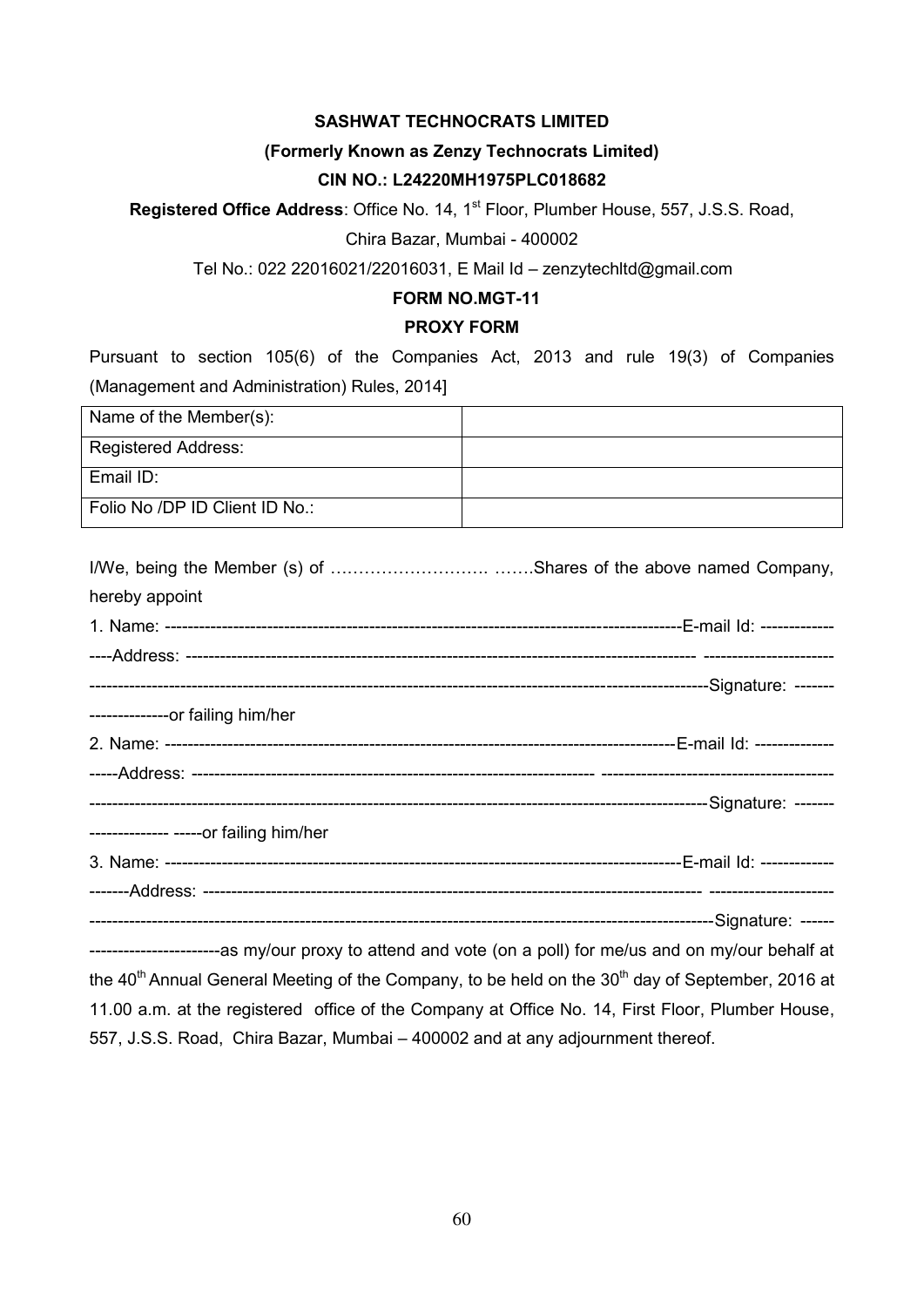\*I/We wish my above proxy (ies) to vote in the manner as indicated in the box below:

| Resolution     | Description                                                     | For | Against |
|----------------|-----------------------------------------------------------------|-----|---------|
| No.            |                                                                 |     |         |
|                | <b>Ordinary Business</b>                                        |     |         |
| 1              | To receive, consider, approve and adopt the audited             |     |         |
|                | Financial Statements as at 31 <sup>st</sup> March, 2016 and the |     |         |
|                | reports of the Directors and Auditors thereon                   |     |         |
| $\overline{2}$ | Ratification<br>οf<br>οf<br>the<br>appointment                  |     |         |
|                | M/s S A R A & Associates, Chartered Accountants, as             |     |         |
|                | statutory auditors of the Company for the year ended            |     |         |
|                | on 31 <sup>st</sup> March, 2017                                 |     |         |
| 3              | Appointment<br>of a<br><b>Director</b><br>οf<br>in<br>place     |     |         |
|                | Mr. Manish Jakhalia (DIN No. 01847156), who retires             |     |         |
|                | by rotation and being eligible has offered himself for          |     |         |
|                | re-appointment as Director                                      |     |         |
|                | <b>Special Business</b>                                         |     |         |
| 4              | Regularization of the appointment of Mr. Raj Kumar              |     |         |
|                | Khatod (DIN No. 06409600) as Director                           |     |         |

Signed this…… day of……… 2016

\_\_\_\_\_\_\_\_\_\_\_\_\_\_\_\_\_\_\_\_\_\_\_\_\_\_

Affix Revenue Stamp

Signature of Shareholder

\_\_\_\_\_\_\_\_\_\_\_\_\_\_\_\_\_\_\_\_\_\_\_ Signature of Proxy holder(s)

\* Please put a  $(\sqrt{)}$  in the appropriate column against the Resolutions indicated in the Box. Alternatively, you may mention the number of Shares in the appropriate column in respect of which you would like your proxy to vote. If you leave all the columns blank against any or all the Resolutions, your proxy will be entitled to vote in the manner as he/she thinks appropriate.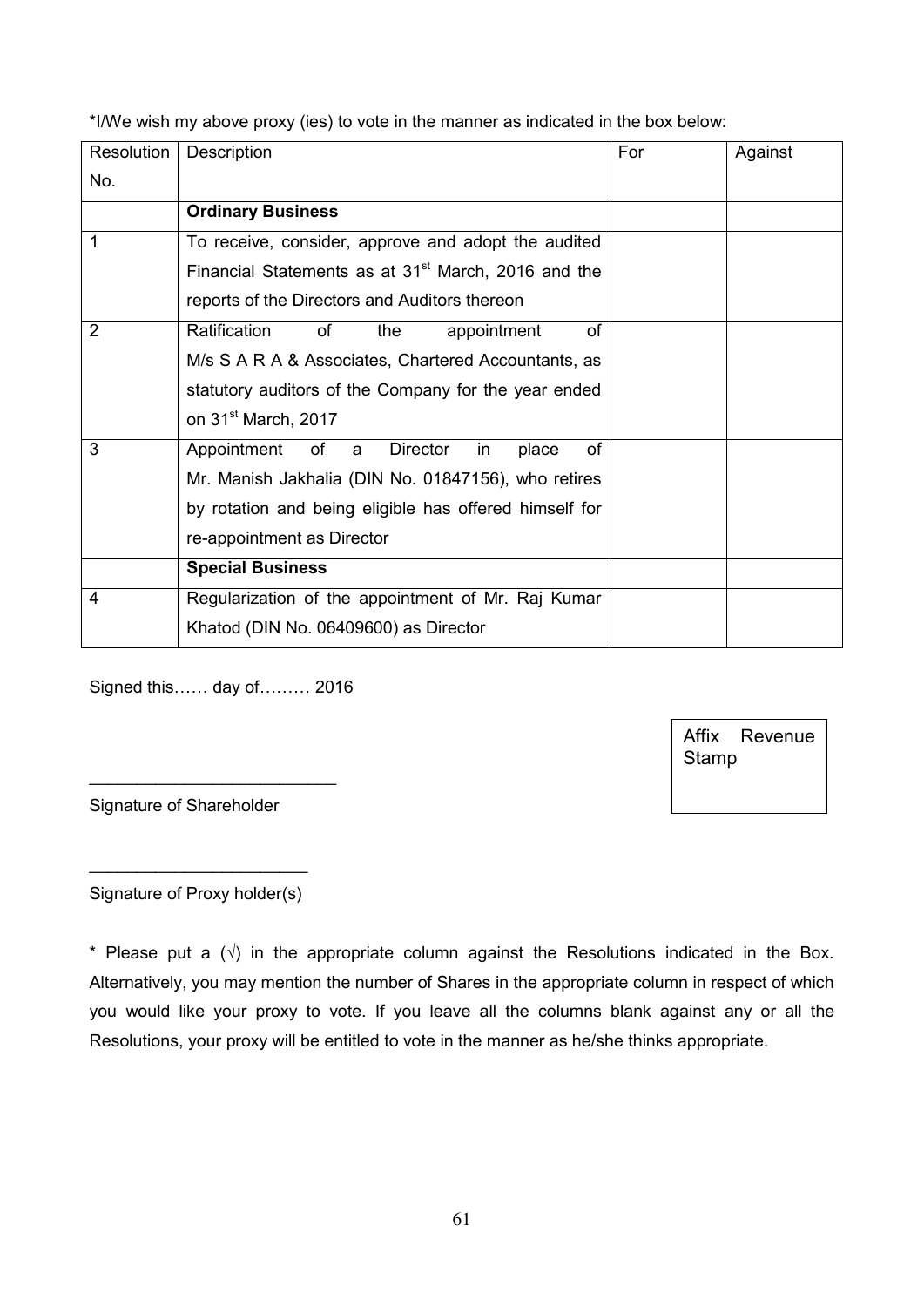# **(Formerly Known as Zenzy Technocrats Limited) CIN NO.: L24220MH1975PLC018682**

**Registered Office Address:** Office No. 14, 1<sup>st</sup> Floor, Plumber House, 557, J.S.S. Road,

Chira Bazar, Mumbai - 400002

Tel No.: 022 22016021/22016031, E Mail Id – zenzytechltd@gmail.com

# **BALLOT FORM**

40<sup>th</sup> Annual General Meeting on 30<sup>th</sup> September, 2016

Name(s) of the Member(s): Address:

Folio No. / DPID No. and Client ID: Number of Equity Share(s) held:

I/We hereby exercise my/our vote in respect of the following Resolution(s) to be passed at the Fortieth Annual General Meeting of the Company, to be held on Friday, 30<sup>th</sup> September, 2016 at 11.00 a.m. at the registered office of the Company at Office No. 14, 1<sup>st</sup> Floor, Plumber House, 557, J.S.S. Road, Chira Bazar, Mumbai - 400002, in respect of businesses as stated in the Notice dated 31<sup>st</sup> August, 2016 by conveying my/our assent or dissent to the said Resolution(s) by placing the tick  $(\sqrt{ } )$  mark at the box against the respective matters:

| Item | Description                                            | No.           | οf |            | I/We assent |                   | I/We dissent |
|------|--------------------------------------------------------|---------------|----|------------|-------------|-------------------|--------------|
| No.  |                                                        | Equity        |    | to         | the         | to                | the          |
|      |                                                        | <b>Shares</b> |    | Resolution |             | <b>Resolution</b> |              |
|      |                                                        | held          |    | (FOR)      |             |                   | (AGAINST)    |
|      | <b>Ordinary Business</b>                               |               |    |            |             |                   |              |
| 1    | To receive, consider, approve and adopt the            |               |    |            |             |                   |              |
|      | audited Financial Statements as at 31 <sup>st</sup>    |               |    |            |             |                   |              |
|      | March, 2016 and the reports of the Directors           |               |    |            |             |                   |              |
|      | and Auditors thereon                                   |               |    |            |             |                   |              |
| 2    | Ratification<br>οf<br>$\circ$ of<br>the<br>appointment |               |    |            |             |                   |              |
|      | M/s S A R A & Associates, Chartered                    |               |    |            |             |                   |              |
|      | Accountants, as statutory auditors of the              |               |    |            |             |                   |              |
|      | Company for the year ended on 31 <sup>st</sup> March,  |               |    |            |             |                   |              |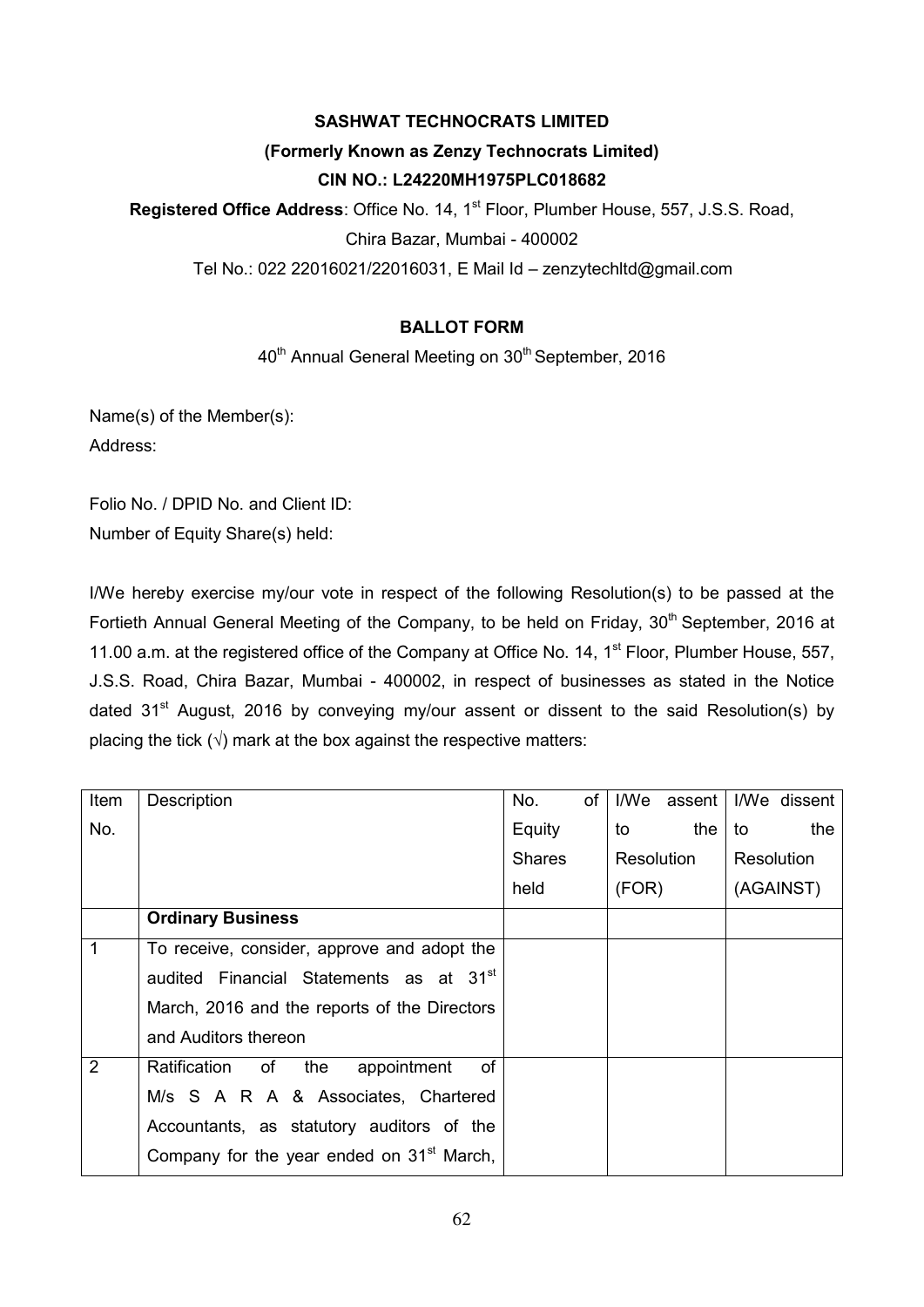|   | 2017                                           |  |  |
|---|------------------------------------------------|--|--|
| 3 | Appointment of a Director in<br>place of       |  |  |
|   | Mr. Manish Jakhalia (DIN No. 01847156),        |  |  |
|   | who retires by rotation and being eligible has |  |  |
|   | offered himself for re-appointment as Director |  |  |
|   | <b>Special Business</b>                        |  |  |
| 4 | Regularization of the appointment of Mr. Raj   |  |  |
|   | Khatod (DIN No. 06409600)<br>Kumar<br>as       |  |  |
|   | <b>Director</b>                                |  |  |

Place:

Date: \_\_\_\_\_\_\_\_\_\_\_\_\_\_\_\_\_\_\_\_\_\_\_\_\_\_\_\_\_\_\_\_\_\_

Signature of the Member

# **INSTRUCTIONS:**

1. A Member desiring to exercise vote by ballot form may complete this ballot form and send it to the Scrutinizer, appointed by the Board of Directors of the Company viz. Ms. Avani S. Popat, Practicing Company Secretary at S A R A & Associates, Chartered Accountants, 202, 2<sup>nd</sup> Floor, May Building, 297/299/301 Princess Street, Near Marine Lines Flyover, Mumbai - 400 002.

2. In case of Shares held by companies, trusts, societies etc., the duly completed ballot form should be accompanied by a certified true copy of Board Resolution/Authority.

3. Unsigned/ Incomplete ballot forms will be rejected.

4. A Member need not cast all the votes in the same way.

5. Duly completed ballot form should reach the Scrutinizer not later than 5.00 p.m. on Thursday, 29<sup>th</sup> September, 2016.

6. The Scrutinizer's decision on the validity of a ballot form will be final.